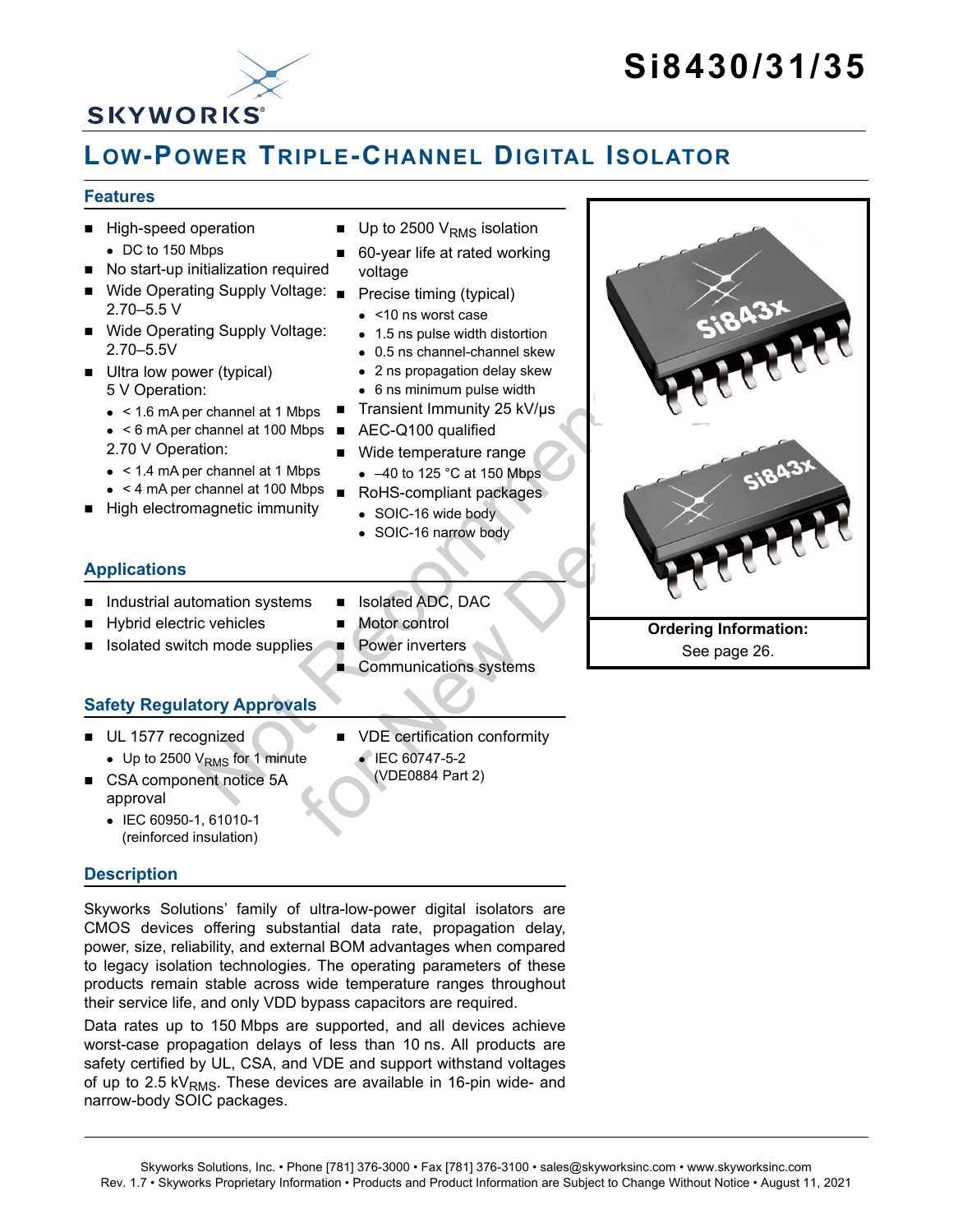# **TABLE OF CONTENTS**

| <b>Section</b>                                                                                                                                                              | <b>Page</b> |
|-----------------------------------------------------------------------------------------------------------------------------------------------------------------------------|-------------|
|                                                                                                                                                                             |             |
|                                                                                                                                                                             |             |
|                                                                                                                                                                             |             |
|                                                                                                                                                                             |             |
|                                                                                                                                                                             |             |
|                                                                                                                                                                             |             |
|                                                                                                                                                                             |             |
|                                                                                                                                                                             |             |
| 3.1. Enable Pin Causes Outputs to Go Low (Revision C Only) 24                                                                                                               |             |
| 3.2. Power Supply Bypass Capacitors (Revision C and Revision D) . 2. 24                                                                                                     |             |
|                                                                                                                                                                             |             |
|                                                                                                                                                                             |             |
|                                                                                                                                                                             |             |
| 3.3. Latch Up Immunity (Revision C Only)<br>4. Pin Descriptions<br>5. Ordering Guide<br>6. Package Outline: 16-Pin Wide Body SOIC<br>7. Land Detterm: 46 Din Wide Body SOIC |             |
|                                                                                                                                                                             |             |
|                                                                                                                                                                             |             |
|                                                                                                                                                                             |             |
|                                                                                                                                                                             |             |
|                                                                                                                                                                             |             |
| 10.2. Top Marking Explanation<br>11. Top Marking: 16-Pin Narrow Body SOIC<br>34.                                                                                            |             |
|                                                                                                                                                                             |             |
|                                                                                                                                                                             |             |
|                                                                                                                                                                             |             |
| Document Change List National Communications of the United States of the United States Document Change List                                                                 |             |
|                                                                                                                                                                             |             |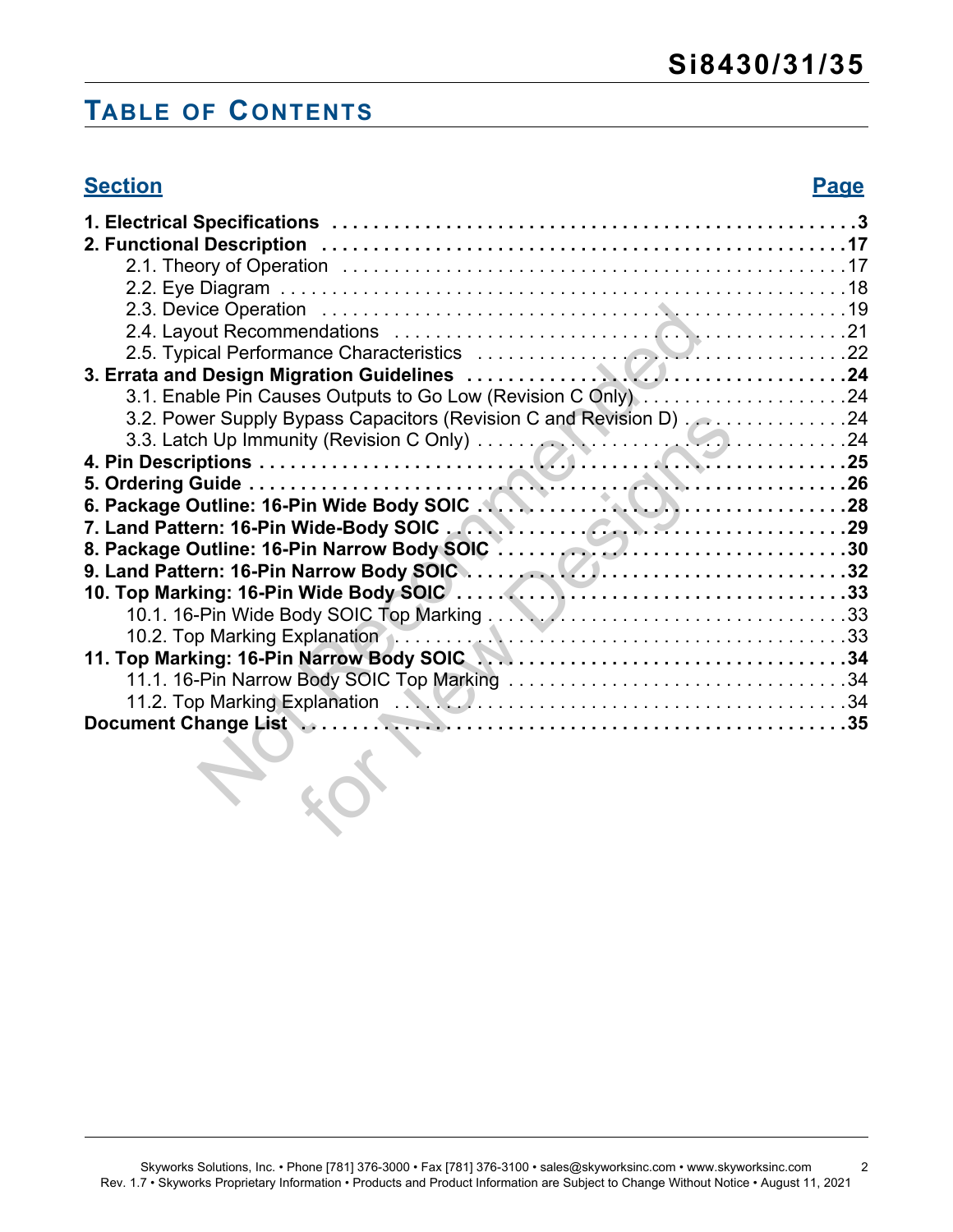## <span id="page-2-0"></span>**1. Electrical Specifications**

#### <span id="page-2-4"></span>**Table 1. Recommended Operating Conditions**

| <b>Parameter</b>                                                                                                                            | Symbol           | <b>Test Condition</b> | Min   | <b>Typ</b> | Max    | Unit        |
|---------------------------------------------------------------------------------------------------------------------------------------------|------------------|-----------------------|-------|------------|--------|-------------|
| Ambient Operating Temperature*                                                                                                              | $T_A$            | 150 Mbps, 15 pF, 5 V  | $-40$ | 25         | $125*$ | $^{\circ}C$ |
| <b>Supply Voltage</b>                                                                                                                       | V <sub>DD1</sub> |                       | 2.70  |            | 5.5    |             |
|                                                                                                                                             | $V_{DD2}$        |                       | 2.70  |            | 5.5    |             |
| *Note: The maximum ambient temperature is dependent on data frequency, output loading, number of operating channels,<br>and supply voltage. |                  |                       |       |            |        |             |

## <span id="page-2-5"></span><span id="page-2-3"></span><span id="page-2-2"></span><span id="page-2-1"></span>**Table 2. Absolute Maximum Ratings1**

| Table 2. Absolute Maximum Ratings <sup>1</sup><br><b>Parameter</b>                                                                                                                                                                                                                                                                              | Symbol                              | Min    | <b>Typ</b> | <b>Max</b>     | <b>Unit</b>            |
|-------------------------------------------------------------------------------------------------------------------------------------------------------------------------------------------------------------------------------------------------------------------------------------------------------------------------------------------------|-------------------------------------|--------|------------|----------------|------------------------|
| Storage Temperature <sup>2</sup>                                                                                                                                                                                                                                                                                                                | T <sub>STG</sub>                    | $-65$  |            | 150            | $^{\circ}C$            |
| <b>Operating Temperature</b>                                                                                                                                                                                                                                                                                                                    | Ta                                  | $-40$  |            | 125            | $^{\circ}$ C           |
| Supply Voltage (Revision C) <sup>3</sup>                                                                                                                                                                                                                                                                                                        | V <sub>DD1</sub> , V <sub>DD2</sub> | $-0.5$ |            | 5.75           | V                      |
| Supply Voltage (Revision D) <sup>3</sup>                                                                                                                                                                                                                                                                                                        | $V_{DD1}$ , $V_{DD2}$               | $-0.5$ |            | 6.0            | V                      |
| Input Voltage                                                                                                                                                                                                                                                                                                                                   | $V_{1}$                             | $-0.5$ |            | $V_{DD}$ + 0.5 | $\vee$                 |
| Output Voltage                                                                                                                                                                                                                                                                                                                                  | $V_{\rm O}$                         | $-0.5$ |            | $V_{DD}$ + 0.5 | $\vee$                 |
| <b>Output Current Drive Channel</b>                                                                                                                                                                                                                                                                                                             | I <sub>O</sub>                      |        |            | 10             | mA                     |
| Lead Solder Temperature (10 s)                                                                                                                                                                                                                                                                                                                  |                                     |        |            | 260            | $^{\circ}C$            |
| Maximum Isolation Voltage (1 s)                                                                                                                                                                                                                                                                                                                 |                                     |        |            | 3600           | <b>V<sub>RMS</sub></b> |
| Notes:<br>1. Permanent device damage may occur if the absolute maximum ratings are exceeded. Functional operation should be<br>restricted to conditions as specified in the operational sections of this data sheet.<br>2. VDE certifies storage temperature from -40 to 150 °C.<br>3. See "5. Ordering Guide" on page 26 for more information. |                                     |        |            |                |                        |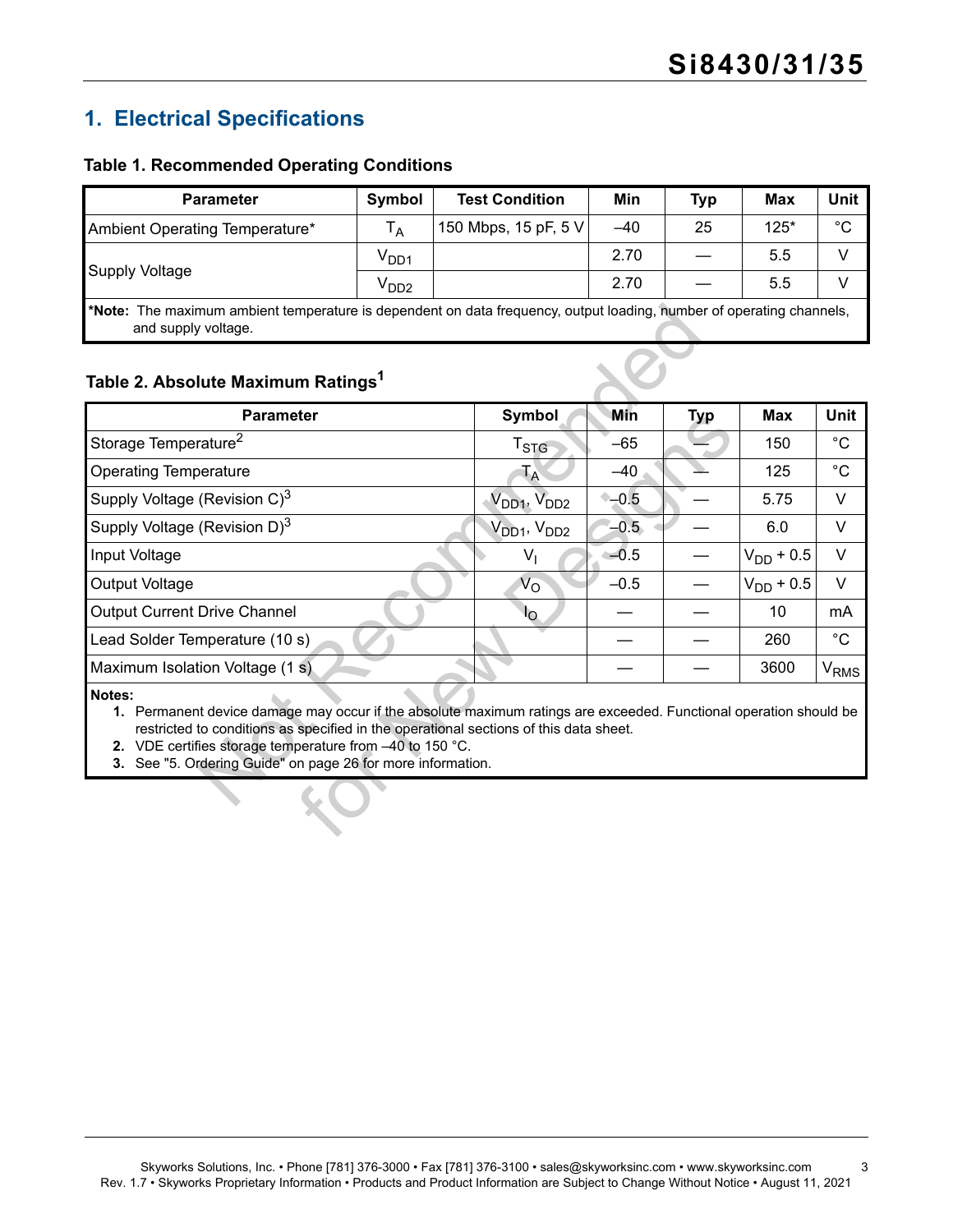#### <span id="page-3-4"></span>**Table 3. Electrical Characteristics**

( $V_{DD1}$  = 5 V ±10%,  $V_{DD2}$  = 5 V ±10%, T<sub>A</sub> = -40 to 125 °C; applies to narrow and wide-body SOIC packages)

| <b>Parameter</b>                                                                                                                                                                                                                                                                                                                                                                                                                                                                                                                                                                                             | Symbol         | <b>Test Condition</b>                                                                         | Min                         | <b>Typ</b>               | <b>Max</b>               | Unit     |
|--------------------------------------------------------------------------------------------------------------------------------------------------------------------------------------------------------------------------------------------------------------------------------------------------------------------------------------------------------------------------------------------------------------------------------------------------------------------------------------------------------------------------------------------------------------------------------------------------------------|----------------|-----------------------------------------------------------------------------------------------|-----------------------------|--------------------------|--------------------------|----------|
| High Level Input Voltage                                                                                                                                                                                                                                                                                                                                                                                                                                                                                                                                                                                     | $V_{IH}$       |                                                                                               | 2.0                         |                          |                          | V        |
| Low Level Input Voltage                                                                                                                                                                                                                                                                                                                                                                                                                                                                                                                                                                                      | $V_{IL}$       |                                                                                               |                             |                          | 0.8                      | V        |
| <b>High Level Output Voltage</b>                                                                                                                                                                                                                                                                                                                                                                                                                                                                                                                                                                             | $V_{OH}$       | $\text{loh} = -4 \text{ mA}$                                                                  | $V_{DD1}$ , $V_{DD2}$ – 0.4 | 4.8                      |                          | V        |
| Low Level Output Voltage                                                                                                                                                                                                                                                                                                                                                                                                                                                                                                                                                                                     | $V_{OL}$       | $\text{Io} = 4 \text{ mA}$                                                                    |                             | 0.2                      | 0.4                      | $\vee$   |
| Input Leakage Current                                                                                                                                                                                                                                                                                                                                                                                                                                                                                                                                                                                        | I <sub>L</sub> |                                                                                               |                             |                          | ±10                      | μA       |
| Output Impedance <sup>1</sup>                                                                                                                                                                                                                                                                                                                                                                                                                                                                                                                                                                                | $Z_{O}$        |                                                                                               |                             | 85                       |                          | $\Omega$ |
| Enable Input High Current                                                                                                                                                                                                                                                                                                                                                                                                                                                                                                                                                                                    | <b>IENH</b>    | $V_{ENX} = V_{IH}$                                                                            |                             | 2.0                      |                          | μA       |
| Enable Input Low Current                                                                                                                                                                                                                                                                                                                                                                                                                                                                                                                                                                                     | <b>ENL</b>     | $V_{ENX} = V_{IL}$                                                                            |                             | 2.0                      |                          | μA       |
|                                                                                                                                                                                                                                                                                                                                                                                                                                                                                                                                                                                                              |                | DC Supply Current (All inputs 0 V or at Supply)                                               |                             |                          |                          |          |
| Si8430Ax, Bx and Si8435Bx<br>$V_{DD1}$                                                                                                                                                                                                                                                                                                                                                                                                                                                                                                                                                                       |                | All inputs 0 DC<br>All inputs 0 DC                                                            |                             | 1.2<br>1.9               | 1.8<br>2.9               |          |
| V <sub>DD2</sub><br>V <sub>DD1</sub><br>$V_{DD2}$                                                                                                                                                                                                                                                                                                                                                                                                                                                                                                                                                            |                | All inputs 1 DC<br>All inputs 1 DC                                                            |                             | 4.2<br>1.9               | 6.3<br>2.9               | mA       |
| Si8431Ax, Bx                                                                                                                                                                                                                                                                                                                                                                                                                                                                                                                                                                                                 |                |                                                                                               |                             |                          |                          |          |
| $\rm V_{DD1}$<br>V <sub>DD2</sub><br>V <sub>DD1</sub><br>$V_{DD2}$                                                                                                                                                                                                                                                                                                                                                                                                                                                                                                                                           |                | All inputs 0 DC<br>All inputs 0 DC<br>All inputs 1 DC<br>All inputs 1 DC                      |                             | 1.7<br>2.0<br>3.7<br>3.0 | 2.6<br>3.0<br>5.6<br>4.5 | mA       |
|                                                                                                                                                                                                                                                                                                                                                                                                                                                                                                                                                                                                              |                | 1 Mbps Supply Current (All inputs = 500 kHz square wave, CI = 15 pF on all outputs)           |                             |                          |                          |          |
| Si8430Ax, Bx and Si8435Bx<br>$V_{DD1}$<br>$V_{DD2}$                                                                                                                                                                                                                                                                                                                                                                                                                                                                                                                                                          |                |                                                                                               |                             | 2.7<br>2.2               | 4.1<br>3.3               | mA       |
| Si8431Ax, Bx<br>$\rm V_{DD1}$<br>V <sub>DD2</sub>                                                                                                                                                                                                                                                                                                                                                                                                                                                                                                                                                            |                |                                                                                               |                             | 2.8<br>2.7               | 4.2<br>4.1               | mA       |
|                                                                                                                                                                                                                                                                                                                                                                                                                                                                                                                                                                                                              |                | <b>10 Mbps Supply Current</b> (All inputs = $5$ MHz square wave, $CI = 15$ pF on all outputs) |                             |                          |                          |          |
| Si8430Bx, Si8435Bx<br>V <sub>DD1</sub><br>V <sub>DD2</sub>                                                                                                                                                                                                                                                                                                                                                                                                                                                                                                                                                   |                |                                                                                               |                             | 2.7<br>3.0               | 4.1<br>4.2               | mA       |
| Si8431Bx<br>V <sub>DD1</sub><br>$V_{DD2}$                                                                                                                                                                                                                                                                                                                                                                                                                                                                                                                                                                    |                |                                                                                               |                             | 3.1<br>3.2               | 4.3<br>4.5               | mA       |
| Notes:<br>1. The nominal output impedance of an isolator driver channel is approximately 85 $\Omega$ , ±40%, which is a combination of the<br>value of the on-chip series termination resistor and channel resistance of the output driver FET. When driving loads<br>where transmission line effects will be a factor, output pins should be appropriately terminated with controlled<br>impedance PCB traces.<br>2. $t_{PSK(P-P)}$ is the magnitude of the difference in propagation delay times measured between different units operating at<br>the same supply voltages, load, and ambient temperature. |                |                                                                                               |                             |                          |                          |          |

- <span id="page-3-3"></span><span id="page-3-1"></span><span id="page-3-0"></span>**3.** See ["3. Errata and Design Migration Guidelines" on page 24](#page-23-0) for more details.
- <span id="page-3-2"></span>**4.** Start-up time is the time period from the application of power to valid data at the output.
- 4 Skyworks Solutions, Inc. Phone [781] 376-3000 Fax [781] 376-3100 sales@skyworksinc.com www.skyworksinc.com Rev. 1.7 • Skyworks Proprietary Information • Products and Product Information are Subject to Change Without Notice • August 11, 2021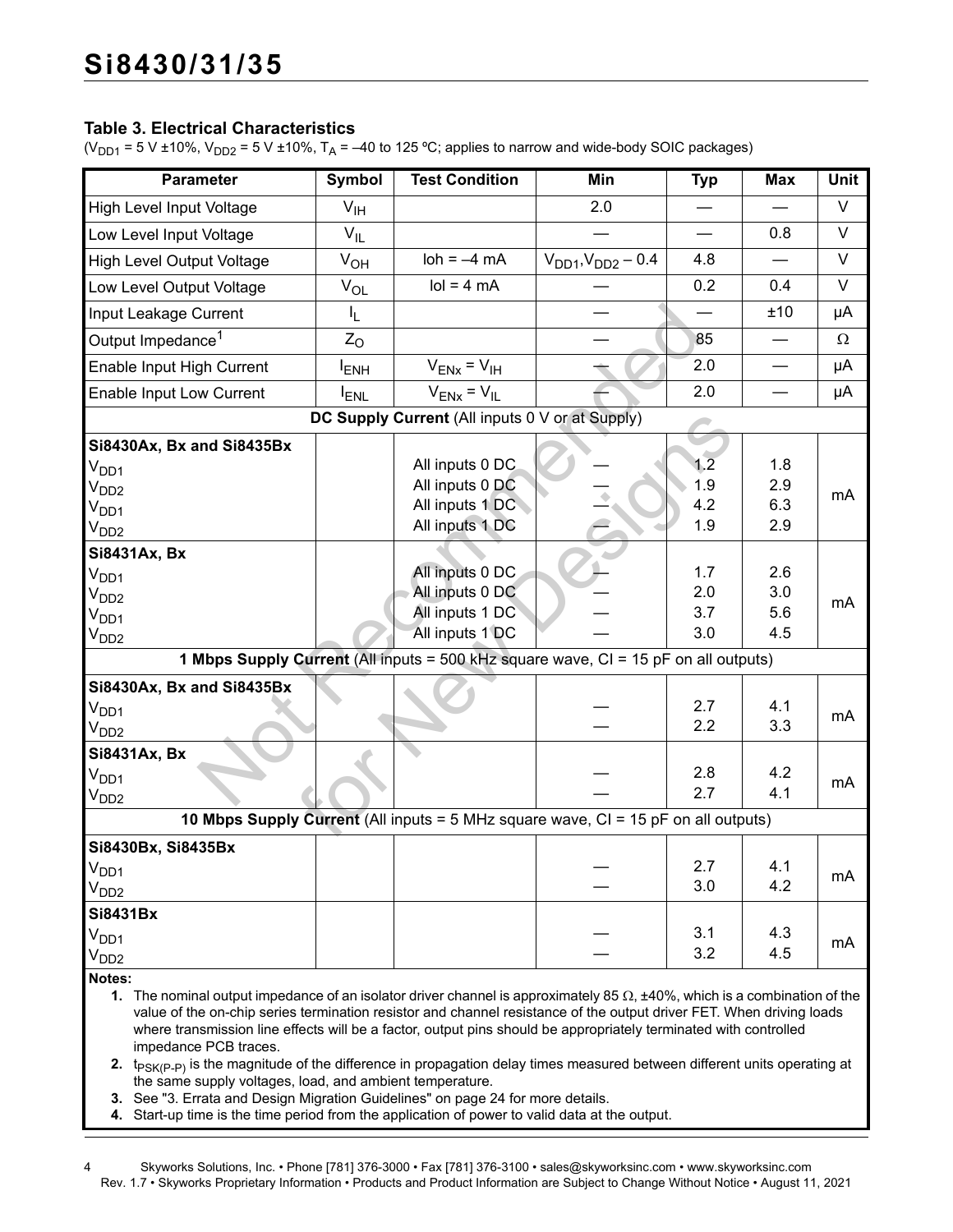#### **Table 3. Electrical Characteristics (Continued)**

( $V_{DD1}$  = 5 V ±10%,  $V_{DD2}$  = 5 V ±10%, T<sub>A</sub> = –40 to 125 °C; applies to narrow and wide-body SOIC packages)

| <b>Parameter</b>                    | Symbol                                                                                                                                                                                                                                                                                                                                                                       | <b>Test Condition</b>                                                                | Min                      | <b>Typ</b>  | <b>Max</b>  | <b>Unit</b> |  |  |  |
|-------------------------------------|------------------------------------------------------------------------------------------------------------------------------------------------------------------------------------------------------------------------------------------------------------------------------------------------------------------------------------------------------------------------------|--------------------------------------------------------------------------------------|--------------------------|-------------|-------------|-------------|--|--|--|
|                                     |                                                                                                                                                                                                                                                                                                                                                                              | 100 Mbps Supply Current (All inputs = 50 MHz square wave, CI = 15 pF on all outputs) |                          |             |             |             |  |  |  |
| Si8430Bx, Si8435Bx                  |                                                                                                                                                                                                                                                                                                                                                                              |                                                                                      |                          |             |             |             |  |  |  |
| V <sub>DD1</sub>                    |                                                                                                                                                                                                                                                                                                                                                                              |                                                                                      |                          | 2.9         | 4.4         | mA          |  |  |  |
| V <sub>DD2</sub>                    |                                                                                                                                                                                                                                                                                                                                                                              |                                                                                      |                          | 14.3        | 17.9        |             |  |  |  |
| <b>Si8431Bx</b>                     |                                                                                                                                                                                                                                                                                                                                                                              |                                                                                      |                          |             |             |             |  |  |  |
| $V_{DD1}$                           |                                                                                                                                                                                                                                                                                                                                                                              |                                                                                      |                          | 7.0<br>11.0 | 8.8<br>13.8 | mA          |  |  |  |
| V <sub>DD2</sub>                    |                                                                                                                                                                                                                                                                                                                                                                              |                                                                                      |                          |             |             |             |  |  |  |
|                                     |                                                                                                                                                                                                                                                                                                                                                                              | <b>Timing Characteristics</b>                                                        |                          |             |             |             |  |  |  |
| Si843xAx                            |                                                                                                                                                                                                                                                                                                                                                                              |                                                                                      |                          |             |             |             |  |  |  |
| Maximum Data Rate                   |                                                                                                                                                                                                                                                                                                                                                                              |                                                                                      | $\overline{0}$           |             | 1.0         | <b>Mbps</b> |  |  |  |
| Minimum Pulse Width                 |                                                                                                                                                                                                                                                                                                                                                                              |                                                                                      | $\overline{\phantom{0}}$ |             | 250         | ns          |  |  |  |
| <b>Propagation Delay</b>            | t <sub>PHL</sub> , t <sub>PLH</sub>                                                                                                                                                                                                                                                                                                                                          | See Figure 2                                                                         |                          |             | 35          | ns          |  |  |  |
| <b>Pulse Width Distortion</b>       | <b>PWD</b>                                                                                                                                                                                                                                                                                                                                                                   | See Figure 2                                                                         |                          |             | 25          | ns          |  |  |  |
| $ t_{\text{PLH}} - t_{\text{PHL}} $ |                                                                                                                                                                                                                                                                                                                                                                              |                                                                                      |                          |             |             |             |  |  |  |
| Propagation Delay Skew <sup>2</sup> | $t_{PSK(P-P)}$                                                                                                                                                                                                                                                                                                                                                               |                                                                                      |                          |             | 40          | ns          |  |  |  |
| <b>Channel-Channel Skew</b>         | t <sub>PSK</sub>                                                                                                                                                                                                                                                                                                                                                             |                                                                                      |                          |             | 35          | ns          |  |  |  |
| Si843xBx                            |                                                                                                                                                                                                                                                                                                                                                                              |                                                                                      |                          |             |             |             |  |  |  |
| Maximum Data Rate                   |                                                                                                                                                                                                                                                                                                                                                                              |                                                                                      | $\mathbf 0$              |             | 150         | <b>Mbps</b> |  |  |  |
| Minimum Pulse Width                 |                                                                                                                                                                                                                                                                                                                                                                              |                                                                                      |                          |             | 6.0         | ns          |  |  |  |
| <b>Propagation Delay</b>            | t <sub>PHL</sub> , t <sub>PLH</sub>                                                                                                                                                                                                                                                                                                                                          | See Figure 2                                                                         | 3.0                      | 6.0         | 9.5         | ns          |  |  |  |
| <b>Pulse Width Distortion</b>       | <b>PWD</b>                                                                                                                                                                                                                                                                                                                                                                   | See Figure 2                                                                         |                          | 1.5         | 2.5         | ns          |  |  |  |
| $ t_{\text{PLH}} - t_{\text{PHL}} $ |                                                                                                                                                                                                                                                                                                                                                                              |                                                                                      |                          |             |             |             |  |  |  |
| Propagation Delay Skew <sup>2</sup> | $t_{PSK(P-P)}$                                                                                                                                                                                                                                                                                                                                                               |                                                                                      |                          | 2.0         | 3.0         | ns          |  |  |  |
| <b>Channel-Channel Skew</b>         | t <sub>PSK</sub>                                                                                                                                                                                                                                                                                                                                                             |                                                                                      |                          | 0.5         | 1.8         | ns          |  |  |  |
| Notes:                              | 1. The nominal output impedance of an isolator driver channel is approximately 85 $\Omega$ , ±40%, which is a combination of the<br>value of the on-chip series termination resistor and channel resistance of the output driver FET. When driving loads<br>where transmission line effects will be a factor, output pins should be appropriately terminated with controlled |                                                                                      |                          |             |             |             |  |  |  |

**1.** The nominal output impedance of an isolator driver channel is approximately 85  $\Omega$ ,  $\pm 40\%$ , which is a combination of the value of the on-chip series termination resistor and channel resistance of the output driver FET. When driving loads where transmission line effects will be a factor, output pins should be appropriately terminated with controlled impedance PCB traces.

**2.** t<sub>PSK(P-P)</sub> is the magnitude of the difference in propagation delay times measured between different units operating at the same supply voltages, load, and ambient temperature.

**3.** See "3. Errata and Design Migration Guidelines" on page 24 for more details.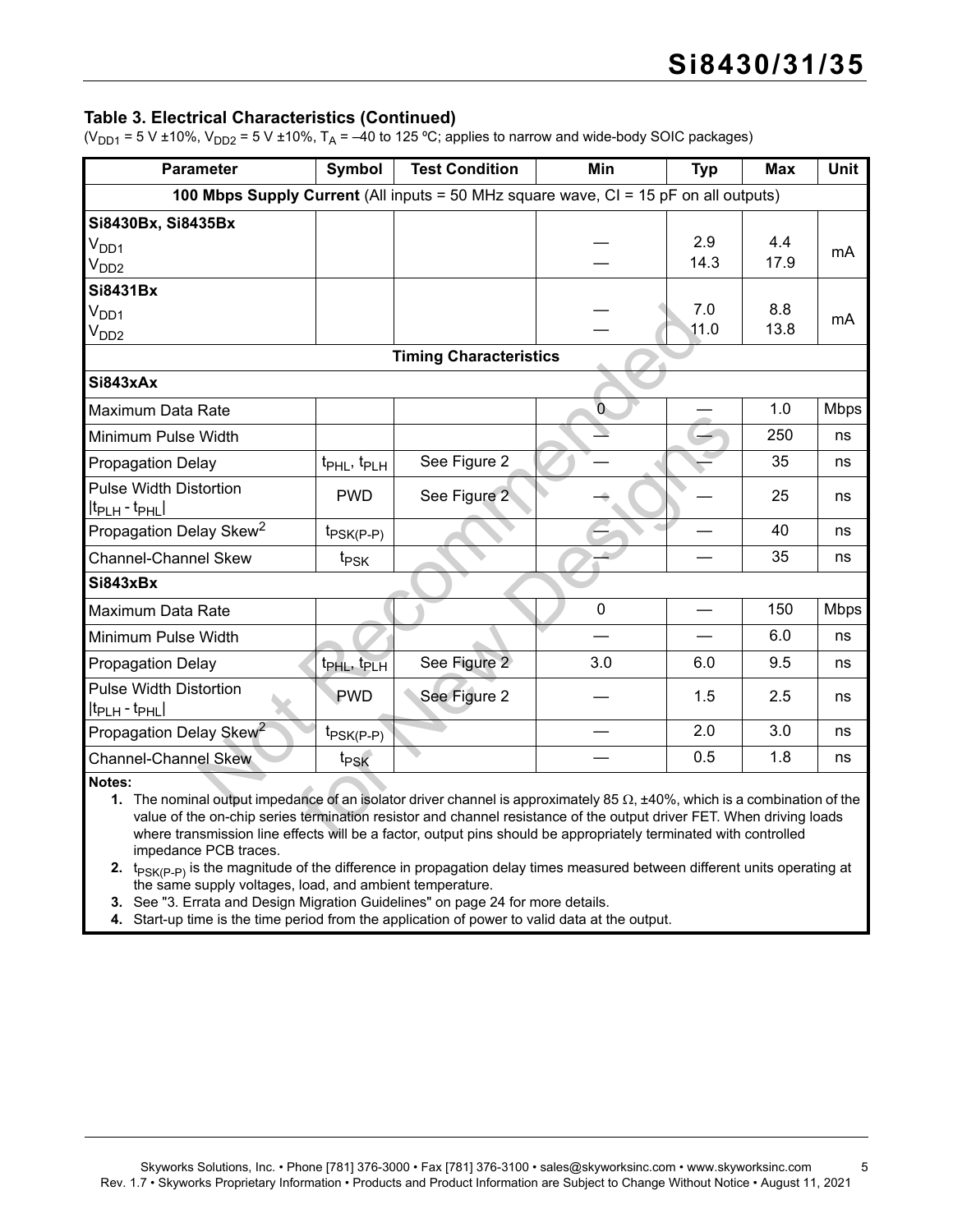### **Table 3. Electrical Characteristics (Continued)**

( $V_{DD1}$  = 5 V ±10%,  $V_{DD2}$  = 5 V ±10%, T<sub>A</sub> = –40 to 125 °C; applies to narrow and wide-body SOIC packages)

| <b>Parameter</b>                                                                                                                                                                                                                                                                                                                                                                                                                                                                                                                                                                                                                                           | <b>Symbol</b>   | <b>Test Condition</b>         | Min | <b>Typ</b> | <b>Max</b> | Unit  |
|------------------------------------------------------------------------------------------------------------------------------------------------------------------------------------------------------------------------------------------------------------------------------------------------------------------------------------------------------------------------------------------------------------------------------------------------------------------------------------------------------------------------------------------------------------------------------------------------------------------------------------------------------------|-----------------|-------------------------------|-----|------------|------------|-------|
| <b>All Models</b>                                                                                                                                                                                                                                                                                                                                                                                                                                                                                                                                                                                                                                          |                 |                               |     |            |            |       |
| <b>Output Rise Time</b>                                                                                                                                                                                                                                                                                                                                                                                                                                                                                                                                                                                                                                    | $t_{r}$         | $C_1 = 15 pF$<br>See Figure 2 |     | 3.8        | 5.0        | ns    |
| <b>Output Fall Time</b>                                                                                                                                                                                                                                                                                                                                                                                                                                                                                                                                                                                                                                    | t <sub>f</sub>  | $C_1 = 15 pF$<br>See Figure 2 |     | 2.8        | 3.7        | ns    |
| <b>Common Mode Transient</b><br>Immunity                                                                                                                                                                                                                                                                                                                                                                                                                                                                                                                                                                                                                   | <b>CMTI</b>     | $V_1 = V_{DD}$ or 0 V         |     | 25         |            | kV/µs |
| Enable to Data Valid <sup>3</sup>                                                                                                                                                                                                                                                                                                                                                                                                                                                                                                                                                                                                                          | $t_{en1}$       | See Figure 1                  |     | 5.0        | 8.0        | ns    |
| Enable to Data Tri-State <sup>3</sup>                                                                                                                                                                                                                                                                                                                                                                                                                                                                                                                                                                                                                      | $t_{en2}$       | See Figure 1                  |     | 7.0        | 9.2        | ns    |
| Start-up Time <sup>3,4</sup>                                                                                                                                                                                                                                                                                                                                                                                                                                                                                                                                                                                                                               | $t_{\text{SU}}$ |                               |     | 15         | 40         | μs    |
| value of the on-chip series termination resistor and channel resistance of the output driver FET. When driving loads<br>where transmission line effects will be a factor, output pins should be appropriately terminated with controlled<br>impedance PCB traces.<br>2. t <sub>PSK(P-P)</sub> is the magnitude of the difference in propagation delay times measured between different units operating at<br>the same supply voltages, load, and ambient temperature.<br>3. See "3. Errata and Design Migration Guidelines" on page 24 for more details.<br>4. Start-up time is the time period from the application of power to valid data at the output. |                 |                               |     |            |            |       |
|                                                                                                                                                                                                                                                                                                                                                                                                                                                                                                                                                                                                                                                            |                 |                               |     |            |            |       |

For American State of an isolator driver channel is approximately 85 Ω, ±40%, which is<br>termination resistor and channel resistance of the output driver FET. We<br>fects will be a factor, output pins should be appropriately t **1.** The nominal output impedance of an isolator driver channel is approximately 85  $\Omega$ ,  $\pm 40\%$ , which is a combination of the value of the on-chip series termination resistor and channel resistance of the output driver FET. When driving loads where transmission line effects will be a factor, output pins should be appropriately terminated with controlled impedance PCB traces.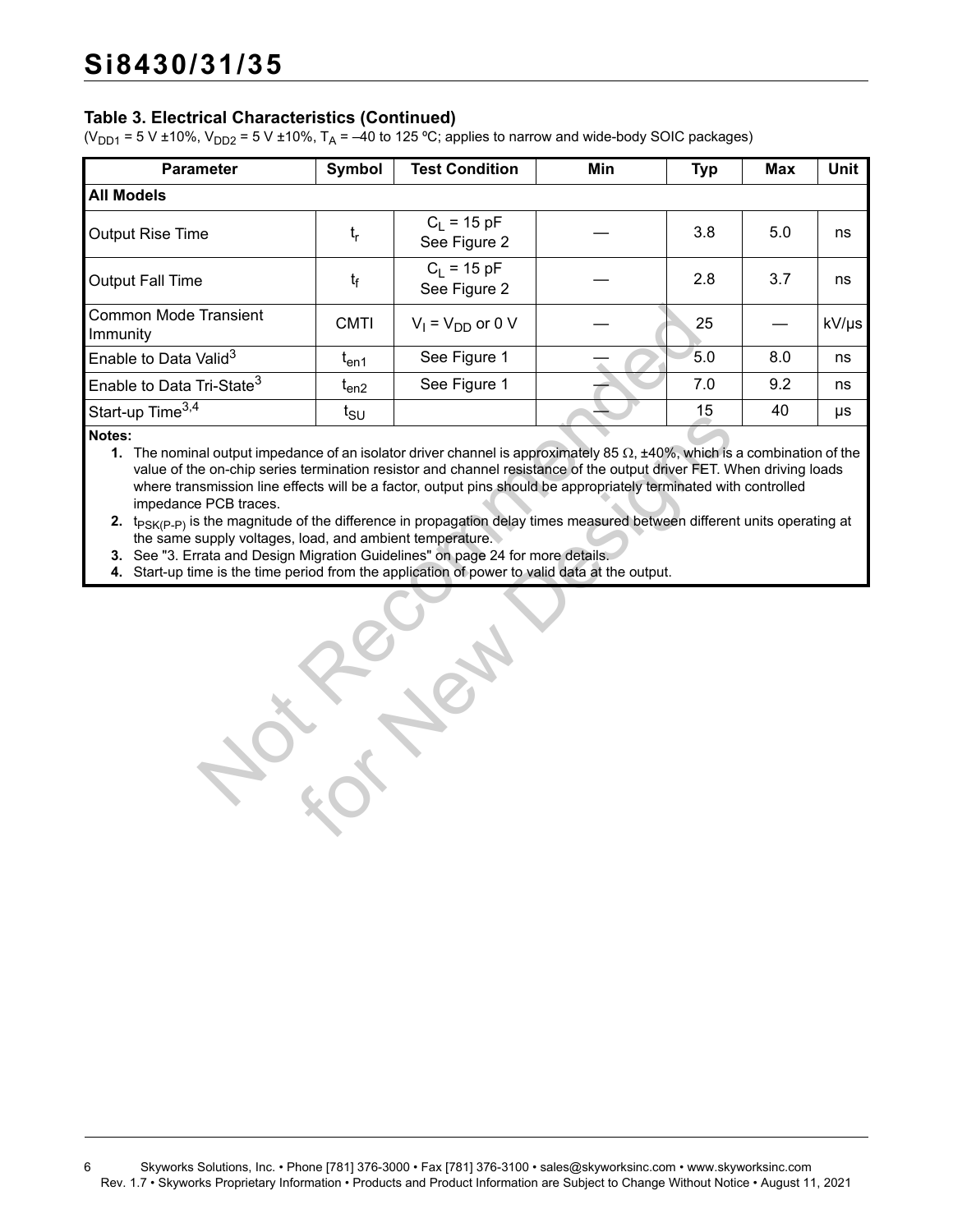<span id="page-6-1"></span><span id="page-6-0"></span>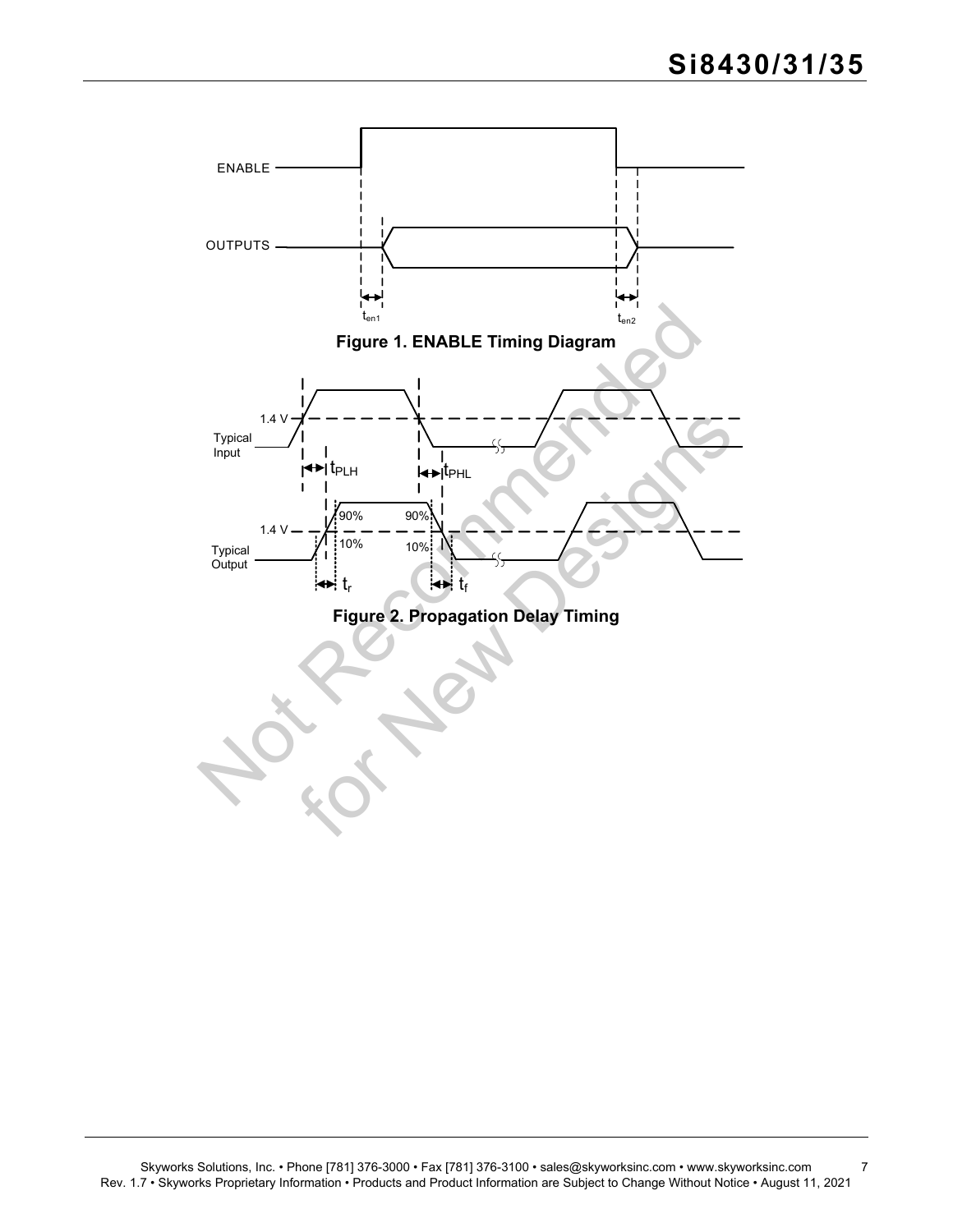#### <span id="page-7-4"></span>**Table 4. Electrical Characteristics**

( $V_{DD1}$  = 3.3 V ±10%,  $V_{DD2}$  = 3.3 V ±10%, T<sub>A</sub> = -40 to 125 °C; applies to narrow and wide-body SOIC packages)

| Parameter                                                                                                                                                                                                                                                                                                                                                                                                    | <b>Symbol</b>           | <b>Test Condition</b>                           | Min                         | <b>Typ</b> | <b>Max</b>               | Unit   |  |
|--------------------------------------------------------------------------------------------------------------------------------------------------------------------------------------------------------------------------------------------------------------------------------------------------------------------------------------------------------------------------------------------------------------|-------------------------|-------------------------------------------------|-----------------------------|------------|--------------------------|--------|--|
| High Level Input Voltage                                                                                                                                                                                                                                                                                                                                                                                     | $V_{\text{IH}}$         |                                                 | 2.0                         |            |                          | $\vee$ |  |
| Low Level Input Voltage                                                                                                                                                                                                                                                                                                                                                                                      | $V_{IL}$                |                                                 |                             |            | 0.8                      | $\vee$ |  |
| High Level Output Voltage                                                                                                                                                                                                                                                                                                                                                                                    | $V_{OH}$                | $\text{loh} = -4 \text{ mA}$                    | $V_{DD1}$ , $V_{DD2}$ – 0.4 | 3.1        |                          | V      |  |
| Low Level Output Voltage                                                                                                                                                                                                                                                                                                                                                                                     | $V_{OL}$                | $\text{Io} = 4 \text{ mA}$                      |                             | 0.2        | 0.4                      | $\vee$ |  |
| Input Leakage Current                                                                                                                                                                                                                                                                                                                                                                                        | I <sub>L</sub>          |                                                 |                             |            | ±10                      | μA     |  |
| Output Impedance <sup>1</sup>                                                                                                                                                                                                                                                                                                                                                                                | $Z_{\rm O}$             |                                                 |                             | 85         | $\overline{\phantom{0}}$ | Ω      |  |
| Enable Input High Current                                                                                                                                                                                                                                                                                                                                                                                    | <b>I</b> <sub>ENH</sub> | $V_{ENX} = V_{IH}$                              |                             | 2.0        |                          | μA     |  |
| Enable Input Low Current                                                                                                                                                                                                                                                                                                                                                                                     | <b>IENL</b>             | $V_{ENX} = V_{IL}$                              |                             | 2.0        |                          | μA     |  |
|                                                                                                                                                                                                                                                                                                                                                                                                              |                         | DC Supply Current (All inputs 0 V or at supply) |                             |            |                          |        |  |
| Si8430Ax, Bx and Si8435Bx                                                                                                                                                                                                                                                                                                                                                                                    |                         |                                                 |                             |            |                          |        |  |
| $V_{DD1}$                                                                                                                                                                                                                                                                                                                                                                                                    |                         | All inputs 0 DC                                 |                             | 1.2        | 1.8                      |        |  |
| V <sub>DD2</sub>                                                                                                                                                                                                                                                                                                                                                                                             |                         | All inputs 0 DC                                 |                             | 1.9        | 2.9                      |        |  |
| $V_{DD1}$                                                                                                                                                                                                                                                                                                                                                                                                    |                         | All inputs 1 DC                                 |                             | 4.2        | 6.3                      | mA     |  |
| V <sub>DD2</sub>                                                                                                                                                                                                                                                                                                                                                                                             |                         | All inputs 1 DC                                 |                             | 1.9        | 2.9                      |        |  |
| Si8431Ax, Bx                                                                                                                                                                                                                                                                                                                                                                                                 |                         |                                                 |                             |            |                          |        |  |
| V <sub>DD1</sub>                                                                                                                                                                                                                                                                                                                                                                                             |                         | All inputs 0 DC                                 |                             | 1.7        | 2.6                      |        |  |
| V <sub>DD2</sub>                                                                                                                                                                                                                                                                                                                                                                                             |                         | All inputs 0 DC                                 |                             | 2.0        | 3.0                      |        |  |
| $V_{DD1}$                                                                                                                                                                                                                                                                                                                                                                                                    |                         | All inputs 1 DC                                 |                             | 3.7        | 5.6                      | mA     |  |
| V <sub>DD2</sub>                                                                                                                                                                                                                                                                                                                                                                                             |                         | All inputs 1 DC                                 |                             | 3.0        | 4.5                      |        |  |
|                                                                                                                                                                                                                                                                                                                                                                                                              |                         |                                                 |                             |            |                          |        |  |
| 1 Mbps Supply Current (All inputs = 500 kHz square wave, CI = 15 pF on all outputs)                                                                                                                                                                                                                                                                                                                          |                         |                                                 |                             |            |                          |        |  |
| Si8430Ax, Bx and Si8435Bx                                                                                                                                                                                                                                                                                                                                                                                    |                         |                                                 |                             |            |                          |        |  |
| V <sub>DD1</sub>                                                                                                                                                                                                                                                                                                                                                                                             |                         |                                                 |                             | 2.7        | 4.1                      | mA     |  |
| $V_{DD2}$                                                                                                                                                                                                                                                                                                                                                                                                    |                         |                                                 |                             | 2.2        | 3.3                      |        |  |
| Si8431Ax, Bx                                                                                                                                                                                                                                                                                                                                                                                                 |                         |                                                 |                             |            |                          |        |  |
| V <sub>DD1</sub>                                                                                                                                                                                                                                                                                                                                                                                             |                         |                                                 |                             | 2.8        | 4.2                      | mA     |  |
| V <sub>DD2</sub>                                                                                                                                                                                                                                                                                                                                                                                             |                         |                                                 |                             | 2.7        | 4.1                      |        |  |
| Notes:                                                                                                                                                                                                                                                                                                                                                                                                       |                         |                                                 |                             |            |                          |        |  |
| 1. The nominal output impedance of an isolator driver channel is approximately 85 $\Omega$ , $\pm 40\%$ , which is a combination of the<br>value of the on-chip series termination resistor and channel resistance of the output driver FET. When driving loads<br>where transmission line effects will be a factor, output pins should be appropriately terminated with controlled<br>impedance PCB traces. |                         |                                                 |                             |            |                          |        |  |

<span id="page-7-1"></span><span id="page-7-0"></span>**2.** t<sub>PSK(P-P)</sub> is the magnitude of the difference in propagation delay times measured between different units operating at the same supply voltages, load, and ambient temperature.

<span id="page-7-3"></span><span id="page-7-2"></span>**3.** See ["3. Errata and Design Migration Guidelines" on page 24](#page-23-0) for more details.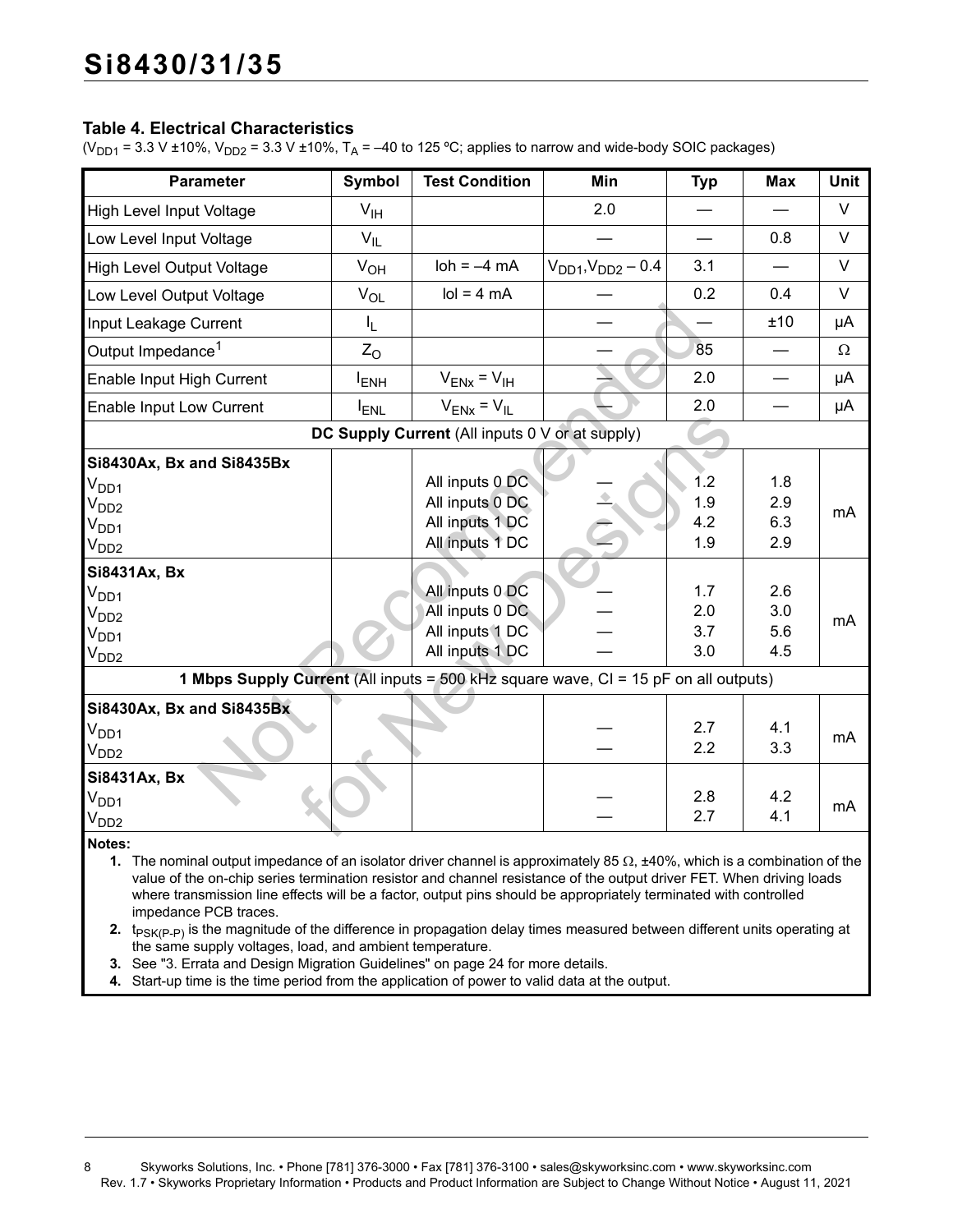#### **Table 4. Electrical Characteristics (Continued)**

( $V_{DD1}$  = 3.3 V ±10%,  $V_{DD2}$  = 3.3 V ±10%, T<sub>A</sub> = –40 to 125 °C; applies to narrow and wide-body SOIC packages)

| <b>Parameter</b>                                                                                                                                                                                                                                                                                                                                                                                                | <b>Symbol</b>                       | <b>Test Condition</b>         | Min            | <b>Typ</b> | <b>Max</b>  | <b>Unit</b> |
|-----------------------------------------------------------------------------------------------------------------------------------------------------------------------------------------------------------------------------------------------------------------------------------------------------------------------------------------------------------------------------------------------------------------|-------------------------------------|-------------------------------|----------------|------------|-------------|-------------|
| <b>10 Mbps Supply Current</b> (All inputs = $5$ MHz square wave, $CI = 15$ pF on all outputs)                                                                                                                                                                                                                                                                                                                   |                                     |                               |                |            |             |             |
| Si8430Bx, Si8435Bx                                                                                                                                                                                                                                                                                                                                                                                              |                                     |                               |                |            |             |             |
| $V_{DD1}$                                                                                                                                                                                                                                                                                                                                                                                                       |                                     |                               |                | 2.7        | 4.1         | mA          |
| V <sub>DD2</sub>                                                                                                                                                                                                                                                                                                                                                                                                |                                     |                               |                | 3.0        | 4.2         |             |
| <b>Si8431Bx</b>                                                                                                                                                                                                                                                                                                                                                                                                 |                                     |                               |                |            |             |             |
| $V_{DD1}$                                                                                                                                                                                                                                                                                                                                                                                                       |                                     |                               |                | 3.1        | 4.3         | mA          |
| V <sub>DD2</sub>                                                                                                                                                                                                                                                                                                                                                                                                |                                     |                               |                | 3.2        | 4.5         |             |
| <b>100 Mbps Supply Current</b> (All inputs = 50 MHz square wave, $CI = 15$ pF on all outputs)                                                                                                                                                                                                                                                                                                                   |                                     |                               |                |            |             |             |
| Si8430Bx, Si8435Bx                                                                                                                                                                                                                                                                                                                                                                                              |                                     |                               |                |            |             |             |
| $V_{DD1}$                                                                                                                                                                                                                                                                                                                                                                                                       |                                     |                               |                | 2.8        | 4.2         | mA          |
| $V_{DD2}$                                                                                                                                                                                                                                                                                                                                                                                                       |                                     |                               |                | 10.1       | 12.6        |             |
| <b>Si8431Bx</b>                                                                                                                                                                                                                                                                                                                                                                                                 |                                     |                               |                |            |             |             |
| $V_{DD1}$                                                                                                                                                                                                                                                                                                                                                                                                       |                                     |                               |                | 5.5<br>8.0 | 6.9<br>10.0 | mA          |
| $V_{DD2}$                                                                                                                                                                                                                                                                                                                                                                                                       |                                     |                               |                |            |             |             |
|                                                                                                                                                                                                                                                                                                                                                                                                                 |                                     | <b>Timing Characteristics</b> |                |            |             |             |
| Si843xAx                                                                                                                                                                                                                                                                                                                                                                                                        |                                     |                               |                |            |             |             |
| Maximum Data Rate                                                                                                                                                                                                                                                                                                                                                                                               |                                     |                               | $\overline{0}$ |            | 1.0         | <b>Mbps</b> |
| Minimum Pulse Width                                                                                                                                                                                                                                                                                                                                                                                             |                                     |                               |                |            | 250         | ns          |
| <b>Propagation Delay</b>                                                                                                                                                                                                                                                                                                                                                                                        | t <sub>PHL</sub> , t <sub>PLH</sub> | See Figure 2                  |                |            | 35          | ns          |
| <b>Pulse Width Distortion</b><br>$ t_{PLH} - t_{PHL} $                                                                                                                                                                                                                                                                                                                                                          | <b>PWD</b>                          | See Figure 2                  |                |            | 25          | ns          |
| Propagation Delay Skew <sup>2</sup>                                                                                                                                                                                                                                                                                                                                                                             | $t_{PSK(P-P)}$                      |                               |                |            | 40          | ns          |
| Channel-Channel Skew                                                                                                                                                                                                                                                                                                                                                                                            | t <sub>PSK</sub>                    |                               |                |            | 35          | ns          |
| Notes:<br>1. The nominal output impedance of an isolator driver channel is approximately 85 $\Omega$ , ±40%, which is a combination of the<br>value of the on-chip series termination resistor and channel resistance of the output driver FET. When driving loads<br>where transmission line effects will be a factor, output pins should be appropriately terminated with controlled<br>impedance PCB traces. |                                     |                               |                |            |             |             |

**2.**  $t_{PSK(P-P)}$  is the magnitude of the difference in propagation delay times measured between different units operating at the same supply voltages, load, and ambient temperature.

**3.** See "3. Errata and Design Migration Guidelines" on page 24 for more details.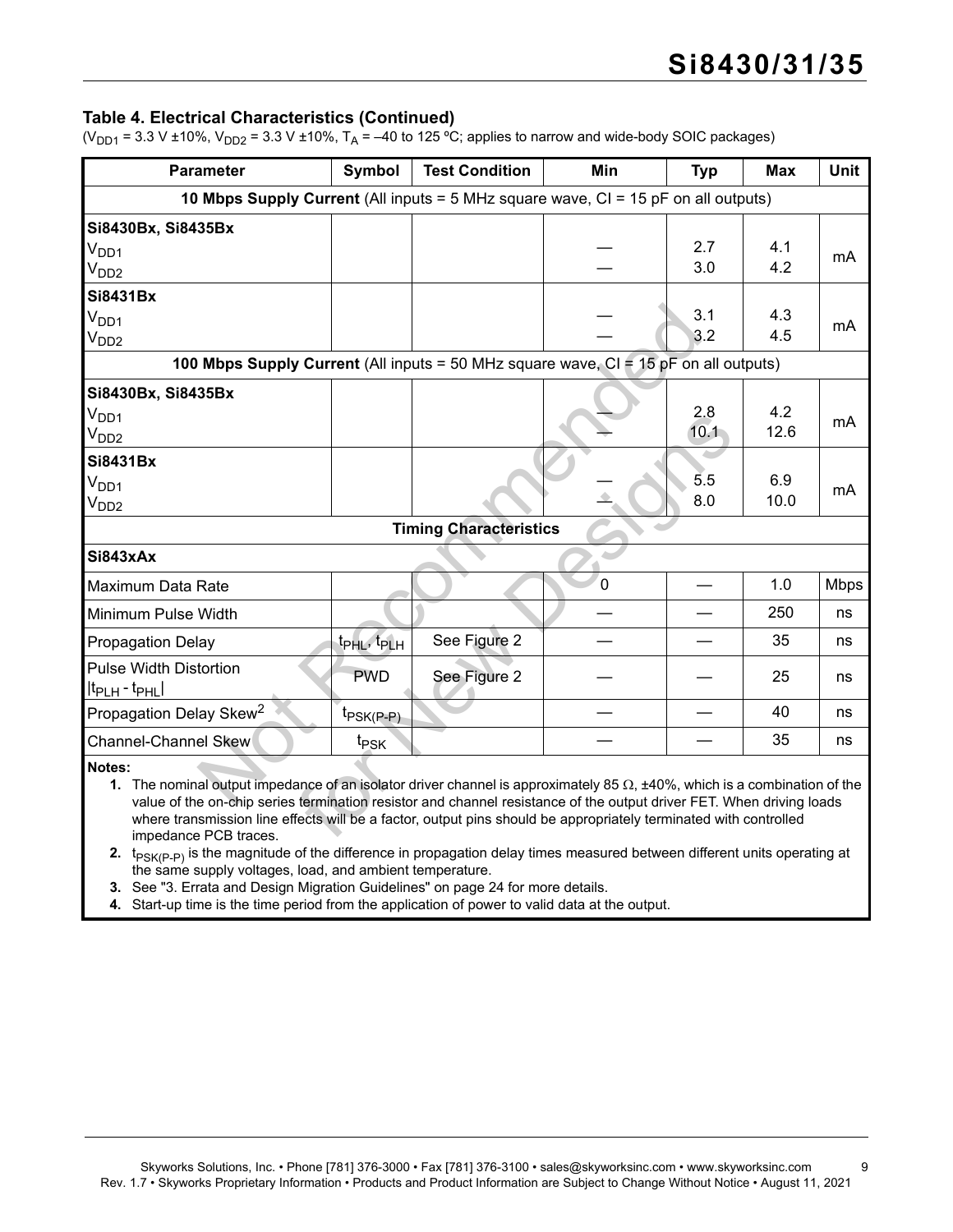### **Table 4. Electrical Characteristics (Continued)**

( $V_{DD1}$  = 3.3 V ±10%,  $V_{DD2}$  = 3.3 V ±10%, T<sub>A</sub> = –40 to 125 °C; applies to narrow and wide-body SOIC packages)

| <b>Parameter</b>                                                                                                                                                                                                                                                                                                                                                                                                                                                                                                                                                                                                                                                                                                                                                                                         | <b>Symbol</b>                       | <b>Test Condition</b>         | Min         | <b>Typ</b> | <b>Max</b> | <b>Unit</b> |  |
|----------------------------------------------------------------------------------------------------------------------------------------------------------------------------------------------------------------------------------------------------------------------------------------------------------------------------------------------------------------------------------------------------------------------------------------------------------------------------------------------------------------------------------------------------------------------------------------------------------------------------------------------------------------------------------------------------------------------------------------------------------------------------------------------------------|-------------------------------------|-------------------------------|-------------|------------|------------|-------------|--|
| Si843xBx                                                                                                                                                                                                                                                                                                                                                                                                                                                                                                                                                                                                                                                                                                                                                                                                 |                                     |                               |             |            |            |             |  |
| Maximum Data Rate                                                                                                                                                                                                                                                                                                                                                                                                                                                                                                                                                                                                                                                                                                                                                                                        |                                     |                               | $\mathbf 0$ |            | 150        | <b>Mbps</b> |  |
| Minimum Pulse Width                                                                                                                                                                                                                                                                                                                                                                                                                                                                                                                                                                                                                                                                                                                                                                                      |                                     |                               |             |            | 6.0        | ns          |  |
| <b>Propagation Delay</b>                                                                                                                                                                                                                                                                                                                                                                                                                                                                                                                                                                                                                                                                                                                                                                                 | t <sub>PHL</sub> , t <sub>PLH</sub> | See Figure 2                  | 3.0         | 6.0        | 9.5        | ns          |  |
| <b>Pulse Width Distortion</b><br>$ t_{\text{PLH}} - t_{\text{PHL}} $                                                                                                                                                                                                                                                                                                                                                                                                                                                                                                                                                                                                                                                                                                                                     | <b>PWD</b>                          | See Figure 2                  |             | 1.5        | 2.5        | ns          |  |
| Propagation Delay Skew <sup>2</sup>                                                                                                                                                                                                                                                                                                                                                                                                                                                                                                                                                                                                                                                                                                                                                                      | $t_{PSK(P-P)}$                      |                               |             | 2.0        | 3.0        | ns          |  |
| <b>Channel-Channel Skew</b>                                                                                                                                                                                                                                                                                                                                                                                                                                                                                                                                                                                                                                                                                                                                                                              | t <sub>PSK</sub>                    |                               |             | 0.5        | 1.8        | ns          |  |
| <b>All Models</b>                                                                                                                                                                                                                                                                                                                                                                                                                                                                                                                                                                                                                                                                                                                                                                                        |                                     |                               |             |            |            |             |  |
| Output Rise Time                                                                                                                                                                                                                                                                                                                                                                                                                                                                                                                                                                                                                                                                                                                                                                                         | $t_r$                               | $C_1 = 15 pF$<br>See Figure 2 |             | 4.3        | 6.1        | ns          |  |
| <b>Output Fall Time</b>                                                                                                                                                                                                                                                                                                                                                                                                                                                                                                                                                                                                                                                                                                                                                                                  | $t_{\rm f}$                         | $C_1 = 15 pF$<br>See Figure 2 |             | 3.0        | 4.3        | ns          |  |
| <b>Common Mode Transient</b><br>Immunity                                                                                                                                                                                                                                                                                                                                                                                                                                                                                                                                                                                                                                                                                                                                                                 | <b>CMTI</b>                         | $V_l = V_{DD}$ or 0 V         |             | 25         |            | kV/µs       |  |
| Enable to Data Valid <sup>3</sup>                                                                                                                                                                                                                                                                                                                                                                                                                                                                                                                                                                                                                                                                                                                                                                        | $t_{en1}$                           | See Figure 1                  |             | 5.0        | 8.0        | ns          |  |
| Enable to Data Tri-State <sup>3</sup>                                                                                                                                                                                                                                                                                                                                                                                                                                                                                                                                                                                                                                                                                                                                                                    | $t_{en2}$                           | See Figure 1                  |             | 7.0        | 9.2        | ns          |  |
| Start-up Time <sup>3,4</sup>                                                                                                                                                                                                                                                                                                                                                                                                                                                                                                                                                                                                                                                                                                                                                                             | $t_{\rm SU}$                        |                               |             | 15         | 40         | μs          |  |
| Notes:<br>1. The nominal output impedance of an isolator driver channel is approximately 85 $\Omega$ , ±40%, which is a combination of the<br>value of the on-chip series termination resistor and channel resistance of the output driver FET. When driving loads<br>where transmission line effects will be a factor, output pins should be appropriately terminated with controlled<br>impedance PCB traces.<br>2. t <sub>PSK(P-P)</sub> is the magnitude of the difference in propagation delay times measured between different units operating at<br>the same supply voltages, load, and ambient temperature.<br>3. See "3. Errata and Design Migration Guidelines" on page 24 for more details.<br>4. Start-up time is the time period from the application of power to valid data at the output. |                                     |                               |             |            |            |             |  |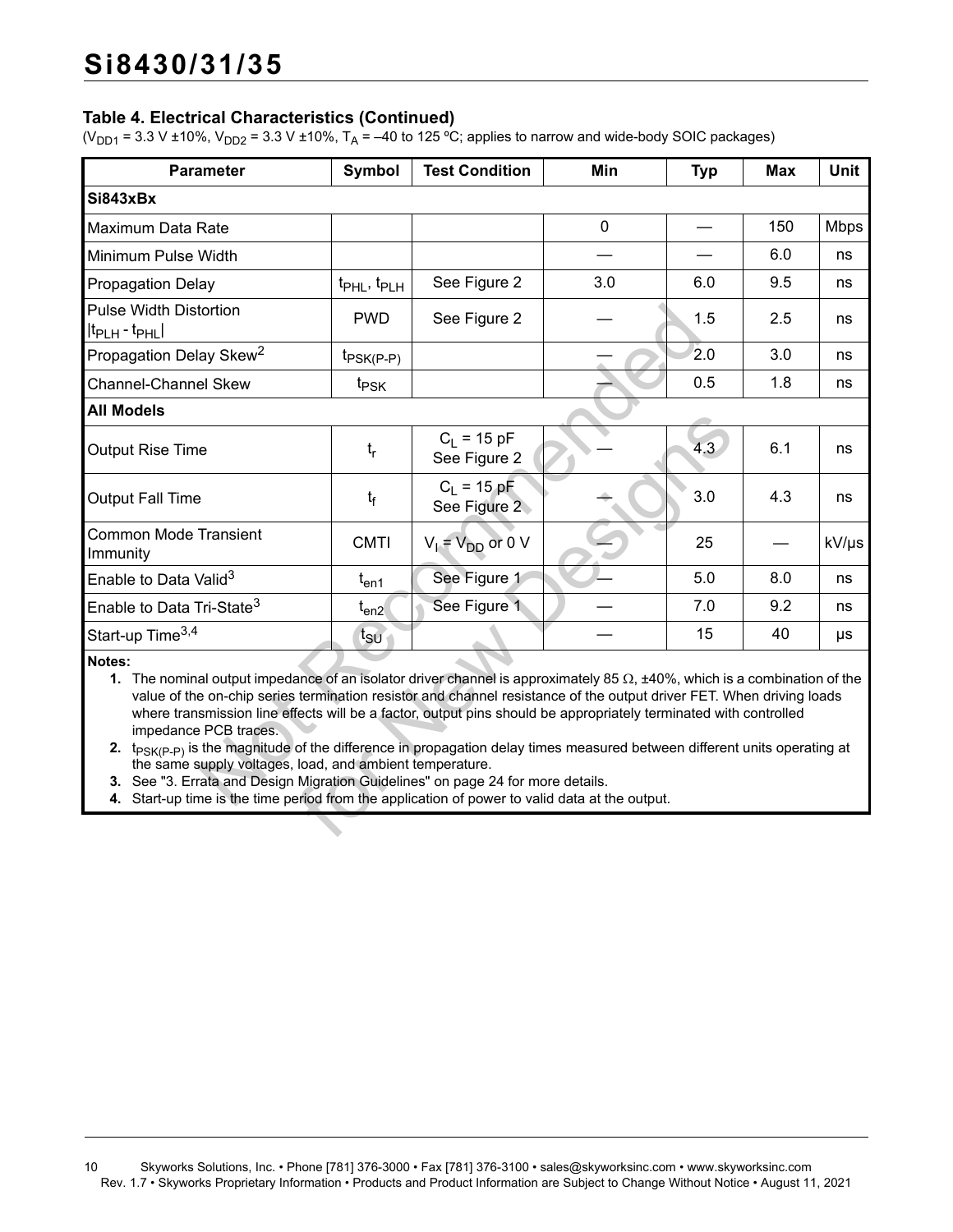## <span id="page-10-5"></span>**Table 5. Electrical Characteristics[1](#page-10-1)**

( $V_{DD1}$  = 2.70 V,  $V_{DD2}$  = 2.70 V, T<sub>A</sub> = -40 to 125 °C; applies to narrow and wide-body SOIC packages)

<span id="page-10-4"></span><span id="page-10-3"></span><span id="page-10-2"></span><span id="page-10-1"></span><span id="page-10-0"></span>

| <b>Parameter</b>                                                                                                                                              | Symbol           | <b>Test Condition</b>                           | Min                         | <b>Typ</b> | <b>Max</b> | <b>Unit</b> |
|---------------------------------------------------------------------------------------------------------------------------------------------------------------|------------------|-------------------------------------------------|-----------------------------|------------|------------|-------------|
| High Level Input Voltage                                                                                                                                      | V <sub>IH</sub>  |                                                 | 2.0                         |            |            | $\vee$      |
| Low Level Input Voltage                                                                                                                                       | $V_{IL}$         |                                                 |                             |            | 0.8        | V           |
| High Level Output Voltage                                                                                                                                     | $V_{OH}$         | $\text{loh} = -4 \text{ mA}$                    | $V_{DD1}$ , $V_{DD2}$ – 0.4 | 2.3        |            | V           |
|                                                                                                                                                               |                  | $\text{Io} = 4 \text{ mA}$                      |                             | 0.2        | 0.4        | V           |
| Low Level Output Voltage                                                                                                                                      | $V_{OL}$         |                                                 |                             |            |            |             |
| Input Leakage Current                                                                                                                                         | IL.              |                                                 |                             |            | ±10        | μA          |
| Output Impedance <sup>2</sup>                                                                                                                                 | $Z_{\rm O}$      |                                                 |                             | 85         |            | Ω           |
| Enable Input High Current                                                                                                                                     | l <sub>ENH</sub> | $V_{ENX} = V_{IH}$                              |                             | 2.0        |            | μA          |
| Enable Input Low Current                                                                                                                                      | <b>ENL</b>       | $V_{ENX} = V_{IL}$                              |                             | 2.0        |            | μA          |
|                                                                                                                                                               |                  | DC Supply Current (All inputs 0 V or at supply) |                             |            |            |             |
| Si8430Ax, Bx and Si8435Bx                                                                                                                                     |                  |                                                 |                             |            |            |             |
| V <sub>DD1</sub>                                                                                                                                              |                  | All inputs 0 DC                                 |                             | 1.2        | 1.8        |             |
| V <sub>DD2</sub>                                                                                                                                              |                  | All inputs 0 DC                                 |                             | 1.9        | 2.9        | mA          |
| $V_{DD1}$                                                                                                                                                     |                  | All inputs 1 DC                                 |                             | 4.2        | 6.3        |             |
| V <sub>DD2</sub>                                                                                                                                              |                  | All inputs 1 DC                                 |                             | 1.9        | 2.9        |             |
| Si8431Ax, Bx                                                                                                                                                  |                  |                                                 |                             |            |            |             |
| V <sub>DD1</sub>                                                                                                                                              |                  | All inputs 0 DC                                 |                             | 1.7        | 2.6        |             |
| V <sub>DD2</sub>                                                                                                                                              |                  | All inputs 0 DC                                 |                             | 2.0        | 3.0        |             |
| V <sub>DD1</sub>                                                                                                                                              |                  | All inputs 1 DC                                 |                             | 3.7        | 5.6        | mA          |
| V <sub>DD2</sub>                                                                                                                                              |                  | All inputs 1 DC                                 |                             | 3.0        | 4.5        |             |
| 1 Mbps Supply Current (All inputs = 500 kHz square wave, CI = 15 pF on all outputs)                                                                           |                  |                                                 |                             |            |            |             |
| Si8430Ax, Bx and Si8435Bx                                                                                                                                     |                  |                                                 |                             |            |            |             |
|                                                                                                                                                               |                  |                                                 |                             | 2.7        | 4.1        |             |
| $V_{DD1}$                                                                                                                                                     |                  |                                                 |                             | 2.2        | 3.3        | mA          |
| V <sub>DD2</sub>                                                                                                                                              |                  |                                                 |                             |            |            |             |
| Si8431Ax, Bx                                                                                                                                                  |                  |                                                 |                             |            |            |             |
| V <sub>DD1</sub>                                                                                                                                              |                  |                                                 |                             | 2.8        | 4.2        | mA          |
| V <sub>DD2</sub>                                                                                                                                              |                  |                                                 |                             | 2.7        | 4.1        |             |
| Notes:                                                                                                                                                        |                  |                                                 |                             |            |            |             |
| 1. Specifications in this table are also valid at VDD1 = 2.6 V and VDD2 = 2.6 V when the operating temperature range is<br>constrained to $T_A = 0$ to 85 °C. |                  |                                                 |                             |            |            |             |
| 2. The nominal output impedance of an isolator driver channel is approximately 85 $\Omega$ , $\pm$ 40%, which is a combination of                             |                  |                                                 |                             |            |            |             |
| the value of the on-chip series termination resistor and channel resistance of the output driver FET. When driving loads                                      |                  |                                                 |                             |            |            |             |
| where transmission line effects will be a factor, output pins should be appropriately terminated with controlled                                              |                  |                                                 |                             |            |            |             |
| impedance PCB traces.                                                                                                                                         |                  |                                                 |                             |            |            |             |
| 3. t <sub>PSK(P-P)</sub> is the magnitude of the difference in propagation delay times measured between different units operating at                          |                  |                                                 |                             |            |            |             |
| the same supply voltages, load, and ambient temperature.                                                                                                      |                  |                                                 |                             |            |            |             |
| 4. See "3. Errata and Design Migration Guidelines" on page 24 for more details.                                                                               |                  |                                                 |                             |            |            |             |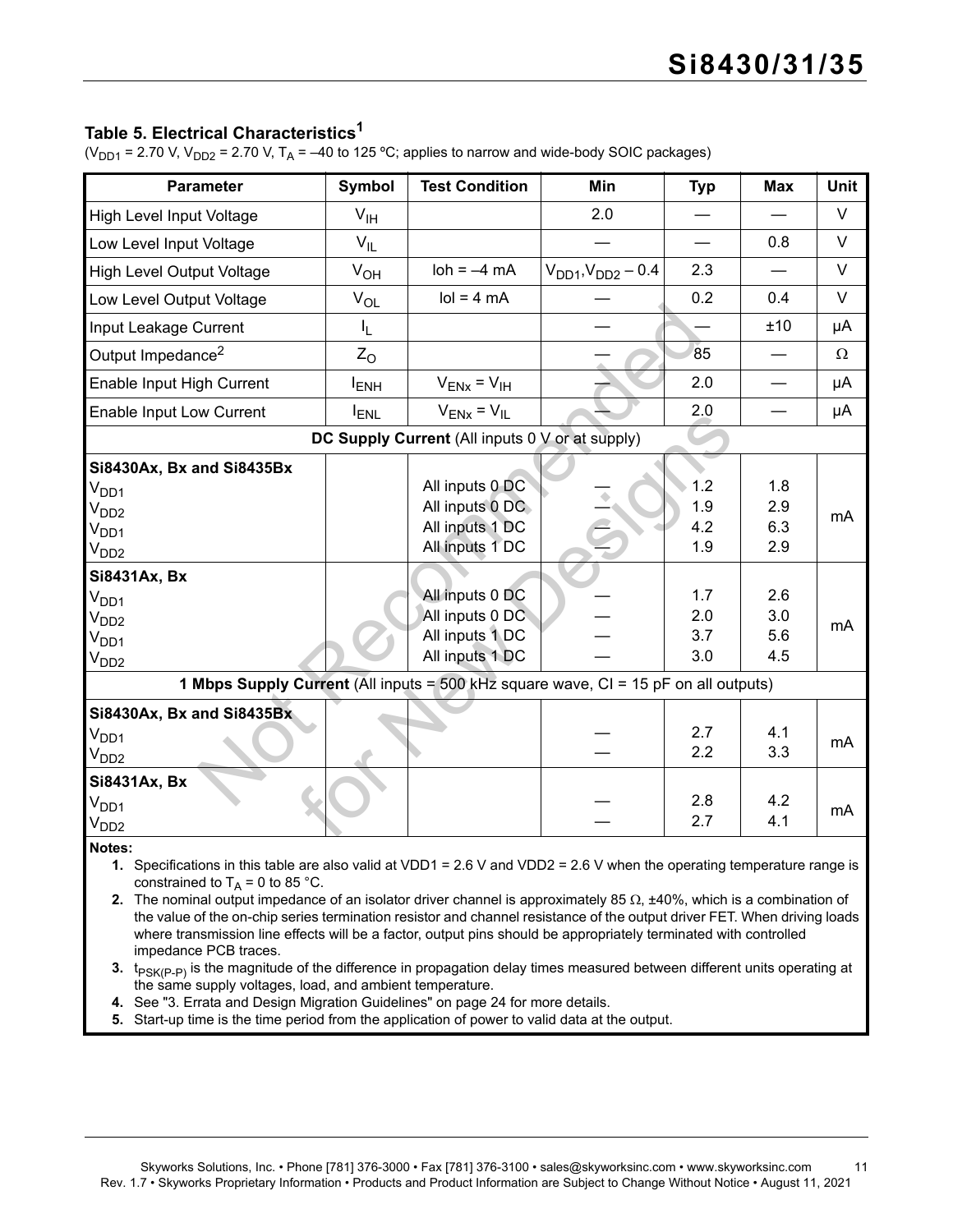## **Table 5. Electrical Characteristics1 (Continued)**

( $V_{DD1}$  = 2.70 V,  $V_{DD2}$  = 2.70 V, T<sub>A</sub> = -40 to 125 °C; applies to narrow and wide-body SOIC packages)

| <b>Parameter</b>                                                                                                                                                        | Symbol                                                                                                                                                                                                                                                       | <b>Test Condition</b>         | Min         | <b>Typ</b> | <b>Max</b> | Unit        |  |  |
|-------------------------------------------------------------------------------------------------------------------------------------------------------------------------|--------------------------------------------------------------------------------------------------------------------------------------------------------------------------------------------------------------------------------------------------------------|-------------------------------|-------------|------------|------------|-------------|--|--|
| <b>10 Mbps Supply Current</b> (All inputs = $5$ MHz square wave, $CI = 15$ pF on all outputs)                                                                           |                                                                                                                                                                                                                                                              |                               |             |            |            |             |  |  |
| Si8430Bx, Si8435Bx<br>V <sub>DD1</sub><br>V <sub>DD2</sub>                                                                                                              |                                                                                                                                                                                                                                                              |                               |             | 2.7<br>3.0 | 4.1<br>4.2 | mA          |  |  |
| <b>Si8431Bx</b><br>$V_{DD1}$<br>V <sub>DD2</sub>                                                                                                                        |                                                                                                                                                                                                                                                              |                               |             | 3.1<br>3.2 | 4.3<br>4.5 | mA          |  |  |
| <b>100 Mbps Supply Current</b> (All inputs = 50 MHz square wave, $CI = 15$ pF on all outputs)                                                                           |                                                                                                                                                                                                                                                              |                               |             |            |            |             |  |  |
| Si8430Bx, Si8435Bx<br>V <sub>DD1</sub><br>V <sub>DD2</sub>                                                                                                              |                                                                                                                                                                                                                                                              |                               |             | 2.8<br>8.0 | 4.2<br>10  | mA          |  |  |
| <b>Si8431Bx</b><br>$V_{DD1}$<br>V <sub>DD2</sub>                                                                                                                        |                                                                                                                                                                                                                                                              |                               |             | 4.7<br>6.7 | 5.9<br>8.4 | mA          |  |  |
|                                                                                                                                                                         |                                                                                                                                                                                                                                                              | <b>Timing Characteristics</b> |             |            |            |             |  |  |
| Si843xAx                                                                                                                                                                |                                                                                                                                                                                                                                                              |                               |             |            |            |             |  |  |
| Maximum Data Rate                                                                                                                                                       |                                                                                                                                                                                                                                                              |                               | $\mathbf 0$ |            | 1.0        | <b>Mbps</b> |  |  |
| Minimum Pulse Width                                                                                                                                                     |                                                                                                                                                                                                                                                              |                               |             |            | 250        | ns          |  |  |
| <b>Propagation Delay</b>                                                                                                                                                | t <sub>PHL</sub> , t <sub>PLH</sub>                                                                                                                                                                                                                          | See Figure 2                  |             |            | 35         | ns          |  |  |
| <b>Pulse Width Distortion</b><br>$ t_{\sf PLH}$ - $t_{\sf PHL} $                                                                                                        | <b>PWD</b>                                                                                                                                                                                                                                                   | See Figure 2                  |             |            | 25         | ns          |  |  |
| Propagation Delay Skew <sup>3</sup>                                                                                                                                     | $t_{PSK(P-P)}$                                                                                                                                                                                                                                               |                               |             |            | 40         | ns          |  |  |
| <b>Channel-Channel Skew</b>                                                                                                                                             | t <sub>PSK</sub>                                                                                                                                                                                                                                             |                               |             |            | 35         | ns          |  |  |
| Notes:<br>constrained to $T_A = 0$ to 85 °C.<br>the value of the en chin series termination resister and channel resistance of the output driver EET When driving leads | 1. Specifications in this table are also valid at VDD1 = 2.6 V and VDD2 = 2.6 V when the operating temperature range is<br>2. The nominal output impedance of an isolator driver channel is approximately 85 $\Omega$ , $\pm$ 40%, which is a combination of |                               |             |            |            |             |  |  |

**2.** The nominal output impedance of an isolator driver channel is approximately 85  $\Omega$ ,  $\pm$ 40%, which is a combination of the value of the on-chip series termination resistor and channel resistance of the output driver FET. When driving loads where transmission line effects will be a factor, output pins should be appropriately terminated with controlled impedance PCB traces.

**3.**  $t_{PSK(P,P)}$  is the magnitude of the difference in propagation delay times measured between different units operating at the same supply voltages, load, and ambient temperature.

**4.** See "3. Errata and Design Migration Guidelines" on page 24 for more details.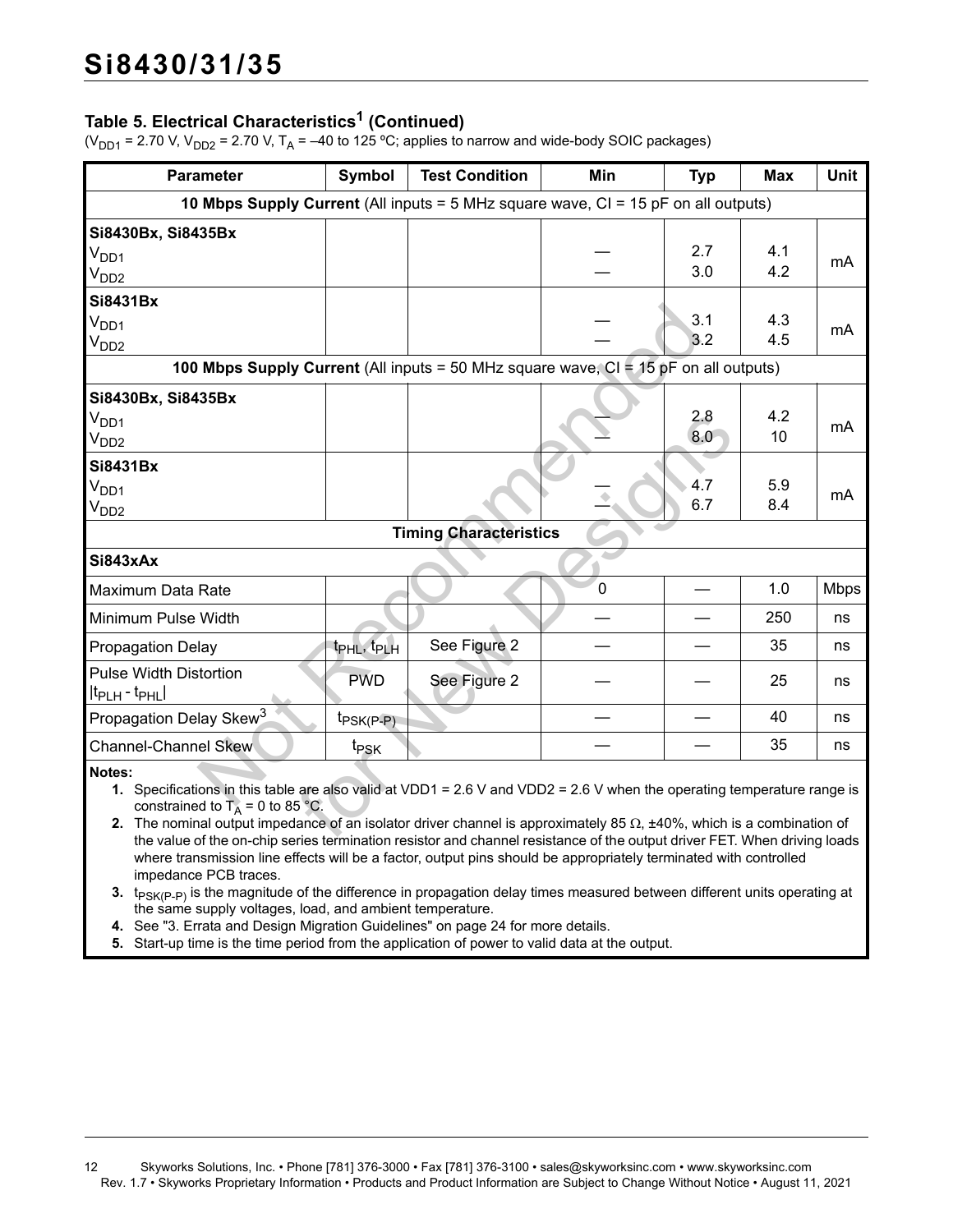### Table 5. Electrical Characteristics<sup>1</sup> (Continued)

( $V_{DD1}$  = 2.70 V,  $V_{DD2}$  = 2.70 V, T<sub>A</sub> = -40 to 125 °C; applies to narrow and wide-body SOIC packages)

| <b>Parameter</b>                                                                                                                                                                                                                                                                                                                                                                                                                                                                                                                                                                                                                                                                                                                                                                                                                                                                                                                                                        | Symbol                              | <b>Test Condition</b>         | Min            | <b>Typ</b> | <b>Max</b> | <b>Unit</b> |  |  |
|-------------------------------------------------------------------------------------------------------------------------------------------------------------------------------------------------------------------------------------------------------------------------------------------------------------------------------------------------------------------------------------------------------------------------------------------------------------------------------------------------------------------------------------------------------------------------------------------------------------------------------------------------------------------------------------------------------------------------------------------------------------------------------------------------------------------------------------------------------------------------------------------------------------------------------------------------------------------------|-------------------------------------|-------------------------------|----------------|------------|------------|-------------|--|--|
| Si843xBx                                                                                                                                                                                                                                                                                                                                                                                                                                                                                                                                                                                                                                                                                                                                                                                                                                                                                                                                                                |                                     |                               |                |            |            |             |  |  |
| Maximum Data Rate                                                                                                                                                                                                                                                                                                                                                                                                                                                                                                                                                                                                                                                                                                                                                                                                                                                                                                                                                       |                                     |                               | $\overline{0}$ |            | 150        | <b>Mbps</b> |  |  |
| Minimum Pulse Width                                                                                                                                                                                                                                                                                                                                                                                                                                                                                                                                                                                                                                                                                                                                                                                                                                                                                                                                                     |                                     |                               |                |            | 6.0        | ns          |  |  |
| <b>Propagation Delay</b>                                                                                                                                                                                                                                                                                                                                                                                                                                                                                                                                                                                                                                                                                                                                                                                                                                                                                                                                                | t <sub>PHL</sub> , t <sub>PLH</sub> | See Figure 2                  | 3.0            | 6.0        | 9.5        | ns          |  |  |
| <b>Pulse Width Distortion</b><br>$ t_{\text{PLH}} - t_{\text{PHL}} $                                                                                                                                                                                                                                                                                                                                                                                                                                                                                                                                                                                                                                                                                                                                                                                                                                                                                                    | <b>PWD</b>                          | See Figure 2                  |                | 1.5        | 2.5        | ns          |  |  |
| Propagation Delay Skew <sup>3</sup>                                                                                                                                                                                                                                                                                                                                                                                                                                                                                                                                                                                                                                                                                                                                                                                                                                                                                                                                     | $t_{PSK(P-P)}$                      |                               |                | 2.0        | 3.0        | ns          |  |  |
| <b>Channel-Channel Skew</b>                                                                                                                                                                                                                                                                                                                                                                                                                                                                                                                                                                                                                                                                                                                                                                                                                                                                                                                                             | t <sub>PSK</sub>                    |                               |                | 0.5        | 1.8        | ns          |  |  |
| <b>All Models</b>                                                                                                                                                                                                                                                                                                                                                                                                                                                                                                                                                                                                                                                                                                                                                                                                                                                                                                                                                       |                                     |                               |                |            |            |             |  |  |
| <b>Output Rise Time</b>                                                                                                                                                                                                                                                                                                                                                                                                                                                                                                                                                                                                                                                                                                                                                                                                                                                                                                                                                 | $t_{r}$                             | $C_1 = 15 pF$<br>See Figure 2 |                | 4.8        | 6.5        | ns          |  |  |
| <b>Output Fall Time</b>                                                                                                                                                                                                                                                                                                                                                                                                                                                                                                                                                                                                                                                                                                                                                                                                                                                                                                                                                 | $t_{\mathsf{f}}$                    | $C_1 = 15$ pF<br>See Figure 2 |                | 3.2        | 4.6        | ns          |  |  |
| <b>Common Mode Transient</b><br>Immunity                                                                                                                                                                                                                                                                                                                                                                                                                                                                                                                                                                                                                                                                                                                                                                                                                                                                                                                                | <b>CMTI</b>                         | $V_1 = V_{DD}$ or 0 V         |                | 25         |            | kV/µs       |  |  |
| Enable to Data Valid <sup>4</sup>                                                                                                                                                                                                                                                                                                                                                                                                                                                                                                                                                                                                                                                                                                                                                                                                                                                                                                                                       | $t_{en1}$                           | See Figure 1                  |                | 5.0        | 8.0        | ns          |  |  |
| Enable to Data Tri-State <sup>4</sup>                                                                                                                                                                                                                                                                                                                                                                                                                                                                                                                                                                                                                                                                                                                                                                                                                                                                                                                                   | $t_{en2}$                           | See Figure 1                  |                | 7.0        | 9.2        | ns          |  |  |
| Start-up Time <sup>4,5</sup>                                                                                                                                                                                                                                                                                                                                                                                                                                                                                                                                                                                                                                                                                                                                                                                                                                                                                                                                            | t <sub>su</sub>                     |                               |                | 15         | 40         | μs          |  |  |
| Notes:<br>1. Specifications in this table are also valid at VDD1 = 2.6 V and VDD2 = 2.6 V when the operating temperature range is<br>constrained to $T_A = 0$ to 85 °C.<br>2. The nominal output impedance of an isolator driver channel is approximately 85 $\Omega$ , $\pm$ 40%, which is a combination of<br>the value of the on-chip series termination resistor and channel resistance of the output driver FET. When driving loads<br>where transmission line effects will be a factor, output pins should be appropriately terminated with controlled<br>impedance PCB traces.<br>3. $t_{PSK(P-P)}$ is the magnitude of the difference in propagation delay times measured between different units operating at<br>the same supply voltages, load, and ambient temperature.<br>4. See "3. Errata and Design Migration Guidelines" on page 24 for more details.<br>5. Start-up time is the time period from the application of power to valid data at the output. |                                     |                               |                |            |            |             |  |  |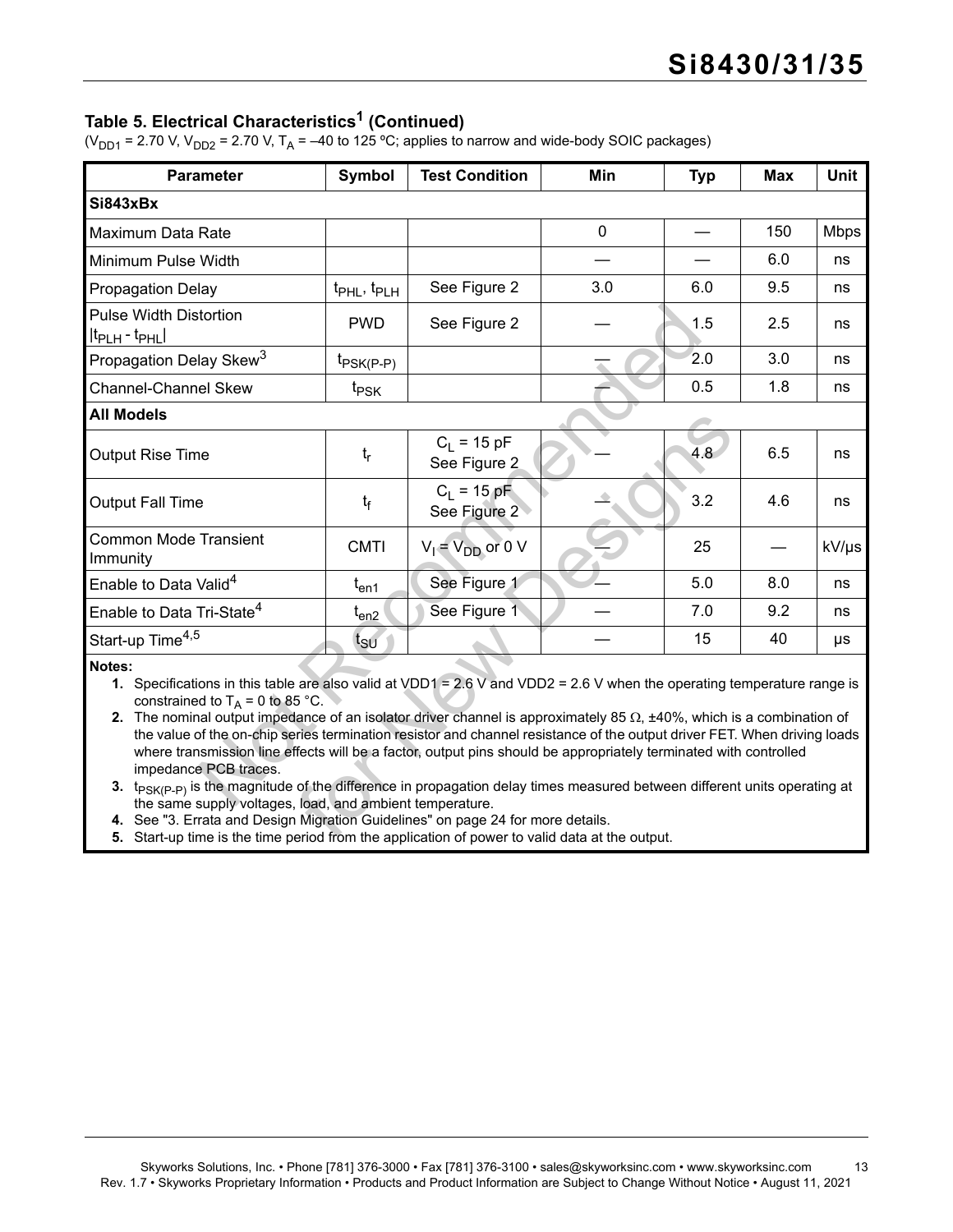### <span id="page-13-3"></span>**Table 6. Regulatory Information\***

#### **CSA**

The Si84xx is certified under CSA Component Acceptance Notice 5A. For more details, see File 232873.

61010-1: Up to 600 V<sub>RMS</sub> reinforced insulation working voltage; up to 600 V<sub>RMS</sub> basic insulation working voltage.

60950-1: Up to 130 V<sub>RMS</sub> reinforced insulation working voltage; up to 1000 V<sub>RMS</sub> basic insulation working voltage.

**VDE**

The Si84xx is certified according to IEC 60747-5-2. For more details, see File 5006301-4880-0001.

| The SI84XX is certified according to TEC 60747-5-2. For more details, see File 5006301-4880-0001.                                                                                                          |               |                       |                             |                             |                        |
|------------------------------------------------------------------------------------------------------------------------------------------------------------------------------------------------------------|---------------|-----------------------|-----------------------------|-----------------------------|------------------------|
| 60747-5-2: Up to 560 V <sub>peak</sub> for basic insulation working voltage.                                                                                                                               |               |                       |                             |                             |                        |
| <b>UL</b>                                                                                                                                                                                                  |               |                       |                             |                             |                        |
| The Si84xx is certified under UL1577 component recognition program. For more details, see File E257455.                                                                                                    |               |                       |                             |                             |                        |
| Rated up to 2500 V <sub>RMS</sub> isolation voltage for basic insulation.                                                                                                                                  |               |                       |                             |                             |                        |
| *Note: Regulatory Certifications apply to 2.5 kV <sub>RMS</sub> rated devices which are production tested to 3.0 kV <sub>RMS</sub> for 1 sec.<br>For more information, see "5. Ordering Guide" on page 26. |               |                       |                             |                             |                        |
| Table 7. Insulation and Safety-Related Specifications                                                                                                                                                      |               |                       |                             |                             |                        |
|                                                                                                                                                                                                            |               |                       |                             | <b>Value</b>                |                        |
| <b>Parameter</b>                                                                                                                                                                                           | <b>Symbol</b> | <b>Test Condition</b> | <b>WB</b><br><b>SOIC-16</b> | <b>NB</b><br><b>SOIC-16</b> | <b>Unit</b>            |
| Nominal Air Gap (Clearance) <sup>1</sup>                                                                                                                                                                   | L(IO1)        |                       | 8.0                         | 4.9                         | mm                     |
| Nominal External Tracking (Creepage) <sup>1</sup>                                                                                                                                                          | L(IO2)        |                       | 8.0                         | 4.01                        | mm                     |
| Minimum Internal Gap (Internal Clearance)                                                                                                                                                                  |               |                       | 0.008                       | 0.008                       | mm                     |
| <b>Tracking Resistance</b><br>(Proof Tracking Index)                                                                                                                                                       | PTI           | IEC60112              | 600                         | 600                         | <b>V<sub>RMS</sub></b> |
| <b>Erosion Depth</b>                                                                                                                                                                                       | ED            |                       | 0.040                       | 0.019                       | mm                     |
| Resistance (Input-Output) <sup>2</sup>                                                                                                                                                                     | $R_{IO}$      |                       | $10^{12}$                   | $10^{12}$                   | Ω                      |
| Capacitance (Input-Output) <sup>2</sup>                                                                                                                                                                    | $C_{10}$      | $f = 1$ MHz           | 2.0                         | 2.0                         | рF                     |
| Input Capacitance <sup>3</sup>                                                                                                                                                                             | $C_{1}$       |                       | 4.0                         | 4.0                         | рF                     |
| $M = 4 - 6$                                                                                                                                                                                                |               |                       |                             |                             |                        |

### <span id="page-13-4"></span>**Table 7. Insulation and Safety-Related Specifications**

<span id="page-13-0"></span>**Notes:**

**1.** The values in this table correspond to the nominal creepage and clearance values as detailed in ["6. Package Outline:](#page-27-0)  [16-Pin Wide Body SOIC"](#page-27-0) and ["8. Package Outline: 16-Pin Narrow Body SOIC".](#page-29-0) VDE certifies the clearance and creepage limits as 4.7 mm minimum for the NB SOIC-16 package and 8.5 mm minimum for the WB SOIC-16 package. UL does not impose a clearance and creepage minimum for component level certifications. CSA certifies the clearance and creepage limits as 3.9 mm minimum for the NB SOIC-16 package and 7.6 mm minimum for the WB SOIC-16 package.

<span id="page-13-1"></span>**2.** To determine resistance and capacitance, the Si84xx is converted into a 2-terminal device. Pins 1–8 are shorted together to form the first terminal and pins 9–16 are shorted together to form the second terminal. The parameters are then measured between these two terminals.

<span id="page-13-2"></span>**3.** Measured from input pin to ground.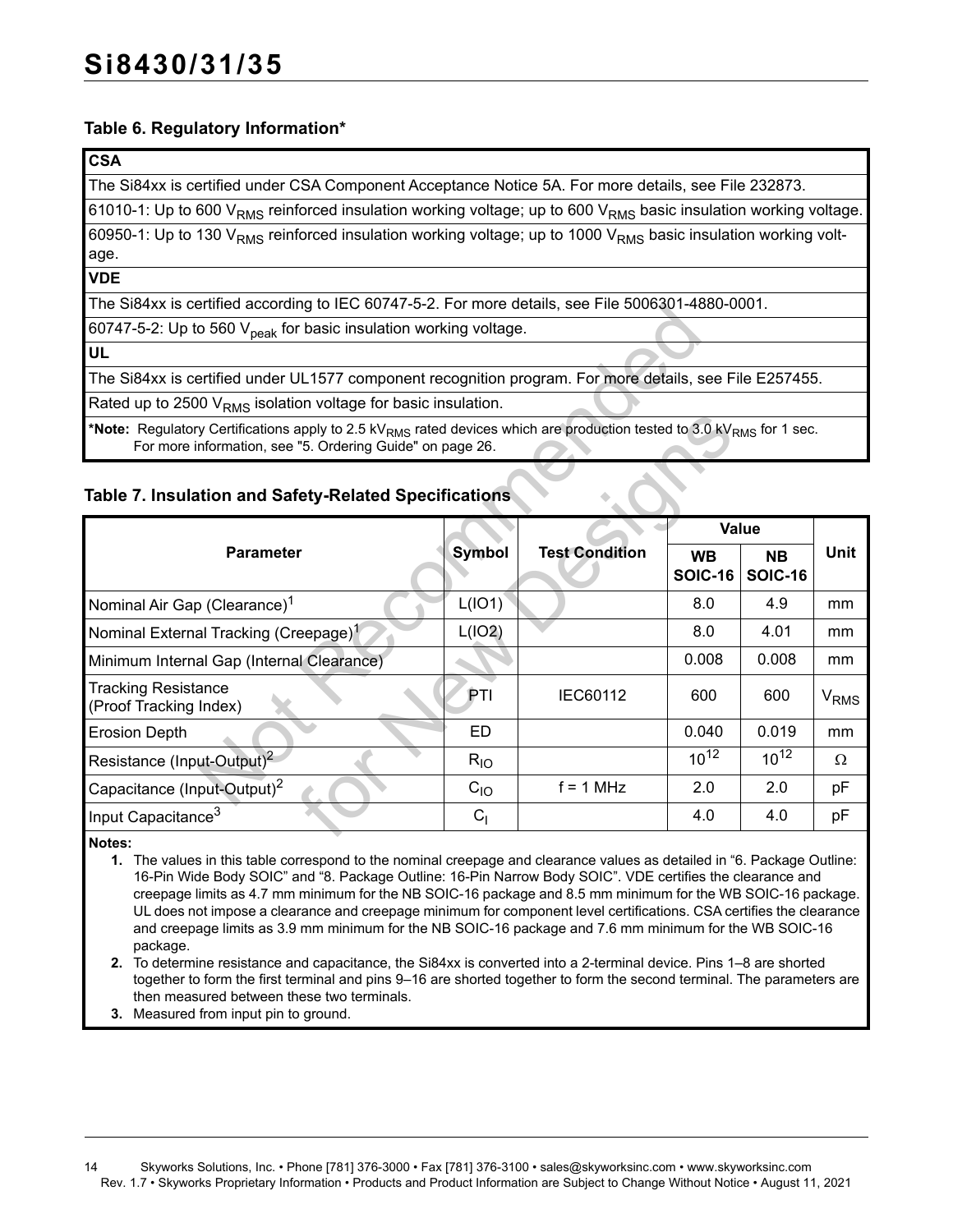#### <span id="page-14-2"></span>**Table 8. IEC 60664-1 (VDE 0844 Part 2) Ratings**

| <b>Parameter</b>             | <b>Test Condition</b>                            | <b>Specification</b> |
|------------------------------|--------------------------------------------------|----------------------|
| <b>Basic Isolation Group</b> | <b>Material Group</b>                            |                      |
|                              | Rated Mains Voltages $\leq$ 150 V <sub>RMS</sub> | I-IV                 |
|                              | Rated Mains Voltages $\leq$ 300 V <sub>RMS</sub> | I-III                |
| Installation Classification  | Rated Mains Voltages $\leq$ 400 V <sub>RMS</sub> | I-II                 |
|                              | Rated Mains Voltages $\leq 600$ V <sub>RMS</sub> | I-II                 |

## <span id="page-14-3"></span>**Table 9. IEC 60747-5-2 Insulation Characteristics for Si84xxxB\***

|                                                                                                                                        |                             |                       |                                                                                                                                       | $RMS$ Nategurians voltages $\geq 000$ v $RMS$                    |     |            |                             |                | 17H                         |             |
|----------------------------------------------------------------------------------------------------------------------------------------|-----------------------------|-----------------------|---------------------------------------------------------------------------------------------------------------------------------------|------------------------------------------------------------------|-----|------------|-----------------------------|----------------|-----------------------------|-------------|
| Table 9. IEC 60747-5-2 Insulation Characteristics for Si84xxxB*                                                                        |                             |                       |                                                                                                                                       |                                                                  |     |            |                             |                |                             |             |
| <b>Parameter</b>                                                                                                                       |                             |                       | <b>Symbol</b>                                                                                                                         | <b>Test Condition</b>                                            |     |            |                             |                | <b>Characteristic</b>       | <b>Unit</b> |
| Maximum Working Insulation Voltage                                                                                                     |                             |                       | <b>V<sub>IORM</sub></b>                                                                                                               |                                                                  |     |            |                             |                | 560                         | V peak      |
| Input to Output Test Voltage                                                                                                           |                             | <b>V<sub>PR</sub></b> | Method b1<br>$(V_{\text{IORM}} \times 1.875 = V_{\text{PR}}$ , 100%<br>Production Test, $t_m = 1$ sec,<br>Partial Discharge $<$ 5 pC) |                                                                  |     |            | 1050                        |                | V peak                      |             |
| <b>Transient Overvoltage</b>                                                                                                           |                             |                       | <b>VIOTM</b>                                                                                                                          | $t = 60$ sec                                                     |     |            |                             | 4000           |                             | V peak      |
| Pollution Degree (DIN VDE 0110, Table 1)                                                                                               |                             |                       |                                                                                                                                       |                                                                  |     |            |                             | $\overline{2}$ |                             |             |
| Insulation Resistance at T <sub>S</sub> , $V_{1O}$ = 500 V                                                                             |                             |                       | $R_{\rm S}$                                                                                                                           |                                                                  |     |            |                             |                | $>10^{9}$                   | $\Omega$    |
| *Note: Maintenance of the safety data is ensured by protective circuits. The Si84xx provides a climate classification of<br>40/125/21. |                             |                       |                                                                                                                                       |                                                                  |     |            |                             |                |                             |             |
| Table 10. IEC Safety Limiting Values <sup>1</sup>                                                                                      |                             |                       |                                                                                                                                       |                                                                  |     |            |                             |                |                             |             |
|                                                                                                                                        |                             |                       |                                                                                                                                       |                                                                  |     |            |                             | <b>Max</b>     |                             |             |
| <b>Parameter</b>                                                                                                                       | <b>Symbol</b>               |                       |                                                                                                                                       | <b>Test Condition</b>                                            | Min | <b>Typ</b> | <b>WB</b><br><b>SOIC-16</b> |                | <b>NB</b><br><b>SOIC-16</b> | <b>Unit</b> |
| Case Temperature                                                                                                                       | $\mathsf{T}_{\mathsf{S}^+}$ |                       |                                                                                                                                       |                                                                  |     |            |                             | 150            | 150                         | $^{\circ}C$ |
| Safety input, output, or                                                                                                               | ls.                         |                       |                                                                                                                                       | $\theta_{JA}$ = 100 °C/W (WB SOIC-16),<br>105 °C/W (NB SOIC-16), |     |            | 220                         |                | 210                         | mA          |

## **Table 10. IEC Safety Limiting Values<sup>1</sup>**

|                                            |                         |                                                                                                                                    |     |            | <b>Max</b>                  |                      |             |
|--------------------------------------------|-------------------------|------------------------------------------------------------------------------------------------------------------------------------|-----|------------|-----------------------------|----------------------|-------------|
| <b>Parameter</b>                           | <b>Symbol</b>           | <b>Test Condition</b>                                                                                                              | Min | <b>Typ</b> | <b>WB</b><br><b>SOIC-16</b> | NΒ<br><b>SOIC-16</b> | <b>Unit</b> |
| Case Temperature                           | $\mathsf{T}_\mathsf{S}$ |                                                                                                                                    |     |            | 150                         | 150                  | °C          |
| Safety input, output, or<br>supply current | Ιs                      | $\theta_{JA}$ = 100 °C/W (WB SOIC-16),<br>105 °C/W (NB SOIC-16),<br>$V_1 = 5.5$ V, T <sub>J</sub> = 150 °C, T <sub>A</sub> = 25 °C |     |            | 220                         | 210                  | mA          |
| Device Power Dissipa-<br>tion $^2$         | $P_D$                   |                                                                                                                                    |     |            | 275                         | 275                  | mW          |
| Notoe:                                     |                         |                                                                                                                                    |     |            |                             |                      |             |

<span id="page-14-0"></span>**Notes:**

- **1.** Maximum value allowed in the event of a failure; also see the thermal derating curve in Figures [3](#page-15-0) and [4.](#page-15-1)
- <span id="page-14-1"></span>**2.** The Si843x is tested with VDD1 = VDD2 = 5.5 V, TJ = 150 ºC, CL = 15 pF, input a 150 Mbps 50% duty cycle square wave.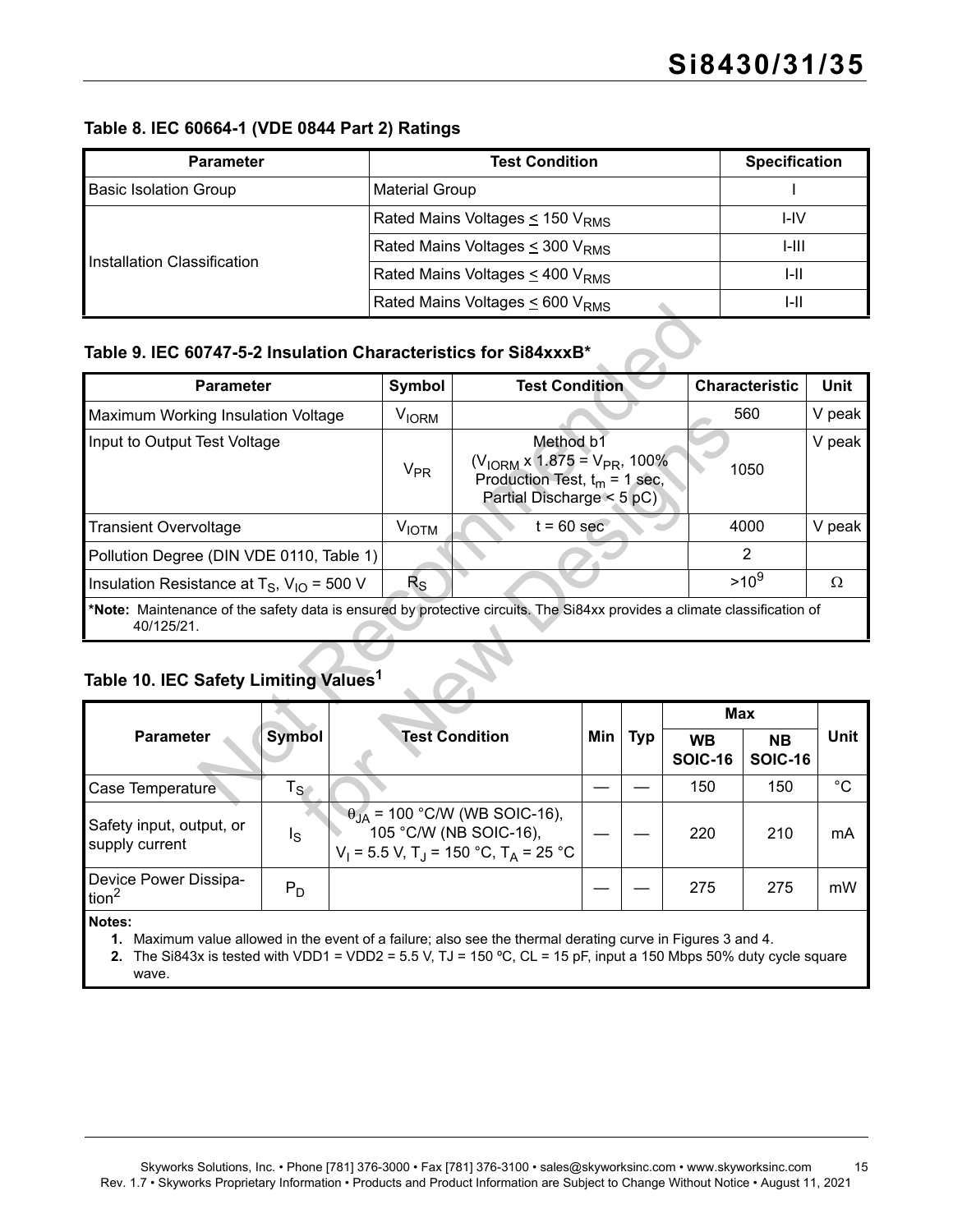**Table 11. Thermal Characteristics**

|                                          |               |                       |     | Typ                                   |           |     |      |
|------------------------------------------|---------------|-----------------------|-----|---------------------------------------|-----------|-----|------|
| <b>Parameter</b>                         | Symbol        | <b>Test Condition</b> | Min | <b>WB</b><br><b>SOIC-16   SOIC-16</b> | <b>NB</b> | Max | Unit |
| IC Junction-to-Air Thermal<br>Resistance | $\theta_{JA}$ |                       |     | 100                                   | 105       |     | °C/W |



<span id="page-15-0"></span>**Figure 3. (WB SOIC-16) Thermal Derating Curve, Dependence of Safety Limiting Values with Case Temperature per DIN EN 60747-5-2**



<span id="page-15-1"></span>**Figure 4. (NB SOIC-16) Thermal Derating Curve, Dependence of Safety Limiting Values with Case Temperature per DIN EN 60747-5-2**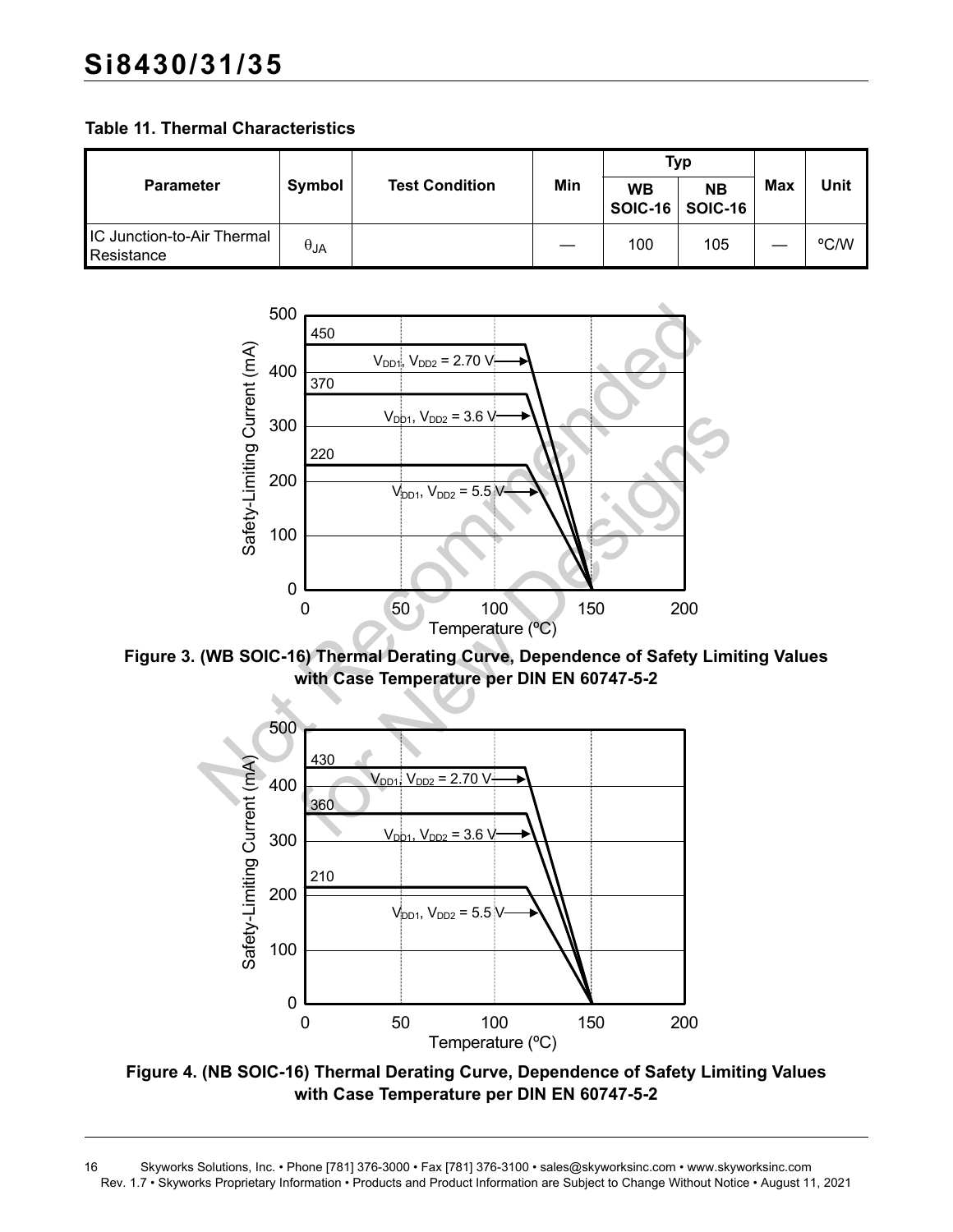## <span id="page-16-0"></span>**2. Functional Description**

## <span id="page-16-1"></span>**2.1. Theory of Operation**

The operation of an Si843x channel is analogous to that of an opto coupler, except an RF carrier is modulated instead of light. This simple architecture provides a robust isolated data path and requires no special considerations or initialization at start-up. A simplified block diagram for a single Si843x channel is shown in [Figure 5.](#page-16-2)



### **Figure 5. Simplified Channel Diagram**

<span id="page-16-2"></span>A channel consists of an RF Transmitter and RF Receiver separated by a semiconductor-based isolation barrier. Referring to the Transmitter, input A modulates the carrier provided by an RF oscillator using on/off keying. The Receiver contains a demodulator that decodes the input state according to its RF energy content and applies the result to output B via the output driver. This RF on/off keying scheme is superior to pulse code schemes as it provides best-in-class noise immunity, low power consumption, and better immunity to magnetic fields. See [Figure 6](#page-16-3) for more details.



<span id="page-16-3"></span>**Figure 6. Modulation Scheme**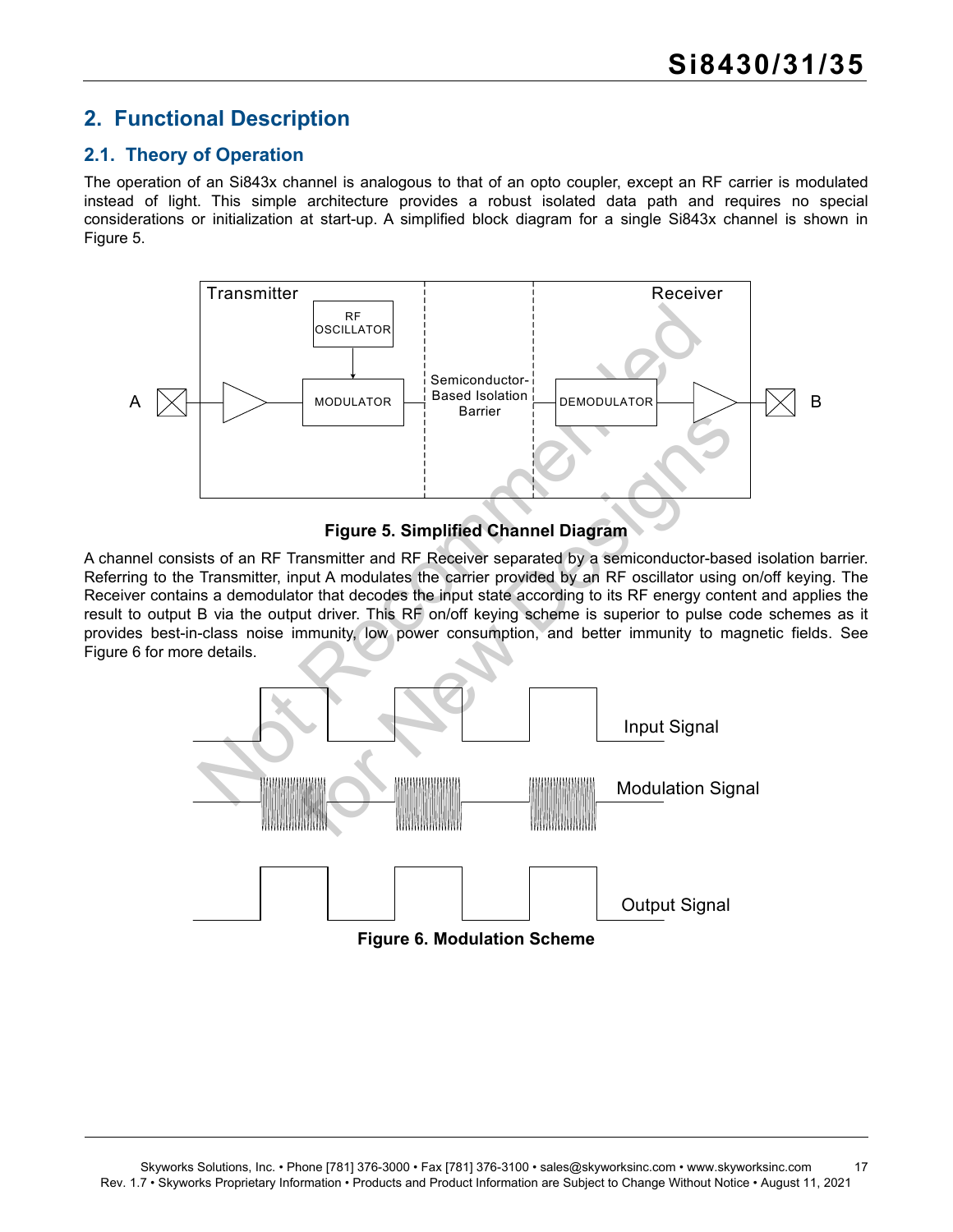## <span id="page-17-0"></span>**2.2. Eye Diagram**

[Figure 7](#page-17-1) illustrates an eye-diagram taken on an Si8430. For the data source, the test used an Anritsu (MP1763C) Pulse Pattern Generator set to 1000 ns/div. The output of the generator's clock and data from an Si8430 were captured on an oscilloscope. The results illustrate that data integrity was maintained even at the high data rate of 150 Mbps. The results also show that 2 ns pulse width distortion and 250 ps peak jitter were exhibited.



<span id="page-17-1"></span>**Figure 7. Eye Diagram**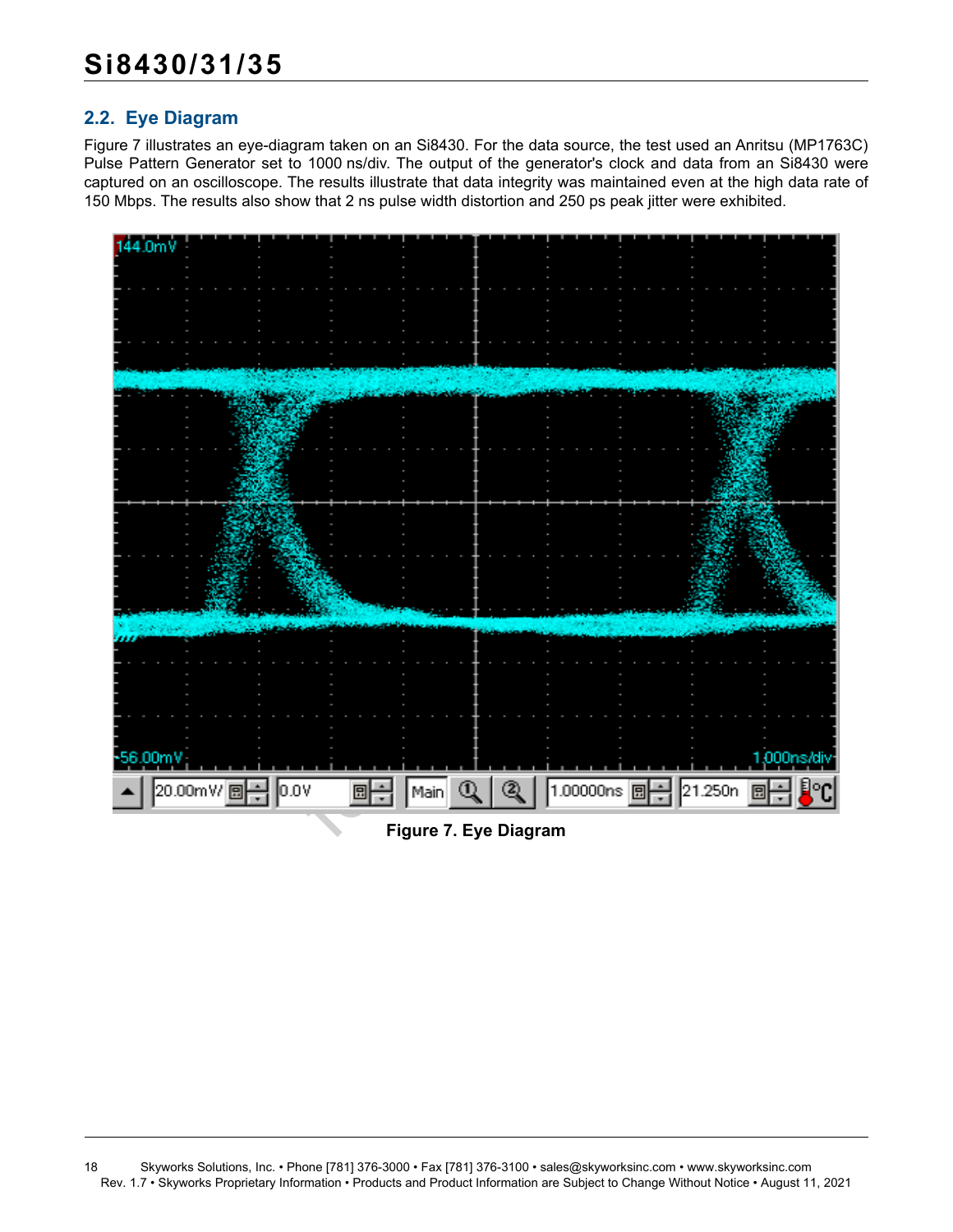## <span id="page-18-0"></span>**2.3. Device Operation**

Device behavior during start-up, normal operation, and shutdown is shown in [Table 12.](#page-18-8) [Table 13](#page-19-0) provides an overview of the output states when the Enable pins are active.

<span id="page-18-8"></span>

| $V_{1}$<br>Input $1,2$   | <b>EN</b><br>Input <sup>1,2,3,4</sup>                                                                                                                                    | <b>VDDI</b><br>State <sup>1,5,6</sup> | <b>VDDO</b><br>State $1,5,6$ | $V_O$ Output <sup>1,2</sup>                                                                                                                                                                                                   | <b>Comments</b>                                                                                                                                                                                                                                                                                                                                                                                                                                                                                                                                                                                                                                                                                                                                                                                                      |
|--------------------------|--------------------------------------------------------------------------------------------------------------------------------------------------------------------------|---------------------------------------|------------------------------|-------------------------------------------------------------------------------------------------------------------------------------------------------------------------------------------------------------------------------|----------------------------------------------------------------------------------------------------------------------------------------------------------------------------------------------------------------------------------------------------------------------------------------------------------------------------------------------------------------------------------------------------------------------------------------------------------------------------------------------------------------------------------------------------------------------------------------------------------------------------------------------------------------------------------------------------------------------------------------------------------------------------------------------------------------------|
| H                        | H or NC                                                                                                                                                                  | P                                     | P                            | H                                                                                                                                                                                                                             | Enabled, normal operation.                                                                                                                                                                                                                                                                                                                                                                                                                                                                                                                                                                                                                                                                                                                                                                                           |
| $\mathsf{L}$             | H or NC                                                                                                                                                                  | P                                     | P                            | L                                                                                                                                                                                                                             |                                                                                                                                                                                                                                                                                                                                                                                                                                                                                                                                                                                                                                                                                                                                                                                                                      |
| $X^7$                    | L                                                                                                                                                                        | P                                     | P                            | Hi-Z or $L^8$                                                                                                                                                                                                                 | Disabled.                                                                                                                                                                                                                                                                                                                                                                                                                                                                                                                                                                                                                                                                                                                                                                                                            |
| $X^7$                    | H or NC                                                                                                                                                                  | UP                                    | P                            | L                                                                                                                                                                                                                             | Upon transition of VDDI from unpowered to pow-<br>ered, $V_{\Omega}$ returns to the same state as $V_{\text{I}}$ in less<br>than $1 \mu s$ .                                                                                                                                                                                                                                                                                                                                                                                                                                                                                                                                                                                                                                                                         |
| $X^7$                    | L                                                                                                                                                                        | UP                                    | P                            | Hi-Z or $L^8$                                                                                                                                                                                                                 | Disabled.                                                                                                                                                                                                                                                                                                                                                                                                                                                                                                                                                                                                                                                                                                                                                                                                            |
| $X^7$                    | $X^7$                                                                                                                                                                    | P                                     | UP                           |                                                                                                                                                                                                                               | Upon transition of VDDO from unpowered to<br>powered, $V_{\Omega}$ returns to the same state as $V_{\Gamma}$<br>Undetermined within 1 us, if EN is in either the H or NC state.<br>Upon transition of VDDO from unpowered to<br>powered, $V_{\Omega}$ returns to Hi-Z with 1 µs if EN is L.                                                                                                                                                                                                                                                                                                                                                                                                                                                                                                                          |
| Notes:<br>5.<br>6.<br>7. | operating in noisy environments.<br>"Powered" state (P) is defined as $2.70 \text{ V} < \text{VDD} < 5.5 \text{ V}$ .<br>"Unpowered" state (UP) is defined as VDD = 0 V. |                                       |                              | EN is the enable control input located on the same output side.<br>2. $X = not applicable; H = Logic High; L = Logic Low; Hi-Z = High Impedance.$<br>"3. Errata and Design Migration Guidelines" on page 24 for more details. | 1. VDDI and VDDO are the input and output power supplies. $V_1$ and $V_0$ are the respective input and output terminals.<br>3. It is recommended that the enable inputs be connected to an external logic high or low level when the Si84xx is<br>4. No Connect (NC) replaces EN1 on Si8430/35. No Connect replaces EN2 on the Si8435.<br>No Connects are not internally connected and can be left floating, tied to VDD, or tied to GND.<br>Note that an I/O can power the die for a given side through an internal diode if its source has adequate current.<br>8. When using the enable pin (EN) function, the output pin state is driven to a logic low state when the EN pin is disabled<br>(EN = 0) in Revision C. Revision D outputs go into a high-impedance state when the EN pin is disabled (EN = 0). See |

#### **Table 12. Si84xx Logic Operation Table**

#### <span id="page-18-2"></span><span id="page-18-1"></span>**Notes:**

- <span id="page-18-4"></span><span id="page-18-3"></span>**4.** No Connect (NC) replaces EN1 on Si8430/35. No Connect replaces EN2 on the Si8435. No Connects are not internally connected and can be left floating, tied to VDD, or tied to GND.
- <span id="page-18-5"></span>**5.** "Powered" state (P) is defined as 2.70 V < VDD < 5.5 V.
- <span id="page-18-9"></span><span id="page-18-7"></span><span id="page-18-6"></span>**6.** "Unpowered" state (UP) is defined as VDD = 0 V.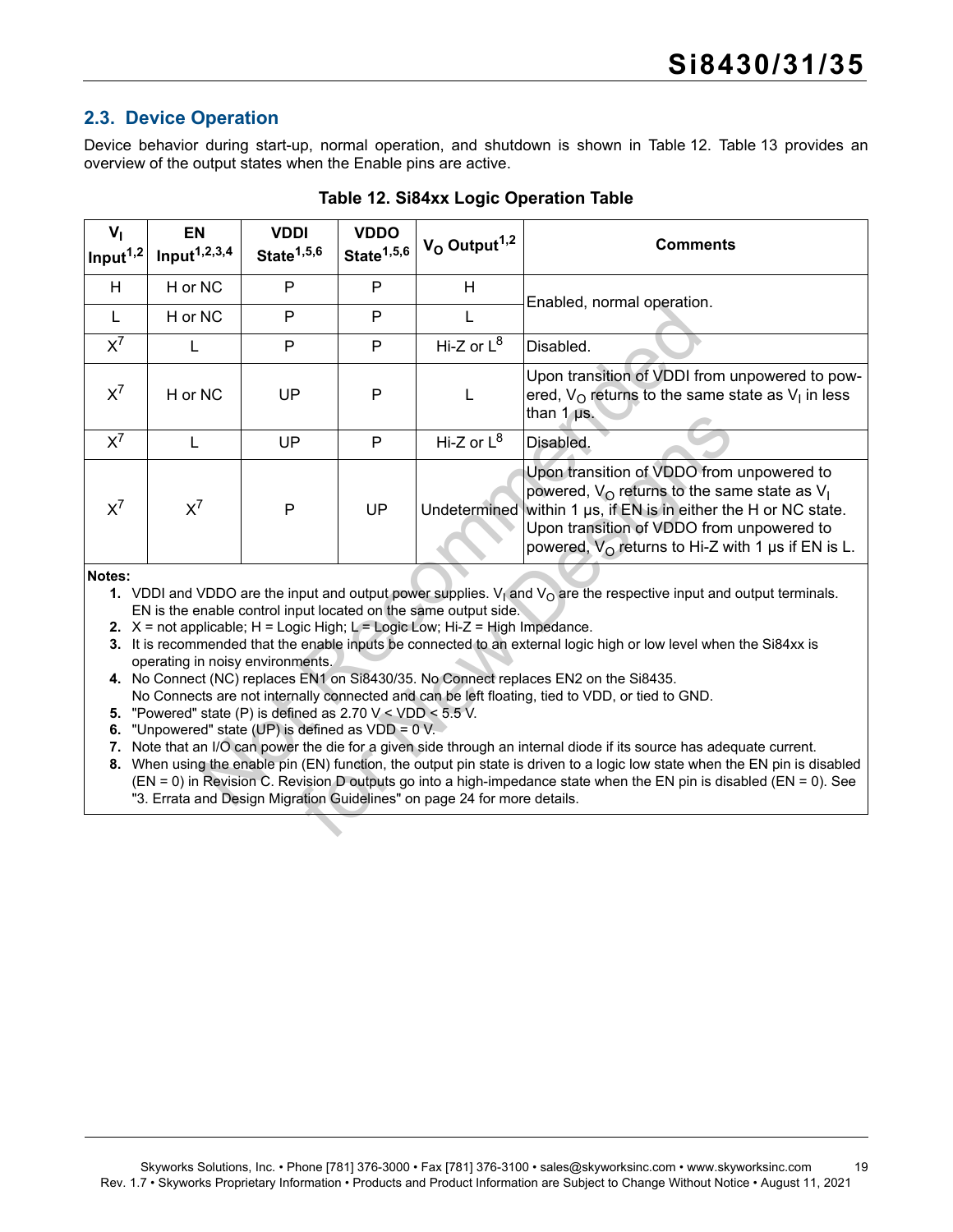# **Si8430/31/35**

<span id="page-19-0"></span>

| P/N    | $EN1^{1,2}$ | $EN2^{1,2}$ | <b>Operation</b>                                                                       |
|--------|-------------|-------------|----------------------------------------------------------------------------------------|
| Si8430 |             | Н           | Outputs B1, B2, B3 are enabled and follow input state.                                 |
|        |             |             | Outputs B1, B2, B3 are disabled and Logic Low or in high impedance state. <sup>3</sup> |
| Si8431 | Н           | X           | Output A3 enabled and follows input state.                                             |
|        |             | X           | Output A3 disabled and Logic Low or in high impedance state. $3$                       |
|        | X           | Н           | Outputs B1, B2 are enabled and follow input state.                                     |
|        | X           |             | Outputs B1, B2 are disabled and Logic Low or in high impedance state. <sup>3</sup>     |
| Si8435 |             |             | Outputs B1, B2, B3 are enabled and follow input state.                                 |

### **Table 13. Enable Input Truth Table[1](#page-19-1)**

#### <span id="page-19-1"></span>**Notes:**

- **1.** Enable inputs EN1 and EN2 can be used for multiplexing, for clock sync, or other output control. These inputs are internally pulled-up to local VDD by a 3 µA current source allowing them to be connected to an external logic level (high or low) or left floating. To minimize noise coupling, do not connect circuit traces to EN1 or EN2 if they are left floating. If EN1, EN2 are unused, it is recommended they be connected to an external logic level, especially if the Si84xx is operating in a noisy environment.
- <span id="page-19-2"></span>**2.**  $X = \text{not applicable; } H = \text{Logic High; } L = \text{Logic Low.}$
- <span id="page-19-3"></span>**3.** When using the enable pin (EN) function, the output pin state is driven to a logic low state when the EN pin is disabled (EN = 0) in Revision C. Revision D outputs go into a high-impedance state when the EN pin is disabled (EN = 0). See ["3. Errata and Design Migration Guidelines" on page 24](#page-23-0) for more details.

X H Outputs B1, B2 are enabled and follow input state.<br>
X L Outputs B1, B2 are disabled and Logic Low or in high im<br>  $-$  Outputs B1, B2 are disabled and follow input state.<br>
Us EN1 and EN2 can be used for multiplexing, fo IVDD by a 3 μA current source allowing for clock sync, or other output control. T<br>
IVDD by a 3 μA current source allowing them to be connected to an externationize noise coupling, do not connect circuit traces to EN1 or E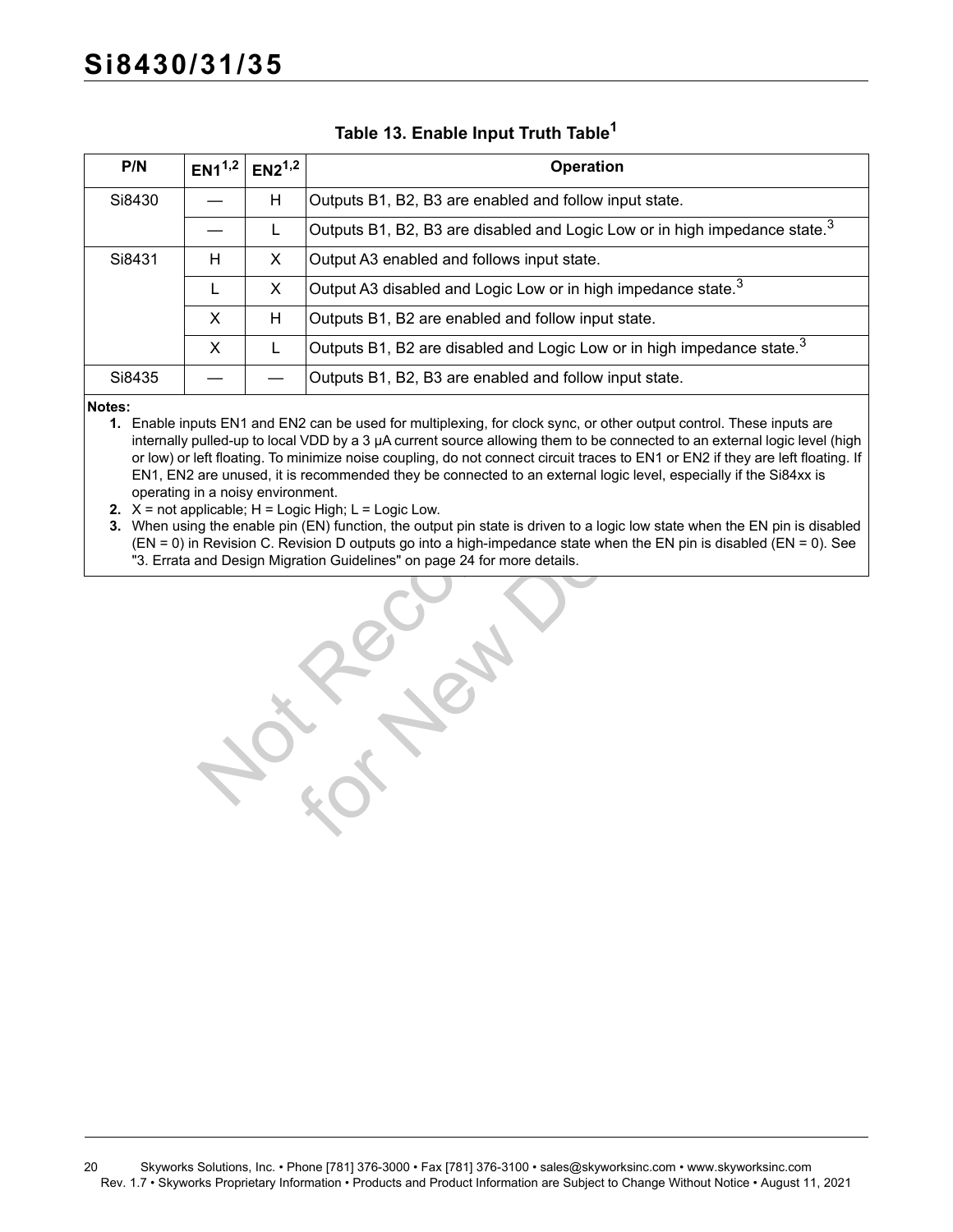## <span id="page-20-0"></span>**2.4. Layout Recommendations**

To ensure safety in the end user application, high voltage circuits (i.e., circuits with >30 V<sub>AC</sub>) must be physically separated from the safety extra-low voltage circuits (SELV is a circuit with <30  $V_{AC}$ ) by a certain distance (creepage/clearance). If a component, such as a digital isolator, straddles this isolation barrier, it must meet those creepage/clearance requirements and also provide a sufficiently large high-voltage breakdown protection rating (commonly referred to as working voltage protection). [Table 6 on page 14](#page-13-3) and [Table 7 on page 14](#page-13-4) detail the working voltage and creepage/clearance capabilities of the Si84xx. These tables also detail the component standards (UL1577, IEC60747, CSA 5A), which are readily accepted by certification bodies to provide proof for end-system specifications requirements. Refer to the end-system specification (61010-1, 60950-1, etc.) requirements before starting any design that uses a digital isolator.

The following sections detail the recommended bypass and decoupling components necessary to ensure robust overall performance and reliability for systems using the Si84xx digital isolators.

#### <span id="page-20-2"></span>**2.4.1. Supply Bypass**

critions detail the recom[me](#page-20-1)nded bypass and decoupling components nec<br>noce and reliability for systems using the Si84xx digital isolators.<br>Process critically require 0.1 μF (100 nF) bypass capacitors virtual<br>in direction Digital integrated circuit components typically require 0.1 µF (100 nF) bypass capacitors when used in electrically quiet environments. However, digital isolators are commonly used in hazardous environments with excessively noisy power supplies. To counteract these harsh conditions, it is recommended that an additional 1 µF bypass capacitor be added between VDD and GND on both sides of the package. The capacitors should be placed as close as possible to the package to minimize stray inductance. If the system is excessively noisy, it is recommended that the designer add 50 to 100  $\Omega$  resistors in series with the VDD supply voltage source and 50 to 300  $\Omega$  resistors in series with the digital inputs/outputs (see Figure 8). For more details, see ["3. Errata and Design](#page-23-0) [Migration Guidelines" on page 24](#page-23-0).

nteract these harsh conditions, it is recommended that an add<br>
VDD and GND on both sides of the package. The capacit[or](#page-20-2)s is<br>
ckage to minimize stray inductance. If the system is exceed<br>
per data 50 to 100  $\Omega$  resistors in All components upstream or downstream of the isolator should be properly decoupled as well. If these components are not properly decoupled, their supply noise can couple to the isolator inputs and outputs, potentially causing damage if spikes exceed the maximum ratings of the isolator (6 V). In this case, the 50 to 300  $\Omega$  resistors protect the isolator's inputs/outputs (note that permanent device damage may occur if the absolute maximum ratings are exceeded). Functional operation should be restricted to the conditions specified in [Table 1, "Recommended](#page-2-4) [Operating Conditions," on page 3](#page-2-4).

#### **2.4.2. Pin Connections**

No connect pins are not internally connected. They can be left floating, tied to  $V_{DD}$ , or tied to GND.

#### **2.4.3. Output Pin Termination**

The nominal output impedance of an isolator driver channel is approximately 85  $\Omega$ , ±40%, which is a combination of the value of the on-chip series termination resistor and channel resistance of the output driver FET. When driving loads where transmission line effects will be a factor, output pins should be appropriately terminated with controlled impedance PCB traces. The series termination resistor values should be scaled appropriately while keeping in mind the recommendations described in "2.4.1. Supply Bypass" above.



<span id="page-20-1"></span>**Figure 8. Recommended Bypass Components for the Si84xx Digital Isolator Family**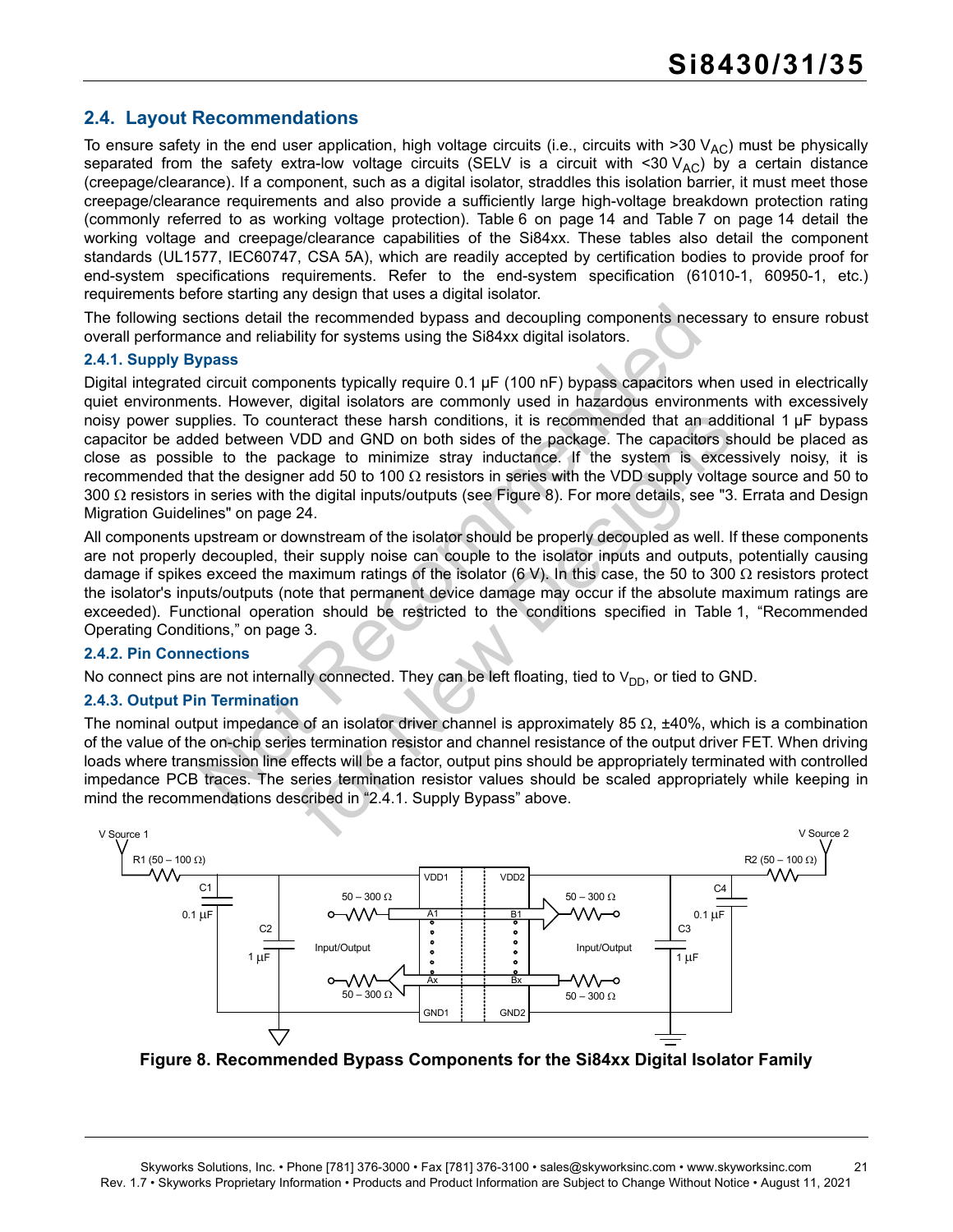## <span id="page-21-0"></span>**2.5. Typical Performance Characteristics**

The typical performance characteristics depicted in the following diagrams are for information purposes only. Refer to Tables [3](#page-3-4), [4](#page-7-4), and [5](#page-10-5) for actual specification limits.



Skyworks Solutions, Inc. • Phone [781] 376-3000 • Fax [781] 376-3100 • sales@skyworksinc.com • www.skyworksinc.com 22 Rev. 1.7 • Skyworks Proprietary Information • Products and Product Information are Subject to Change Without Notice • August 11, 2021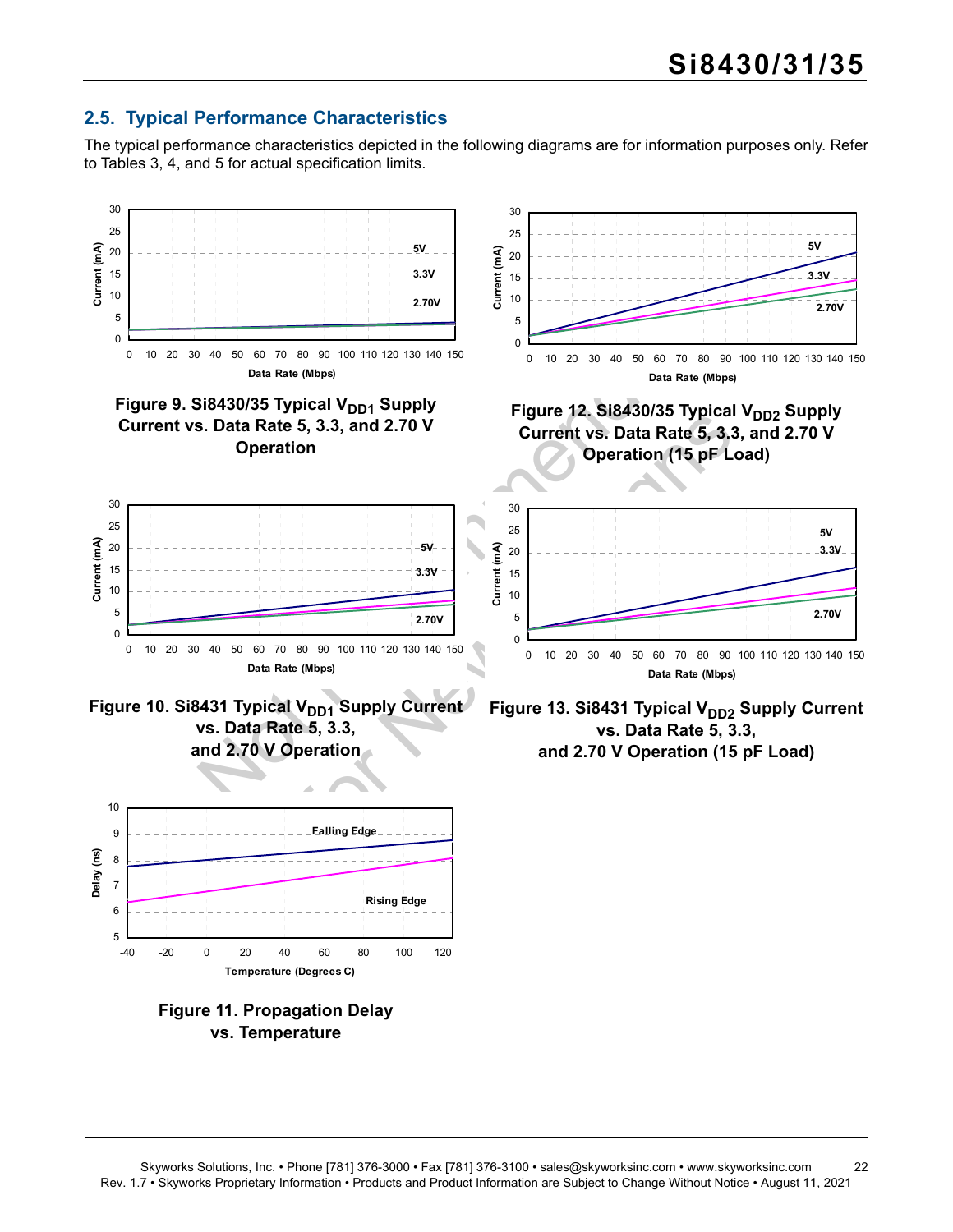

<span id="page-22-0"></span>**Figure 14. Si84xx Time-Dependent Dielectric Breakdown**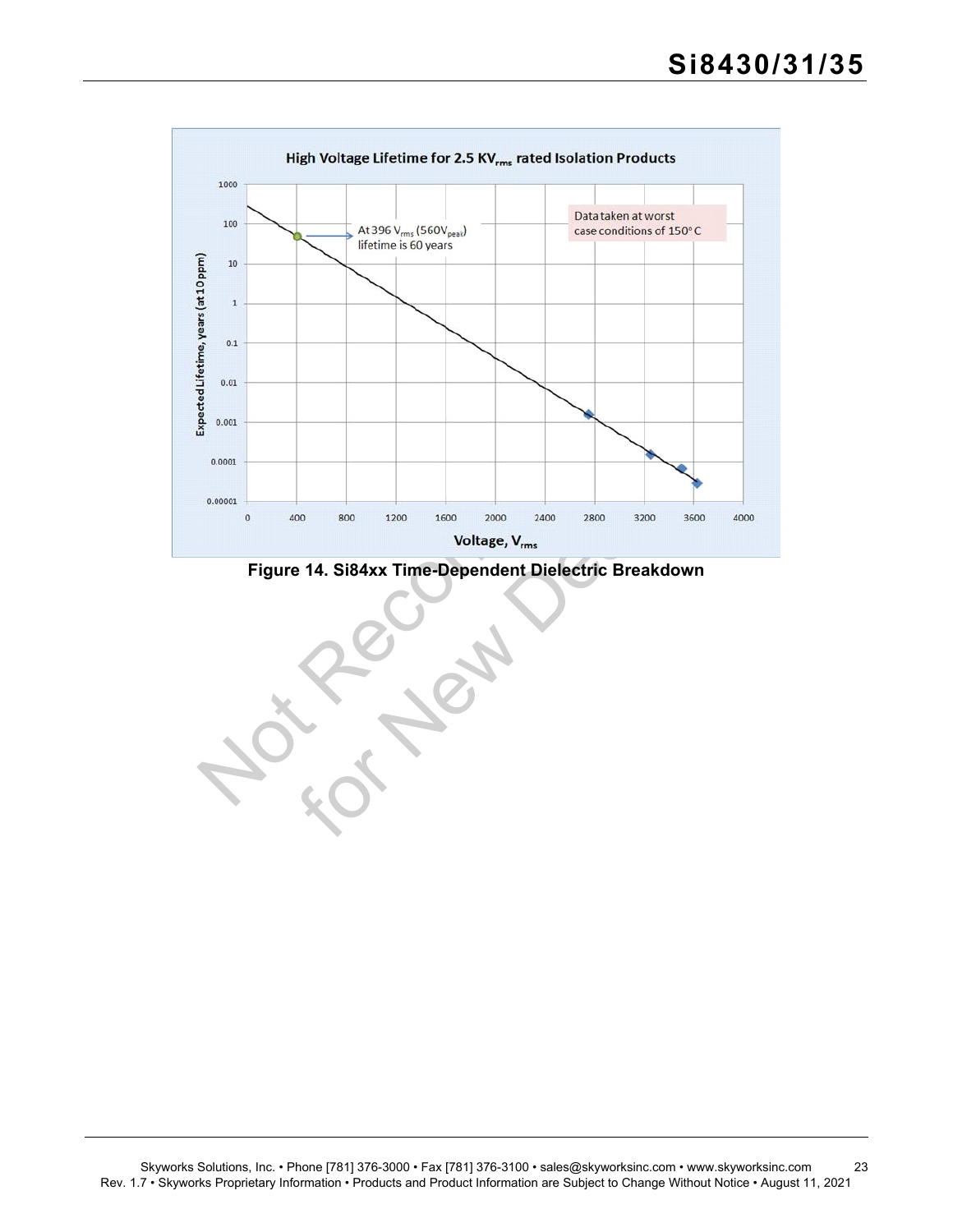## <span id="page-23-0"></span>**3. Errata and Design Migration Guidelines**

The following errata apply to Revision C devices only. See ["5. Ordering Guide" on page 26](#page-25-0) for more details. No errata exist for Revision D devices.

## <span id="page-23-1"></span>**3.1. Enable Pin Causes Outputs to Go Low (Revision C Only)**

When using the enable pin (EN1, EN2) function on the 3-channel (Si8430/1) isolators, the corresponding output pin states (pin = An, Bn, where n can be 1…3) are driven to a logic low (to ground) when the enable pin is disabled (EN1 or EN2 = 0). This functionality is different from the legacy 3-channel (Si8430/1) isolators. On those devices, the isolator outputs go into a high-impedance state (Hi-Z) when the enable pin is disabled (EN1 = 0 or EN2 = 0).

#### **3.1.1. Resolution**

The enable pin functionality causing the outputs to go low is supported in production for Revision C of the Si84xx devices. Revision D corrects the enable pin functionality (i.e., the outputs will go into the high-impedance state to match the legacy isolator products). Refer to the Ordering Guide sections of the data sheet(s) for current ordering information.

## <span id="page-23-2"></span>**3.2. Power Supply Bypass Capacitors (Revision C and Revision D)**

When using the Si84xx isolators with power supplies  $\geq 4.5$  V, sufficient VDD bypass capacitors must be present on both the VDD1 and VDD2 pins to ensure the VDD rise time is less than 0.5 V/us (which is > 9 us for a  $\geq$  4.5 V supply). Although rise time is power supply dependent,  $\geq 1$  µF capacitors are required on both power supply pins (VDD1, VDD2) of the isolator device.

#### **3.2.1. Resolution**

For recommendations on resolving this issue, see "2.4.1. Supply Bypass" on page 21. Additionally, refer to ["5.](#page-25-0) [Ordering Guide" on page 26](#page-25-0) for current ordering information.

## <span id="page-23-3"></span>**3.3. Latch Up Immunity (Revision C Only)**

n<br>
unctionality causing the outputs to go low is supported in production for F<br>
n D corrects the enable pin functionality (i.e., the outputs will go into the<br>
y isolator products). [R](#page-23-4)efer to the Ordering Guide sections of Solar Capacitors (Revision C and Revision D)<br>
Solar Simular Section Diversion Diversion Diversions to ensure the VDD rise time is less than 0.5 V/μs (which is ><br>
Solar Solar Simular Section 2.1 μF capacitors are required Latch up immunity generally exceeds ± 200 mA per pin. Exceptions: Certain pins provide < 100 mA of latch-up immunity. To increase latch-up immunity on these pins, 100  $\Omega$  of equivalent resistance must be included in series with *all* of the pins listed in Table 14. The 100  $\Omega$  equivalent resistance can be comprised of the source driver's output resistance and a series termination resistor. The Si8431 is not affected when using power supply voltages (VDD1 and VDD2)  $\leq$  3.5 V.

#### **3.3.1. Resolution**

This issue has been corrected with Revision D of the device. Refer to "5. Ordering Guide" for current ordering information.

<span id="page-23-4"></span>

| Affected Ordering Part Numbers*                              | <b>Device</b><br><b>Revision</b> | Pin# | <b>Name</b>     | <b>Pin Type</b> |  |  |  |
|--------------------------------------------------------------|----------------------------------|------|-----------------|-----------------|--|--|--|
|                                                              |                                  | 5    | A3              | Input or Output |  |  |  |
| SI8430SV-C-IS/IS1, SI8431SV-C-IS/IS1                         | C                                | 10   | EN <sub>2</sub> | Input           |  |  |  |
|                                                              |                                  | 14   | B1              | Output          |  |  |  |
| SI8435SV-C-IS/IS1                                            | C                                | 5    | A3              | Input           |  |  |  |
|                                                              |                                  | 14   | <b>B1</b>       | Output          |  |  |  |
| *Note: "SV" = Speed Grade/Isolation Rating (AA, AB, BA, BB). |                                  |      |                 |                 |  |  |  |

### **Table 14. Affected Ordering Part Numbers (Revision C Only)**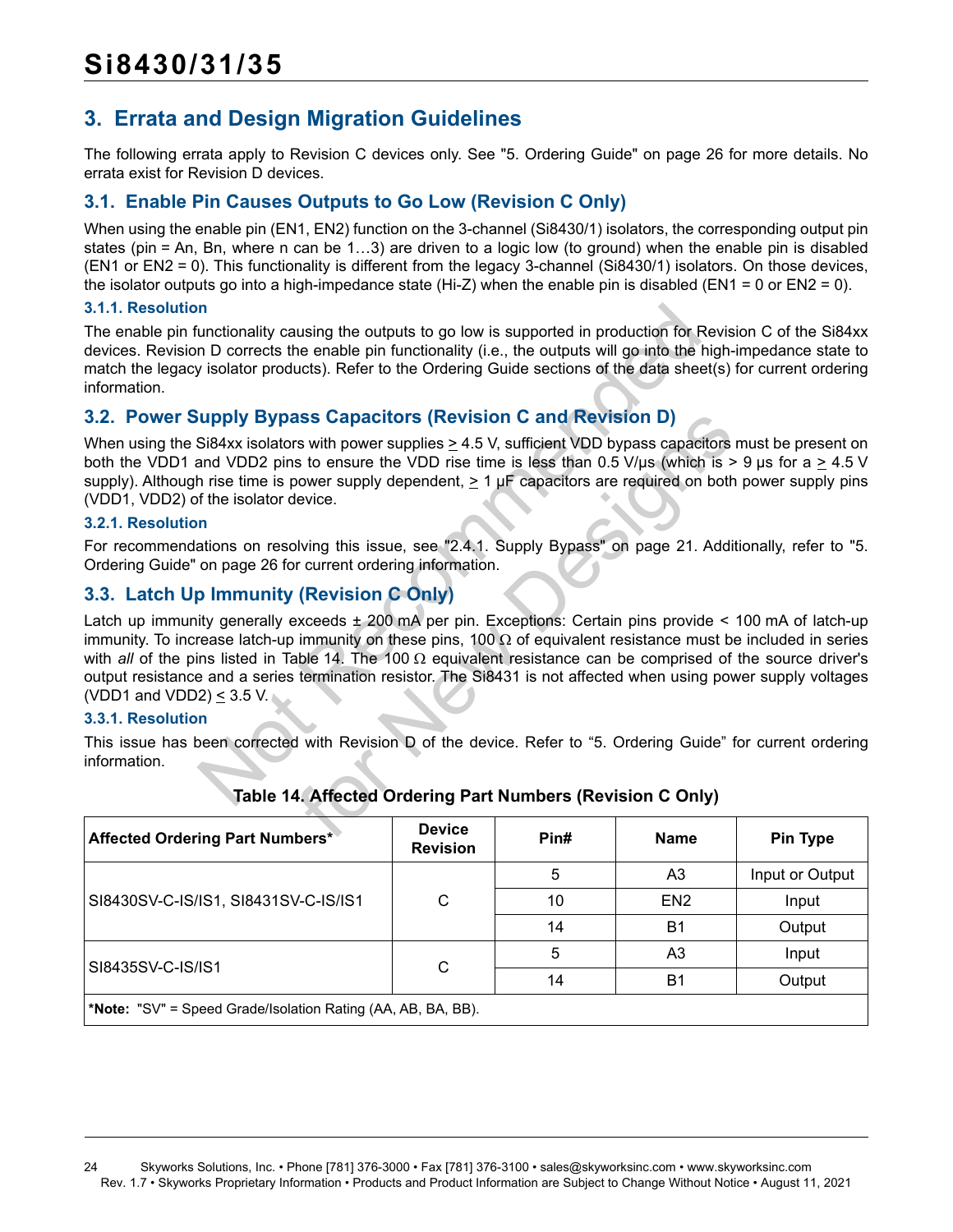## <span id="page-24-0"></span>**4. Pin Descriptions**





| GND1                | NC<br>NC<br>Si8430/35 | $\Box$ NC<br>EN2/NC<br>$\Box$ GND2 | NC<br>$\blacksquare$ NC<br> o <br> n <br><b>TEN2</b><br>EN1<br>$\Box$ GND2<br>GND1<br>Si8431 |  |  |  |  |  |
|---------------------|-----------------------|------------------------------------|----------------------------------------------------------------------------------------------|--|--|--|--|--|
| <b>Name</b>         | <b>SOIC-16 Pin#</b>   | <b>Type</b>                        | Description <sup>1</sup>                                                                     |  |  |  |  |  |
| V <sub>DD1</sub>    | 1                     | Supply                             | Side 1 power supply.                                                                         |  |  |  |  |  |
| GND1                | $\overline{2}$        | Ground                             | Side 1 ground.                                                                               |  |  |  |  |  |
| A <sub>1</sub>      | 3                     | Digital Input                      | Side 1 digital input.                                                                        |  |  |  |  |  |
| A2                  | $\overline{4}$        | Digital Input                      | Side 1 digital input.                                                                        |  |  |  |  |  |
| A <sub>3</sub>      | 5                     | Digital I/O                        | Side 1 digital input or output.                                                              |  |  |  |  |  |
| <b>NC</b>           | 6                     | <b>NA</b>                          | No Connect.                                                                                  |  |  |  |  |  |
| EN1/NC <sup>2</sup> | 7                     | Digital Input                      | Side 1 active high enable. NC on Si8430/35                                                   |  |  |  |  |  |
| GND1                | 8                     | Ground                             | Side 1 ground.                                                                               |  |  |  |  |  |
| GND <sub>2</sub>    | 9                     | Ground                             | Side 2 ground.                                                                               |  |  |  |  |  |
| EN2/NC <sup>2</sup> | 10                    | Digital Input                      | Side 2 active high enable. NC on Si8435.                                                     |  |  |  |  |  |
| <b>NC</b>           | 11                    | <b>NA</b>                          | No Connect.                                                                                  |  |  |  |  |  |
| B <sub>3</sub>      | 12                    | Digital I/O                        | Side 2 digital input or output.                                                              |  |  |  |  |  |
| <b>B2</b>           | 13 <sub>0</sub>       | <b>Digital Output</b>              | Side 2 digital output.                                                                       |  |  |  |  |  |
| <b>B1</b>           | 14                    | <b>Digital Output</b>              | Side 2 digital output.                                                                       |  |  |  |  |  |
| GND <sub>2</sub>    | 15                    | Ground                             | Side 2 ground.                                                                               |  |  |  |  |  |
| V <sub>DD2</sub>    | 16                    | Supply                             | Side 2 power supply.                                                                         |  |  |  |  |  |

#### <span id="page-24-1"></span>**Notes:**

**1.** For narrow-body devices, Pin 2 and Pin 8 GND must be externally connected to respective ground. Pin 9 and Pin 15 must also be connected to external ground.

<span id="page-24-2"></span>**2.** No Connect. These pins are not internally connected. They can be left floating, tied to VDD or tied to GND.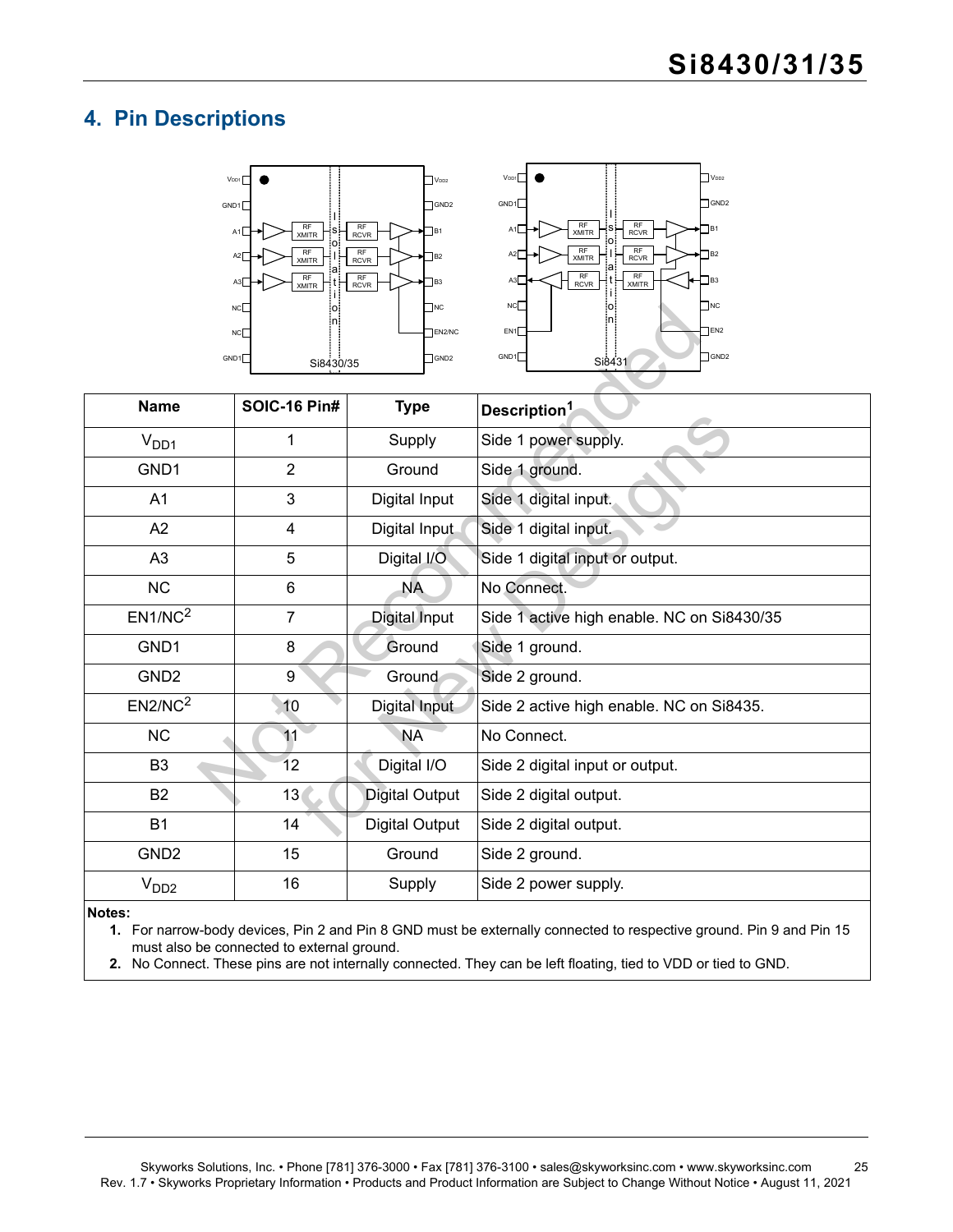## <span id="page-25-0"></span>**5. Ordering Guide**

These devices are not recommended for new designs. Please see the Si863x data sheet for replacement options.

<span id="page-25-3"></span><span id="page-25-2"></span><span id="page-25-1"></span>

| <b>Ordering Part</b><br><b>Number</b><br>(OPN)                                                                                                                                                                                                                                       | <b>Alternative Part</b><br><b>Number (APN)</b> | Number of<br><b>Inputs VDD1</b><br><b>Side</b> | Number of<br><b>Inputs VDD2</b><br><b>Side</b> | <b>Maximum</b><br><b>Data Rate</b><br>(Mbps) | <b>Isolation</b><br>Rating | Package Type              |  |  |
|--------------------------------------------------------------------------------------------------------------------------------------------------------------------------------------------------------------------------------------------------------------------------------------|------------------------------------------------|------------------------------------------------|------------------------------------------------|----------------------------------------------|----------------------------|---------------------------|--|--|
| <b>Revision D Devices<sup>2</sup></b>                                                                                                                                                                                                                                                |                                                |                                                |                                                |                                              |                            |                           |  |  |
| Si8430AB-D-IS                                                                                                                                                                                                                                                                        | Si8630AB-B-IS                                  | 3                                              | 0                                              | $\mathbf{1}$                                 |                            |                           |  |  |
| Si8430BB-D-IS                                                                                                                                                                                                                                                                        | Si8630BB-B-IS                                  | 3                                              | $\mathbf 0$                                    | 150                                          |                            |                           |  |  |
| Si8431AB-D-IS                                                                                                                                                                                                                                                                        | Si8631AB-B-IS                                  | $\overline{2}$                                 | 1                                              | $\blacktriangleleft$                         | 2.5 kVrms                  | WB SOIC-16 <sup>1,3</sup> |  |  |
| Si8431BB-D-IS                                                                                                                                                                                                                                                                        | Si8631BB-B-IS                                  | $\overline{2}$                                 | 1                                              | 150                                          |                            |                           |  |  |
| Si8435BB-D-IS                                                                                                                                                                                                                                                                        | Si8635BB-B-IS                                  | 3                                              | 0                                              | 150                                          |                            |                           |  |  |
| Si8430AB-D-IS1                                                                                                                                                                                                                                                                       | Si8630AB-B-IS1                                 | 3                                              | $\mathbf{0}$                                   |                                              |                            |                           |  |  |
| Si8430BB-D-IS1                                                                                                                                                                                                                                                                       | Si8630BB-B-IS1                                 | 3                                              | $\overline{0}$                                 | 150                                          |                            |                           |  |  |
| Si8431AB-D-IS1                                                                                                                                                                                                                                                                       | Si8631AB-B-IS1                                 | $\overline{2}$                                 | 1                                              | $\ddagger$                                   | 2.5 kVrms                  | NB SOIC-16 <sup>1</sup>   |  |  |
| Si8431BB-D-IS1                                                                                                                                                                                                                                                                       | Si8631BB-B-IS1                                 | $\overline{2}$                                 | 1                                              | 150                                          |                            |                           |  |  |
| Si8435BB-D-IS1                                                                                                                                                                                                                                                                       | Si8635BC-B-IS1                                 | 3 <sup>1</sup>                                 | $\overline{0}$                                 | 150                                          |                            |                           |  |  |
| Notes:<br>1. All packages are RoHS-compliant with peak reflow temperatures of 260 °C according to the JEDEC industry standard<br>classifications and peak solder temperatures.<br>2. Revision C and Revision D devices are supported for existing designs.<br>3. AEC-Q100 qualified. |                                                |                                                |                                                |                                              |                            |                           |  |  |
|                                                                                                                                                                                                                                                                                      |                                                |                                                |                                                |                                              |                            |                           |  |  |

### <span id="page-25-4"></span>**Table 15. Ordering Guide for Valid OPNs[1](#page-25-1)**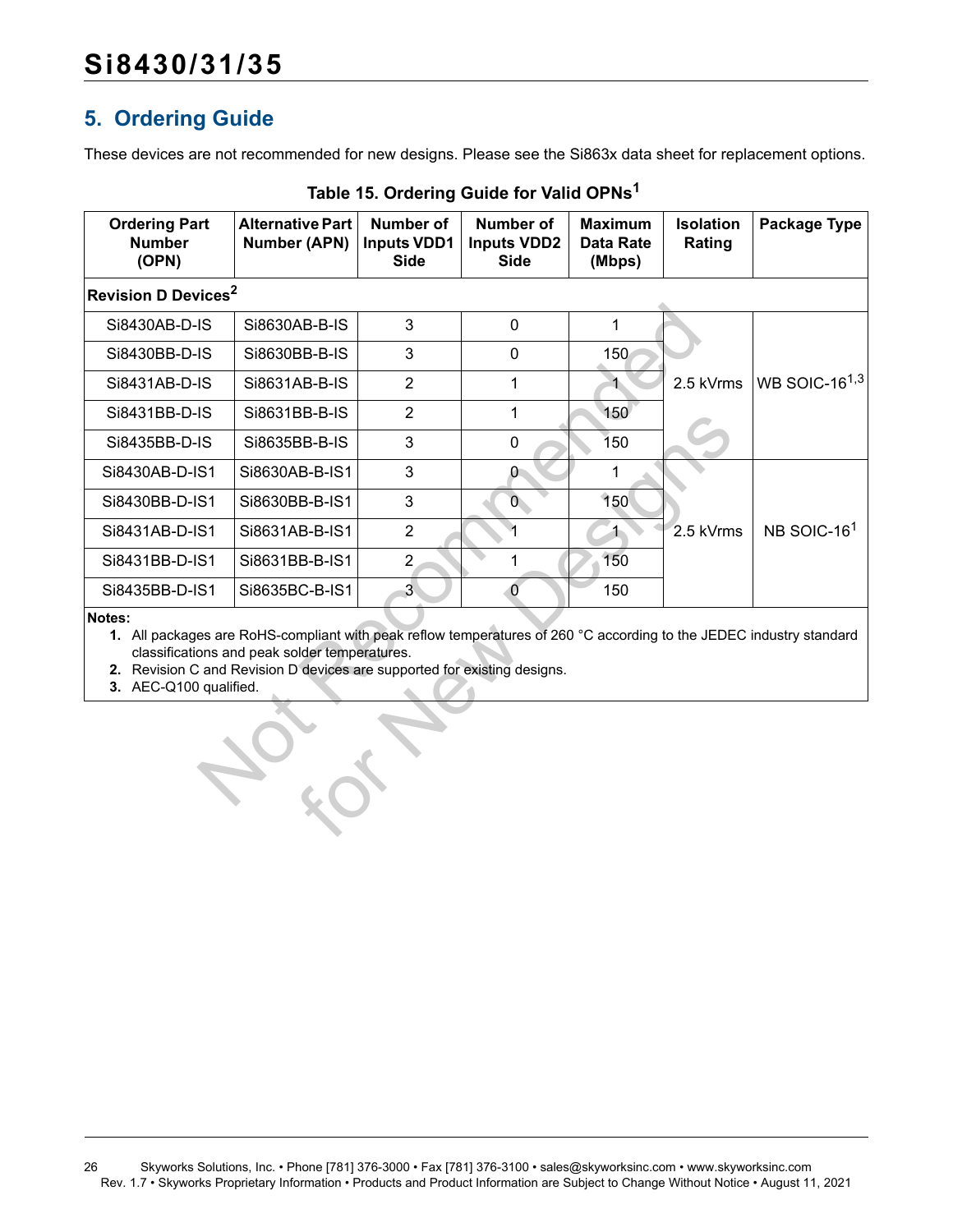| <b>Ordering Part</b><br><b>Number</b><br>(OPN) | <b>Alternative Part</b><br><b>Number (APN)</b>                                                                                                                                                                                                   | <b>Number of</b><br><b>Inputs VDD1</b><br><b>Side</b> | Number of<br><b>Inputs VDD2</b><br><b>Side</b> | <b>Maximum</b><br><b>Data Rate</b><br>(Mbps) | <b>Isolation</b><br>Rating | Package Type            |  |  |  |
|------------------------------------------------|--------------------------------------------------------------------------------------------------------------------------------------------------------------------------------------------------------------------------------------------------|-------------------------------------------------------|------------------------------------------------|----------------------------------------------|----------------------------|-------------------------|--|--|--|
| <b>Revision C Devices<sup>2</sup></b>          |                                                                                                                                                                                                                                                  |                                                       |                                                |                                              |                            |                         |  |  |  |
| Si8430AB-C-IS                                  | Si8630AB-B-IS                                                                                                                                                                                                                                    | 3                                                     | $\mathbf 0$                                    | $\mathbf{1}$                                 |                            |                         |  |  |  |
| Si8430BB-C-IS                                  | Si8630BB-B-IS                                                                                                                                                                                                                                    | 3                                                     | 0                                              | 150                                          |                            |                         |  |  |  |
| Si8431AB-C-IS                                  | Si8631AB-B-IS                                                                                                                                                                                                                                    | $\overline{2}$                                        | $\mathbf{1}$                                   | $\mathbf{1}$                                 | 2.5 kVrms                  | WB SOIC-16 $1$          |  |  |  |
| Si8431BB-C-IS                                  | Si8631BB-B-IS                                                                                                                                                                                                                                    | $\overline{2}$                                        | $\mathbf 1$                                    | 150                                          |                            |                         |  |  |  |
| Si8435BB-C-IS                                  | Si8635BB-B-IS                                                                                                                                                                                                                                    | 3                                                     | 0                                              | 150                                          |                            |                         |  |  |  |
| Si8430AB-C-IS1                                 | Si8630AB-B-IS1                                                                                                                                                                                                                                   | 3                                                     | 0                                              | $\mathbf{1}$                                 |                            |                         |  |  |  |
| Si8430BB-C-IS1                                 | Si8630BB-B-IS1                                                                                                                                                                                                                                   | 3                                                     | 0                                              | 150                                          |                            |                         |  |  |  |
| Si8431AB-C-IS1                                 | Si8631AB-B-IS1                                                                                                                                                                                                                                   | $\overline{2}$                                        | 1                                              | 1                                            | 2.5 kVrms                  | NB SOIC-16 <sup>1</sup> |  |  |  |
| Si8431BB-C-IS1                                 | Si8631BB-B-IS1                                                                                                                                                                                                                                   | $\overline{2}$                                        |                                                | 150                                          |                            |                         |  |  |  |
| Si8435BB-C-IS1                                 | Si8635BC-B-IS1                                                                                                                                                                                                                                   | $\mathbf{3}$                                          | $\mathbf 0$                                    | 150                                          |                            |                         |  |  |  |
| Notes:<br>3. AEC-Q100 qualified.               | 1. All packages are RoHS-compliant with peak reflow temperatures of 260 °C according to the JEDEC industry standard<br>classifications and peak solder temperatures.<br>2. Revision C and Revision D devices are supported for existing designs. |                                                       |                                                |                                              |                            |                         |  |  |  |
|                                                |                                                                                                                                                                                                                                                  |                                                       |                                                |                                              |                            |                         |  |  |  |

**Table 15. Ordering Guide for Valid OPNs1 (Continued)**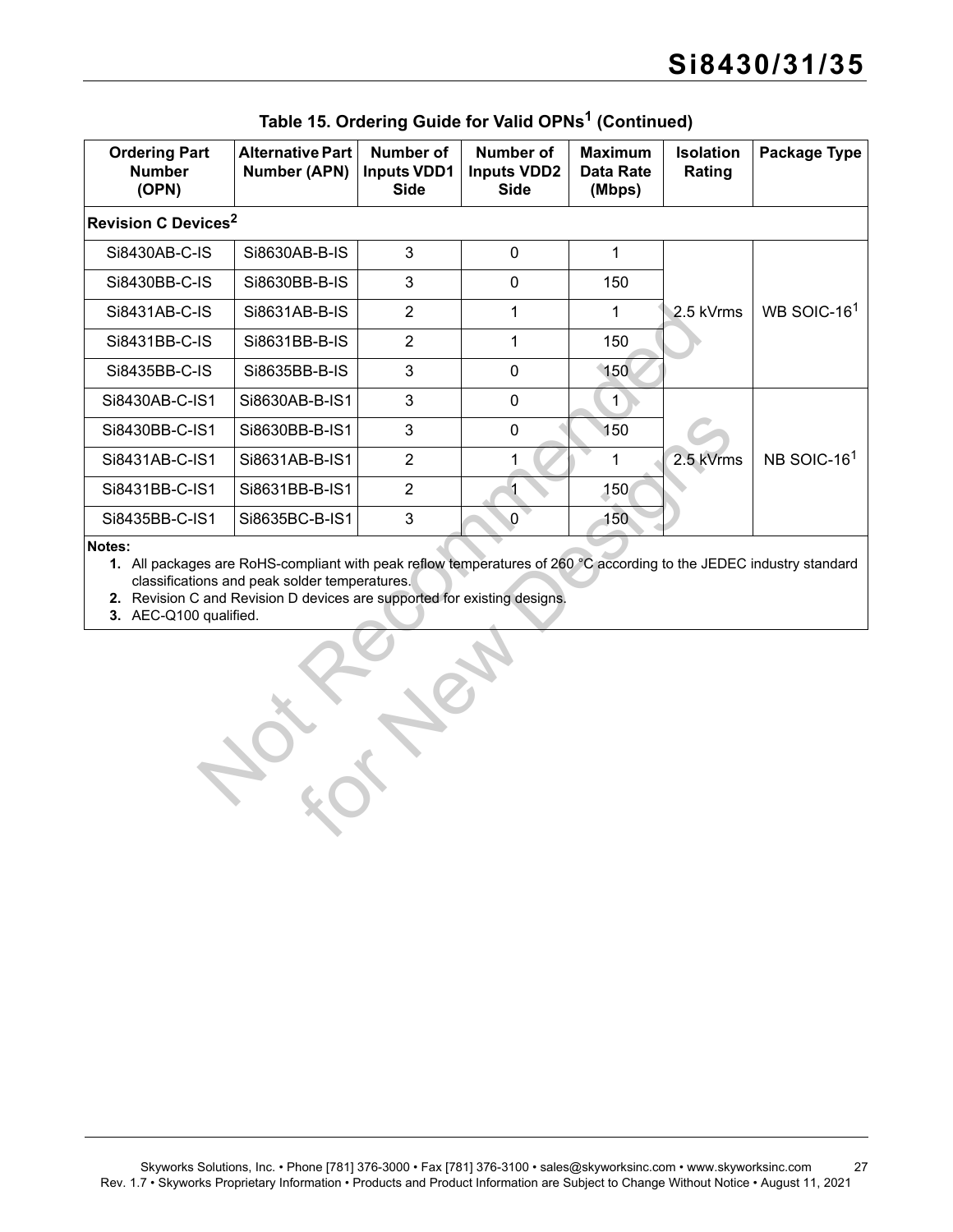## <span id="page-27-0"></span>**6. Package Outline: 16-Pin Wide Body SOIC**

[Figure 15](#page-27-1) illustrates the package details for the Triple-Channel Digital Isolator. [Table 16](#page-27-2) lists the values for the dimensions shown in the illustration.



<span id="page-27-2"></span><span id="page-27-1"></span>

|                | <b>Millimeters</b> |          |  |  |  |  |  |
|----------------|--------------------|----------|--|--|--|--|--|
| Symbol         | Min                | Max      |  |  |  |  |  |
| А              |                    | 2.65     |  |  |  |  |  |
| A <sub>1</sub> | 0.1                | 0.3      |  |  |  |  |  |
| D              |                    | 10.3 BSC |  |  |  |  |  |
| Е              |                    | 10.3 BSC |  |  |  |  |  |
| E1             | 7.5 BSC            |          |  |  |  |  |  |
| b              | 0.31               | 0.51     |  |  |  |  |  |
| C              | 0.20               | 0.33     |  |  |  |  |  |
| e              |                    | 1.27 BSC |  |  |  |  |  |
| h              | 0.25               | 0.75     |  |  |  |  |  |
| L              | 0.4                | 1.27     |  |  |  |  |  |
| θ              | n۰                 | 7°       |  |  |  |  |  |

### **Table 16. Package Diagram Dimensions**

<sup>28</sup> Skyworks Solutions, Inc. • Phone [781] 376-3000 • Fax [781] 376-3100 • sales@skyworksinc.com • www.skyworksinc.com Rev. 1.7 • Skyworks Proprietary Information • Products and Product Information are Subject to Change Without Notice • August 11, 2021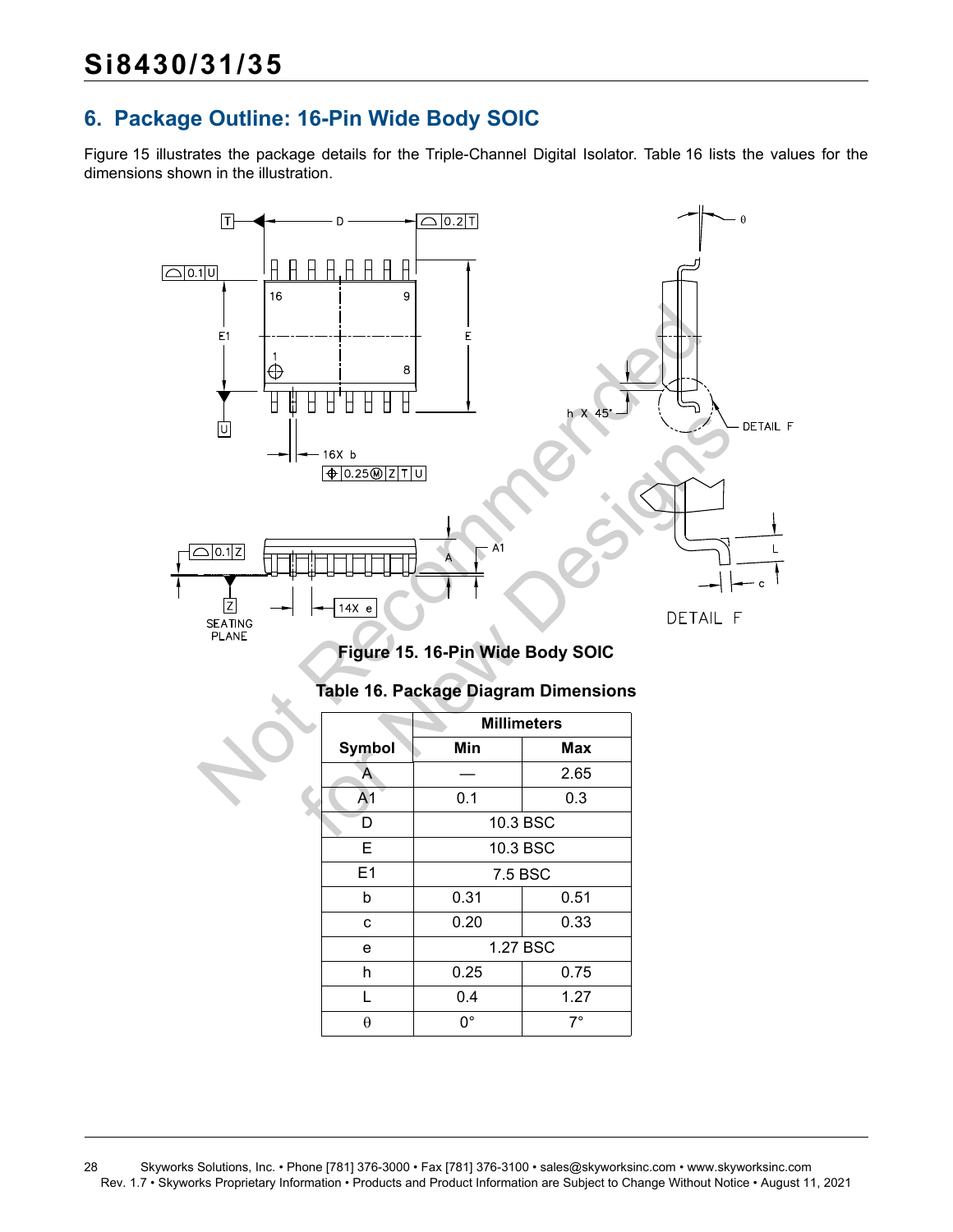## <span id="page-28-0"></span>**7. Land Pattern: 16-Pin Wide-Body SOIC**

[Figure 16](#page-28-1) illustrates the recommended land pattern details for the Si843x in a 16-pin wide-body SOIC. [Table 17](#page-28-2) lists the values for the dimensions shown in the illustration.



**Figure 16. 16-Pin SOIC Land Pattern**

## **Table 17. 16-Pin Wide Body SOIC Land Pattern Dimensions**

<span id="page-28-2"></span><span id="page-28-1"></span>

| <b>Dimension</b>                                                                                                                | Feature            | (mm) |
|---------------------------------------------------------------------------------------------------------------------------------|--------------------|------|
| С1                                                                                                                              | Pad Column Spacing | 9.40 |
| E                                                                                                                               | Pad Row Pitch      | 1.27 |
| Х1                                                                                                                              | Pad Width          | 0.60 |
| Υ1                                                                                                                              | Pad Length         | 1.90 |
| Notes:                                                                                                                          |                    |      |
| 1. This Land Pattern Design is based on IPC-7351 pattern SOIC127P1032X265-16AN<br>for Density Level B (Median Land Protrusion). |                    |      |
| 2. All feature sizes shown are at Maximum Material Condition (MMC) and a card<br>fabrication tolerance of 0.05 mm is assumed.   |                    |      |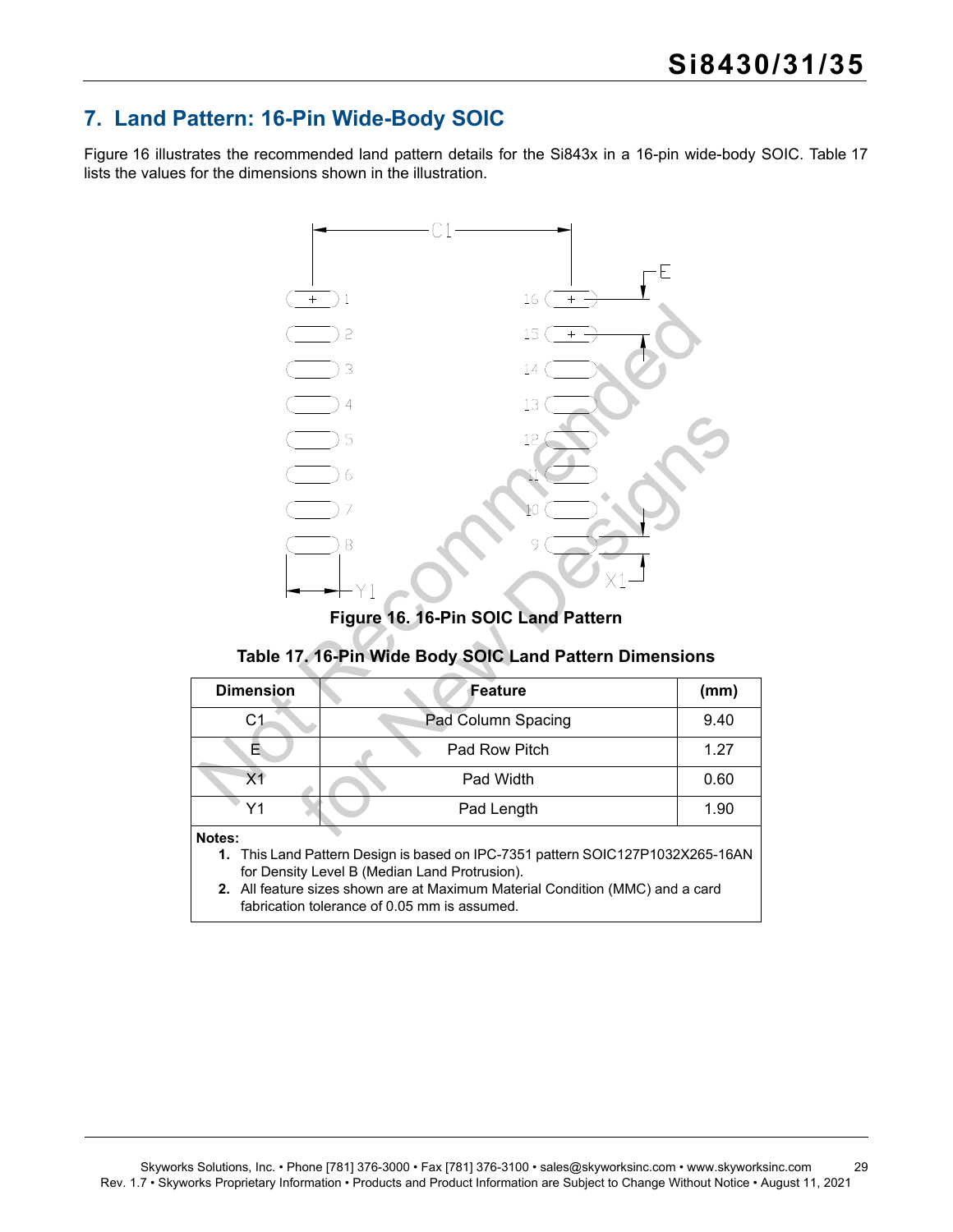## <span id="page-29-0"></span>**8. Package Outline: 16-Pin Narrow Body SOIC**

[Figure 17](#page-29-1) illustrates the package details for the Si84xx in a 16-pin narrow-body SOIC (SO-16). [Table 18](#page-29-2) lists the values for the dimensions shown in the illustration.



<span id="page-29-1"></span>**Figure 17. 16-pin Small Outline Integrated Circuit (SOIC) Package**

<span id="page-29-2"></span>

| <b>Dimension</b> | Min      | <b>Max</b> |  |
|------------------|----------|------------|--|
| $A -$            |          | 1.75       |  |
| A1               | 0.10     | 0.25       |  |
| A2               | 1.25     |            |  |
| b                | 0.31     | 0.51       |  |
| C                | 0.17     | 0.25       |  |
| D                | 9.90 BSC |            |  |
| E                | 6.00 BSC |            |  |
| E1               | 3.90 BSC |            |  |
| e                | 1.27 BSC |            |  |
| L                | 0.40     | 1.27       |  |
| L2               | 0.25 BSC |            |  |

### **Table 18. Package Diagram Dimensions**

30 Skyworks Solutions, Inc. • Phone [781] 376-3000 • Fax [781] 376-3100 • sales@skyworksinc.com • www.skyworksinc.com Rev. 1.7 • Skyworks Proprietary Information • Products and Product Information are Subject to Change Without Notice • August 11, 2021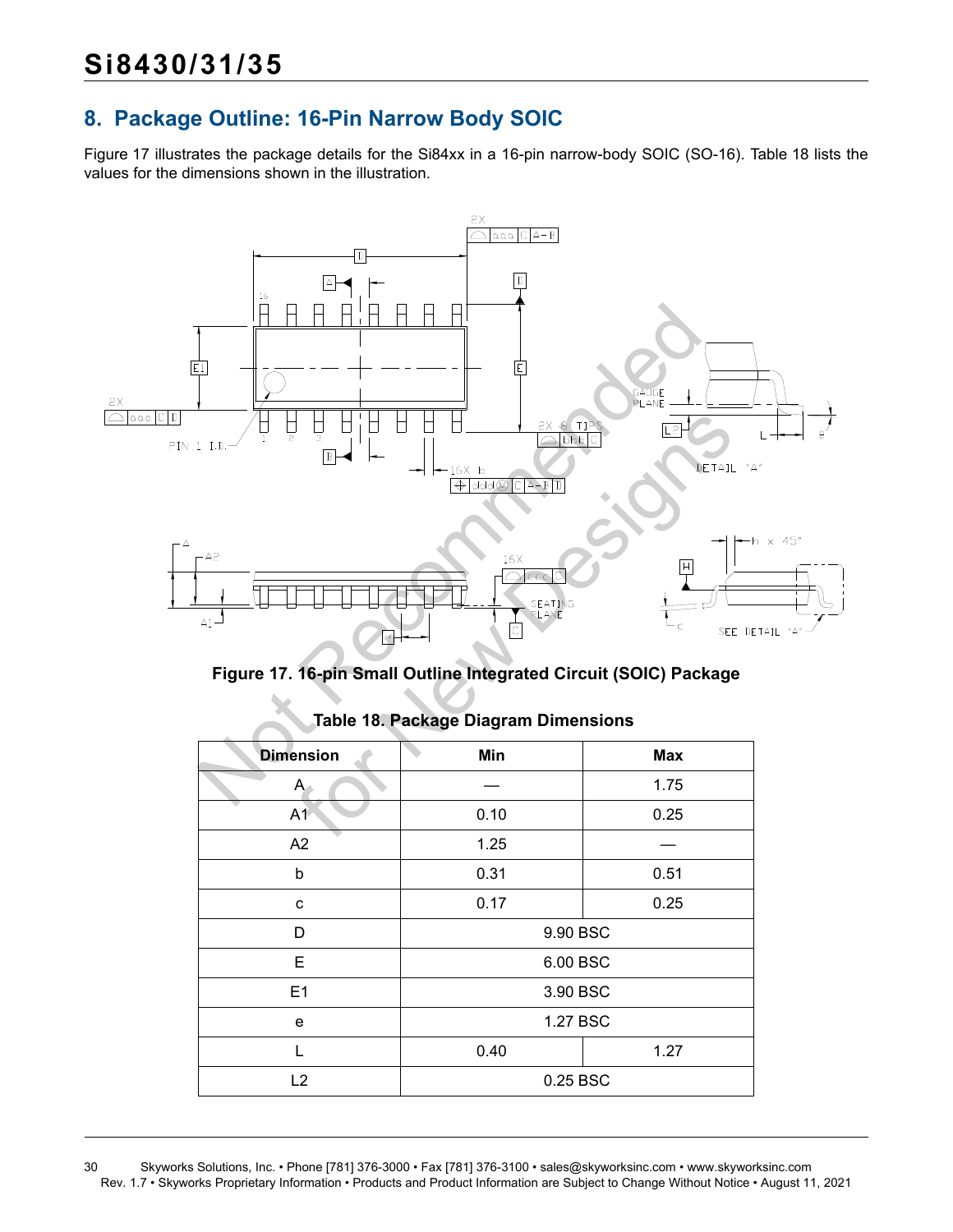| <b>Dimension</b>                                                                                                                                                                                                                                                                                                                                     | Min         | <b>Max</b>  |
|------------------------------------------------------------------------------------------------------------------------------------------------------------------------------------------------------------------------------------------------------------------------------------------------------------------------------------------------------|-------------|-------------|
| h                                                                                                                                                                                                                                                                                                                                                    | 0.25        | 0.50        |
| $\boldsymbol{\theta}$                                                                                                                                                                                                                                                                                                                                | $0^{\circ}$ | $8^{\circ}$ |
| aaa                                                                                                                                                                                                                                                                                                                                                  | 0.10        |             |
| bbb                                                                                                                                                                                                                                                                                                                                                  | 0.20        |             |
| ccc                                                                                                                                                                                                                                                                                                                                                  | 0.10        |             |
| ddd                                                                                                                                                                                                                                                                                                                                                  | 0.25        |             |
| Notes:<br>1. All dimensions shown are in millimeters (mm) unless otherwise noted.<br>Dimensioning and Tolerancing per ANSI Y14.5M-1994.<br>2.<br>This drawing conforms to the JEDEC Solid State Outline MS-012, Variation AC.<br>3.<br>4. Recommended card reflow profile is per the JEDEC/IPC J-STD-020 specification<br>for Small Body Components. |             |             |

#### **Table 18. Package Diagram Dimensions (Continued)**

Award Controllers to the JEDEC/IPC JSTD-020 specification<br>In Body Components.<br>Ill Body Components. **4.** Recommended card reflow profile is per the JEDEC/IPC J-STD-020 specification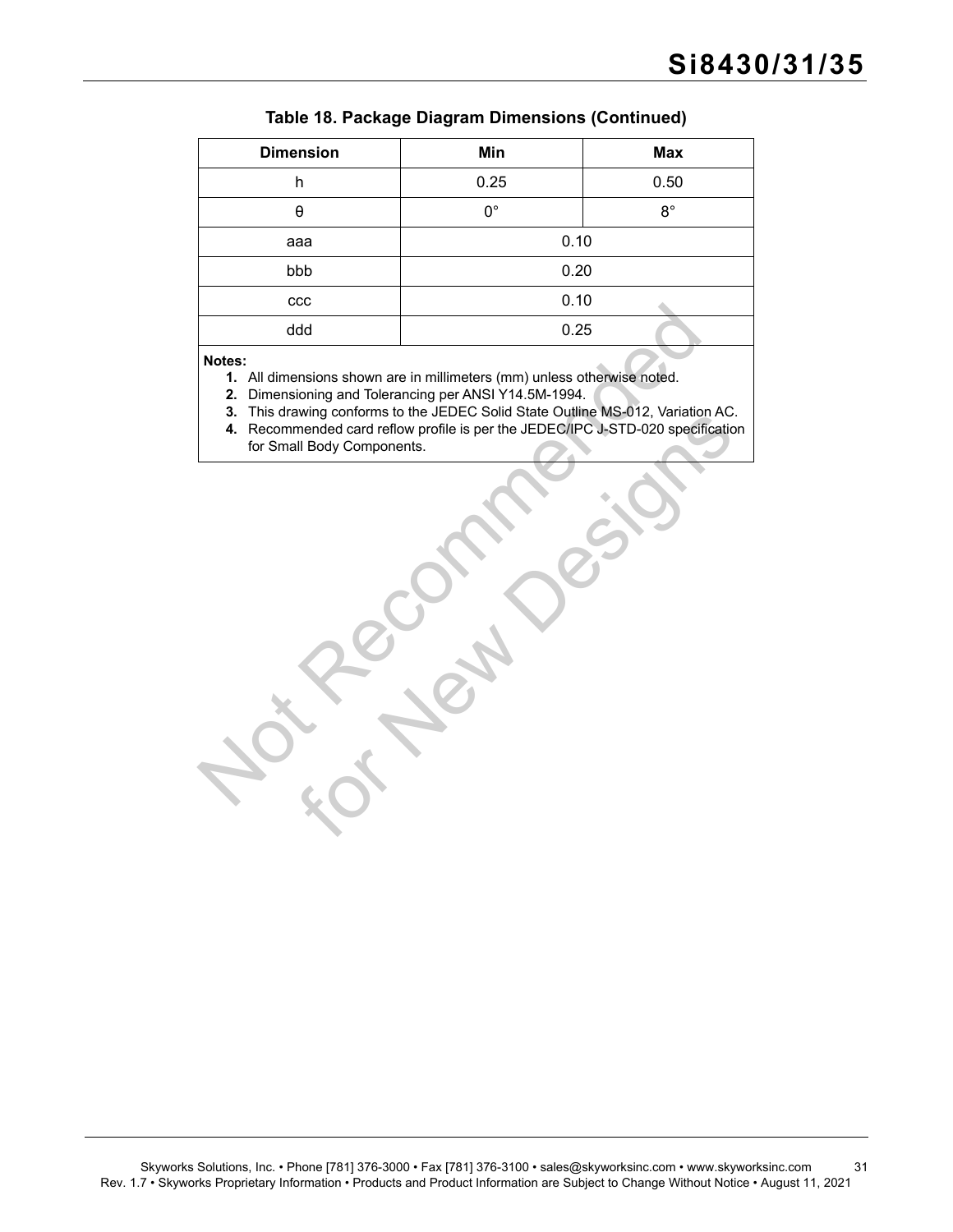## <span id="page-31-0"></span>**9. Land Pattern: 16-Pin Narrow Body SOIC**

[Figure 18](#page-31-1) illustrates the recommended land pattern details for the Si843x in a 16-pin narrow-body SOIC. [Table 19](#page-31-2) lists the values for the dimensions shown in the illustration.



### **Figure 18. 16-Pin Narrow Body SOIC PCB Land Pattern**

### **Table 19. 16-Pin Narrow Body SOIC Land Pattern Dimensions**

<span id="page-31-2"></span><span id="page-31-1"></span>

| <b>Dimension</b>                                                              | <b>Feature</b>     | (mm) |
|-------------------------------------------------------------------------------|--------------------|------|
| С1                                                                            | Pad Column Spacing | 5.40 |
| F                                                                             | Pad Row Pitch      | 1.27 |
| X <sub>1</sub>                                                                | Pad Width          | 0.60 |
| Υ1                                                                            | Pad Length         | 1.55 |
| Notes:                                                                        |                    |      |
| 1. This Land Pattern Design is based on IPC-7351 pattern SOIC127P600X165-16N  |                    |      |
| for Density Level B (Median Land Protrusion).                                 |                    |      |
| 2. All feature sizes shown are at Maximum Material Condition (MMC) and a card |                    |      |
| fabrication tolerance of 0.05 mm is assumed.                                  |                    |      |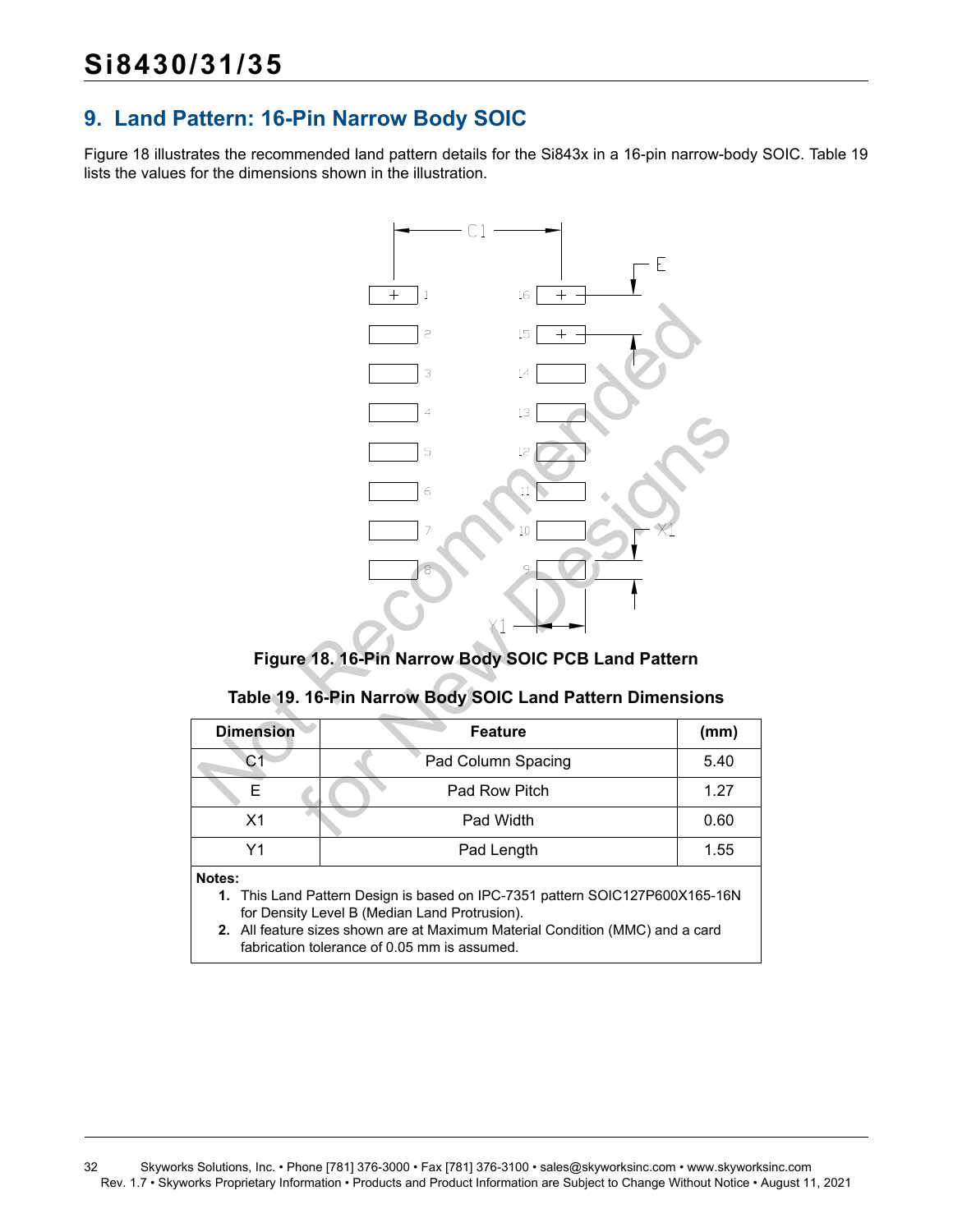## <span id="page-32-0"></span>**10. Top Marking: 16-Pin Wide Body SOIC**

## <span id="page-32-1"></span>**10.1. 16-Pin Wide Body SOIC Top Marking**



## <span id="page-32-2"></span>**10.2. Top Marking Explanation**

| <b>10.2. Top Marking Explanation</b>  |                                                                                                     | ဗပ<br>I V V                                                                                                                                                                                                                                              |
|---------------------------------------|-----------------------------------------------------------------------------------------------------|----------------------------------------------------------------------------------------------------------------------------------------------------------------------------------------------------------------------------------------------------------|
| Line 1 Marking:                       | <b>Base Part Number</b><br><b>Ordering Options</b><br>(See Ordering Guide for more<br>information). | Si84 = Isolator product series<br>XY = Channel Configuration<br>$X = #$ of data channels $(3, 2, 1)$<br>$Y = #$ of reverse channels $(1, 0)^*$<br>S = Speed Grade<br>$A = 1$ Mbps; $B = 150$ Mbps<br>$V =$ Insulation rating<br>$A = 1$ kV; $B = 2.5$ kV |
| Line 2 Marking:                       | $YY = Year$<br>WW = Workweek                                                                        | Assigned by Assembly House                                                                                                                                                                                                                               |
|                                       | <b>TTTTTT = Mfg Code</b>                                                                            | Manufacturing Code from Assembly House                                                                                                                                                                                                                   |
| Line 3 Marking:                       | Circle = $1.5$ mm Diameter<br>(Center-Justified)                                                    | "e3" Pb-Free Symbol                                                                                                                                                                                                                                      |
|                                       | Country of Origin ISO Code<br>Abbreviation                                                          | TW = Taiwan                                                                                                                                                                                                                                              |
| *Note: Si8435 has 0 reverse channels. |                                                                                                     |                                                                                                                                                                                                                                                          |
|                                       |                                                                                                     |                                                                                                                                                                                                                                                          |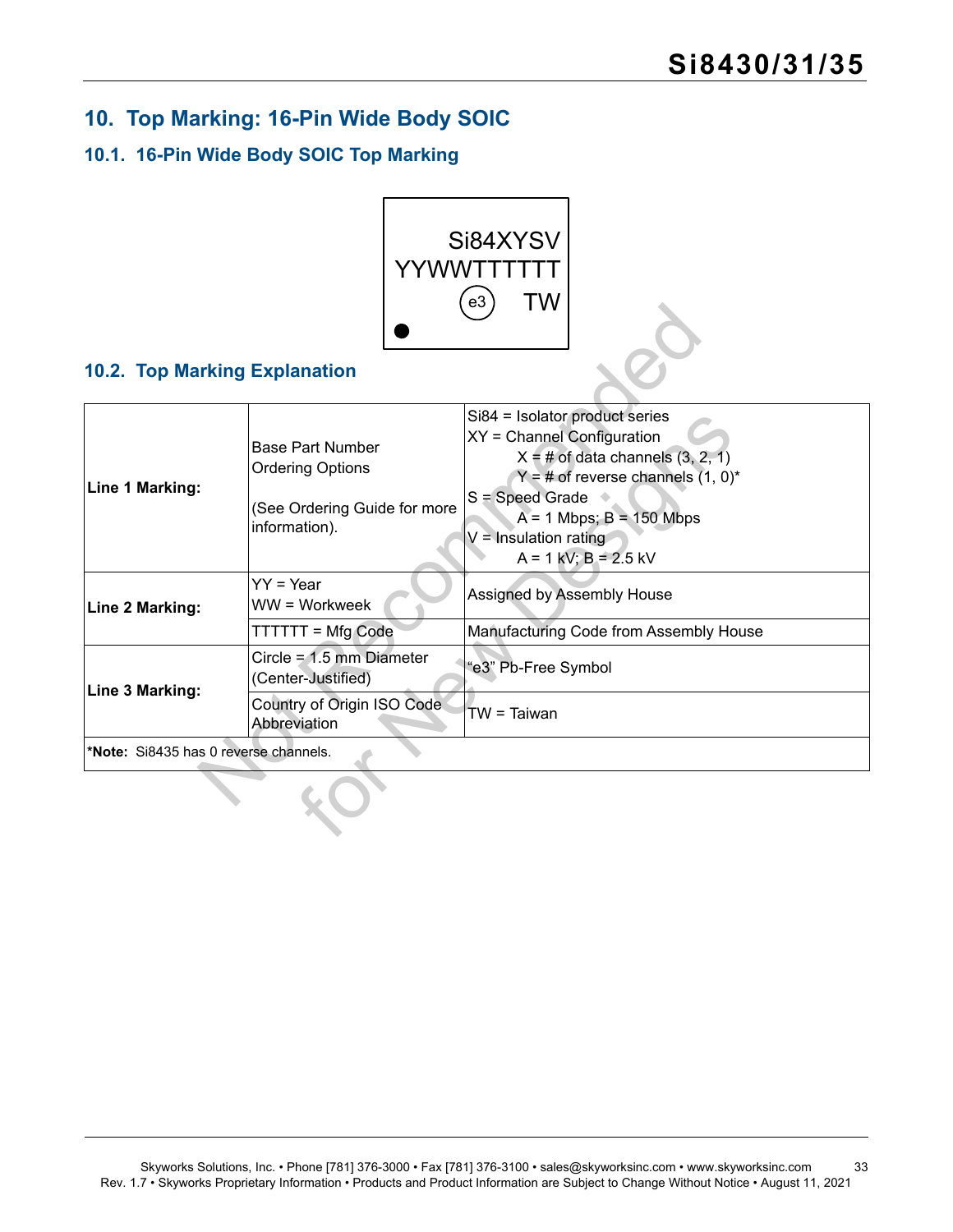## <span id="page-33-0"></span>**11. Top Marking: 16-Pin Narrow Body SOIC**

## <span id="page-33-1"></span>**11.1. 16-Pin Narrow Body SOIC Top Marking**



## <span id="page-33-2"></span>**11.2. Top Marking Explanation**

| <b>11.2. Top Marking Explanation</b>  |                                                                                                     |                                                                                                                                                                                                                                                        |
|---------------------------------------|-----------------------------------------------------------------------------------------------------|--------------------------------------------------------------------------------------------------------------------------------------------------------------------------------------------------------------------------------------------------------|
| <b>Line 1 Marking:</b>                | <b>Base Part Number</b><br><b>Ordering Options</b><br>(See Ordering Guide for more<br>information). | Si84 = Isolator product series<br>XY = Channel Configuration<br>$X = #$ of data channels $(3, 2, 1)$<br>$Y = #$ of reverse channels $(1, 0)^*$<br>S = Speed Grade<br>$A = 1$ Mbps; $B = 150$ Mbps<br>$V =$ Insulation rating<br>$A = 1$ kV; B = 2.5 kV |
| Line 2 Marking:                       | Circle = 1.2 mm Diameter<br>$YY = Year$<br>$WW = Work Week$                                         | "e3" Pb-Free Symbol<br>Assigned by the Assembly House. Corresponds to the<br>year and work week of the mold date.                                                                                                                                      |
|                                       | TTTTTT = Mfg code                                                                                   | Manufacturing Code from Assembly Purchase Order<br>form.                                                                                                                                                                                               |
|                                       | Circle = $1.2$ mm diameter                                                                          | "e3" Pb-Free Symbol.                                                                                                                                                                                                                                   |
| *Note: Si8435 has 0 reverse channels. |                                                                                                     |                                                                                                                                                                                                                                                        |
|                                       |                                                                                                     |                                                                                                                                                                                                                                                        |